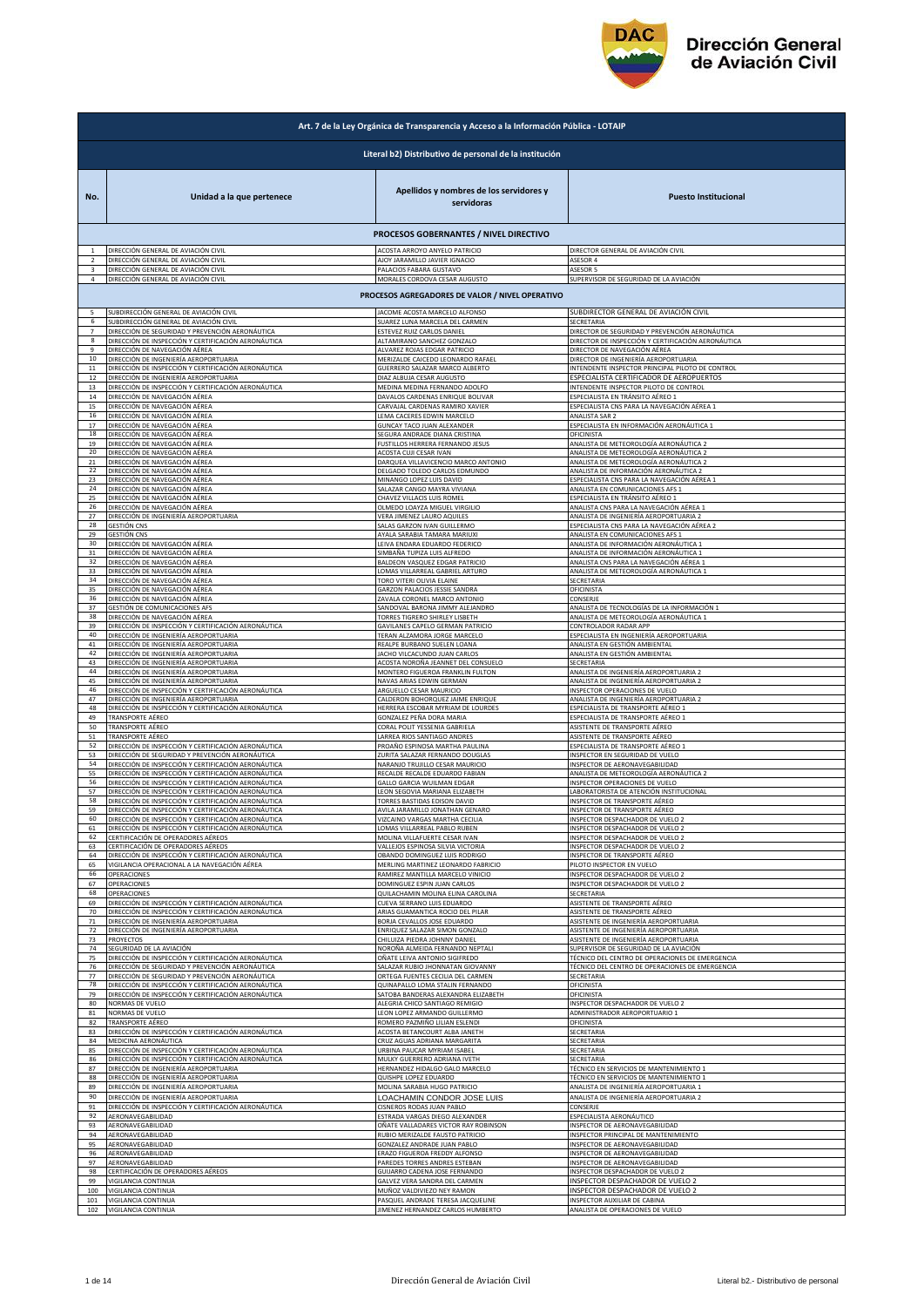

|                                                        | Art. 7 de la Ley Orgánica de Transparencia y Acceso a la Información Pública - LOTAIP |                                                       |                                                  |  |
|--------------------------------------------------------|---------------------------------------------------------------------------------------|-------------------------------------------------------|--------------------------------------------------|--|
| Literal b2) Distributivo de personal de la institución |                                                                                       |                                                       |                                                  |  |
| No.                                                    | Unidad a la que pertenece                                                             | Apellidos y nombres de los servidores y<br>servidoras | <b>Puesto Institucional</b>                      |  |
| 103                                                    | LICENCIAS AERONÁUTICAS                                                                | ROJAS VELASCO HECTOR VINICIO                          | INSPECTOR OPERACIONES DE VUELO                   |  |
| 104                                                    | AERONAVEGABILIDAD                                                                     | PILLIZA CHICAIZA GERMAN GUSTAVO                       | INSPECTOR DE AERONAVEGABILIDAD                   |  |
| 105                                                    | AERONAVEGABILIDAD                                                                     | ROCHA VITERI WILSON RAMIRO                            | INSPECTOR DE AERONAVEGABILIDAD                   |  |
| 106                                                    | CERTIFICACIÓN DE OPERADORES AÉREOS                                                    | ACOSTA CUJI CARLOS JULIO                              | INSPECTOR OPERACIONES DE VUELO                   |  |
| 107                                                    | DIRECCIÓN DE NAVEGACIÓN AÉREA                                                         | SOTO ORTIZ JUAN FRANCISCO                             | ESPECIALISTA EN TRÁNSITO AÉREO 1                 |  |
| 108                                                    | AERONAVEGABILIDAD                                                                     | SANTAMARIA MONTENEGRO GERARDO MANUEL                  | ESPECIALISTA AERONÁUTICO                         |  |
| 109                                                    | LICENCIAS AERONÁUTICAS                                                                | CAICEDO LARA ROXANA DOLORES                           | INSPECTOR DESPACHADOR DE VUELO 2                 |  |
| 110                                                    | LICENCIAS AERONÁUTICAS                                                                | HIDALGO PROAÑO OSWALDO MAURICIO                       | INSPECTOR DESPACHADOR DE VUELO 2                 |  |
| 111                                                    | CERTIFICACIÓN DE OPERADORES AÉREOS                                                    | FERNANDEZ GONZALEZ JORGE EDISON                       | INSPECTOR DESPACHADOR DE VUELO 2                 |  |
| 112                                                    | CERTIFICACIÓN DE OPERADORES AÉREOS                                                    | CATOTA TORRES LUIS WILKIR                             | INSPECTOR DESPACHADOR DE VUELO 2                 |  |
| 113                                                    | VIGILANCIA OPERACIONAL A LA NAVEGACIÓN AÉREA                                          | VALENCIA ARMAS VICENTE FERNANDO                       | ANALISTA CNS PARA LA NAVEGACIÓN AÉREA 1          |  |
| 114                                                    | VIGILANCIA OPERACIONAL A LA NAVEGACIÓN AÉREA                                          | MARCILLO DUQUE WALTER PATRICIO                        | TÉCNICO DE INSPECCIÓN EN VUELO                   |  |
| 115                                                    | VIGILANCIA OPERACIONAL A LA NAVEGACIÓN AÉREA                                          | PEREZ YEPEZ VICTOR HUGO                               | TÉCNICO DE INSPECCIÓN EN VUELO                   |  |
| 116                                                    | VIGILANCIA OPERACIONAL A LA NAVEGACIÓN AÉREA                                          | LEGARDA GONZALEZ WENDY PATRICIA                       | INSPECTOR DE AERÓDROMO                           |  |
| 117                                                    | VIGILANCIA OPERACIONAL A LA NAVEGACIÓN AÉREA                                          | LOPEZ ROMERO FRANCISCO SEBASTIAN                      | INSPECTOR PRINCIPAL DE MANTENIMIENTO             |  |
| 118                                                    | VIGILANCIA OPERACIONAL A LA NAVEGACIÓN AÉREA                                          | HERRERA PROAÑO CARLOS ALBERTO                         | INSPECTOR PRINCIPAL DE MANTENIMIENTO             |  |
| 119                                                    | AERONAVEGABILIDAD                                                                     | AVILA ZARATE EDISON JAVIER                            | INSPECTOR DESPACHADOR DE VUELO 2                 |  |
| 120                                                    | VIGILANCIA CONTINUA                                                                   | MORA HERRERA JOSE DAVID                               | INSPECTOR OPERACIONES DE VUELO                   |  |
| 121                                                    | CERTIFICACIÓN DE AEROPUERTOS                                                          | CEVALLOS ALOMIA GALO EFRAIN                           | ESPECIALISTA EN TRÁNSITO AÉREO 1                 |  |
| 122                                                    | CERTIFICACIÓN DE AEROPUERTOS                                                          | PAREDES ZAMBRANO JOSE ANIBAL                          | ESPECIALISTA AVSEC 1                             |  |
| 123                                                    | CERTIFICACIÓN DE AEROPUERTOS                                                          | CADENA ORTIZ HECTOR FERNANDO                          | ANALISTA DE GESTIÓN AMBIENTAL                    |  |
| 124                                                    | CERTIFICACIÓN DE AEROPUERTOS                                                          | BAQUERO FLORES LUIS EDWIN ALEJANDRO                   | INTENDENTE INSPECTOR PRINCIPAL PILOTO DE CONTROL |  |
| 125                                                    | CERTIFICACIÓN DE AEROPUERTOS                                                          | MORAN LEYSER EDGAR RENE FELIX                         | INTENDENTE INSPECTOR PRINCIPAL PILOTO DE CONTROL |  |
| 126                                                    | GESTIÓN CNS                                                                           | SOTALIN SOTALIN HERNAN EDISON                         | ANALISTA CNS PARA LA NAVEGACIÓN AÉREA 1          |  |
| 127                                                    | GESTIÓN CNS                                                                           | ZUÑIGA JIBAJA JORGE ALFREDO                           | CONTROLADOR RADAR APP                            |  |
| 128                                                    | GESTIÓN DE TRÁNSITO AÉREO                                                             | VILLAVICENCIO ARMIJOS ALIS JOWANY                     | CONTROLADOR RADAR APP                            |  |
| 129                                                    | GESTIÓN DE TRÁNSITO AÉREO                                                             | RAMOS TAPIA CHRISTIAN ALEXIS                          | CONTROLADOR RADAR APP                            |  |
| 130                                                    | GESTIÓN DE TRÁNSITO AÉREO                                                             | VALLEJO NARVAEZ JOSE BOLIVAR                          | CONTROLADOR RADAR APP                            |  |
| 131                                                    | GESTIÓN DE TRÁNSITO AÉREO                                                             | BORJA HIDALGO LUIS GUSTAVO                            | ESPECIALISTA EN TRÁNSITO AÉREO 1                 |  |
| 132                                                    | GESTIÓN DE TRÁNSITO AÉREO                                                             | VALENCIA TACO LUIS MARCELO                            | ESPECIALISTA EN TRÁNSITO AÉREO 1                 |  |
| 133                                                    | GESTIÓN DE TRÁNSITO AÉREO                                                             | VALENCIA GUERRERO CARLOS GUSTAVO                      | ESPECIALISTA EN TRÁNSITO AÉREO 1                 |  |
| 134                                                    | SEGURIDAD DE LA AVIACIÓN                                                              | RUEDA ROSERO KARINA ESTEFANIA                         | SUPERVISOR DE SEGURIDAD DE LA AVIACIÓN           |  |
| 135                                                    | SEGURIDAD DE LA AVIACIÓN                                                              | AGUIRRE CARRERA LISSET ALEXANDRA                      | SUPERVISOR DE SEGURIDAD DE LA AVIACIÓN           |  |
| 136                                                    | SEGURIDAD DE LA AVIACIÓN                                                              | MIRANDA ORELLANA BORIS DANILO                         | AGENTE DE SEGURIDAD DE LA AVIACIÓN               |  |
| 137                                                    | SEGURIDAD DE LA AVIACIÓN                                                              | TORRES ZAMBRANO ALFREDO NICOLAS                       | AGENTE DE SEGURIDAD DE LA AVIACIÓN               |  |
| 138                                                    | SEGURIDAD DE LA AVIACIÓN                                                              | ZAVALA OÑA CRISTINA MAGDALENA                         | AGENTE DE SEGURIDAD DE LA AVIACIÓN               |  |
| 139                                                    | SEGURIDAD DE LA AVIACIÓN                                                              | DOMINGUEZ SUAREZ JULIO DENNYS                         | AGENTE DE SEGURIDAD DE LA AVIACIÓN               |  |
| 140                                                    | SEGURIDAD DE LA AVIACIÓN                                                              | PINCHA TOAPANTA JORGE ANIBAL                          | AGENTE DE SEGURIDAD DE LA AVIACIÓN               |  |
| 141                                                    | SEGURIDAD DE LA AVIACIÓN                                                              | CHUSIN VILLALBA CARLOS ARTURO                         | AGENTE DE SEGURIDAD DE LA AVIACIÓN               |  |
| 142                                                    | SEGURIDAD DE LA AVIACIÓN                                                              | ROMERO ROSALES CRISTIAN RODOLFO                       | SUPERVISOR DE SEGURIDAD DE LA AVIACIÓN           |  |
| 143                                                    | SEGURIDAD DE LA AVIACIÓN                                                              | VILLACIS DOMINGUEZ SUSANA ELIZABETH                   | PARVULARIO DE CENTRO INFANTIL                    |  |
| 144                                                    | GESTIÓN DE METEOROLOGÍA AERONÁUTICA                                                   | ORBE VELASTEGUI NIKITH ALEXANDER                      | ANALISTA DE METEOROLOGÍA AERONÁUTICA 2           |  |
| 145                                                    | CERTIFICACIÓN DE OPERADORES AÉREOS                                                    | SANTOS ASTUDILLO GENOVEVA LEONOR                      | INSPECTOR OPERACIONES DE VUELO                   |  |
| 146                                                    | DIRECCIÓN DE INSPECCIÓN Y CERTIFICACIÓN AERONÁUTICA                                   | FUERTES PAZMIÑO DIEGO ORLANDO                         | ANALISTA DE INGENIERÍA AEROPORTUARIA 1           |  |
| 147                                                    | DIRECCIÓN DE INSPECCIÓN Y CERTIFICACIÓN AERONÁUTICA                                   | MONTERO FIGUEROA IRMA JANET                           | ESPECIALISTA DE TRANSPORTE AÉREO 1               |  |
| 148                                                    | DIRECCIÓN DE CERTIFICACIÓN DOCUMENTACIÓN Y ARCHIVO                                    | CERON CHAFUELAN WILLIAM RONALD                        | ANALISTA DOCUMENTACIÓN Y ARCHIVO 2               |  |
|                                                        |                                                                                       | PROCESOS DESCONCENTRADOS                              |                                                  |  |
| 149                                                    | DIRECCIÓN REGIONAL I                                                                  | ISCH SOLINES MARCELO XAVIER                           | DIRECTOR REGIONAL                                |  |
| 150                                                    | DIRECCIÓN REGIONAL II                                                                 | CALDERON ALVAREZ KATHERINE VICTORIA                   | DIRECTOR REGIONAL                                |  |
| 151                                                    | DIRECCIÓN REGIONAL III                                                                | AVILA CHAVEZ JUAN CARLOS                              | DIRECTOR REGIONAL                                |  |
| 152                                                    | DIRECCIÓN DE EMPRESAS                                                                 | QUIROZ TRUJILLO LUIS ALBERTO                          | DIRECTOR DE EMPRESAS DGAC                        |  |
| 153                                                    | DIRECCIÓN ESCUELA TÉCNICA DE AVIACIÓN CIVIL                                           | CHOEZ CHOEZ LUIS ORLANDO                              | DIRECTOR DE LA ESCUELA TÉCNICA DE AVIACIÓN CIVIL |  |
| 154                                                    | INSPECCIÓN Y CERTIFICACIÓN AERONÁUTICA RII                                            | BASTIDAS CHAMORRO RICARDO SECUNDINO                   | INTENDENTE INSPECTOR PILOTO DE CONTROL           |  |
| 155                                                    | <u>INSPECCIÓN Y CERTIFICACIÓN AERONÁUTICA RII</u>                                     | <b>JATIVA CUASPUD HECTOR CRISTOBAL</b>                | INTENDENTE INSPECTOR PILOTO DE CONTROL           |  |
| 156                                                    | INSPECCIÓN Y CERTIFICACIÓN AERONÁUTICA RII                                            | PUGA BENALCAZAR CARLOS PATRICIO                       | INTENDENTE INSPECTOR PILOTO DE CONTROL           |  |
| 157<br>158                                             | INSPECCIÓN Y CERTIFICACIÓN AERONÁUTICA RII                                            | ILLESCAS SANCHEZ VICENTE XAVIER                       | INTENDENTE INSPECTOR PILOTO DE CONTROL           |  |
| 159                                                    | AEROPUERTO SHELL                                                                      | CRUZ MONTENEGRO DIOGENES PAUL                         | INTENDENTE INSPECTOR PILOTO DE CONTROL           |  |
|                                                        | INSPECCIÓN Y CERTIFICACIÓN AERONÁUTICA RI                                             | COELLO NEACATO CRISTHIAN XAVIER                       | INTENDENTE INSPECTOR PILOTO DE CONTROI           |  |
| 160                                                    | INSPECCIÓN Y CERTIFICACIÓN AERONÁUTICA RI                                             | TERAN ANGULO HUGO ANIBAL                              | INSPECTOR OPERACIONES DE VUELO                   |  |
| 161                                                    | JUZGADO DE INFRACCIONES AERONÁUTICAS RI                                               | REYES CORDERO SANDRA MARIA DEL MAR                    | ESPECIALISTA EN INFRACCIONES AERONÁUTICAS        |  |
| 162                                                    | COORDINACIÓN ADMINISTRATIVA                                                           | HERNANDEZ JACOME YASMINA GUADALUPE                    | ANALISTA FINANCIERO 2                            |  |
| 163                                                    | ASESORÍA JURÍDICA RII                                                                 | MARMOL AMPUERO JUAN JOSE                              | ABOGADO 3                                        |  |
| 164                                                    | AEROPUERTO COCA                                                                       | TERAN ANGULO GERMAN OSWALDO                           | ANALISTA DE INFORMACIÓN AERONÁUTICA 1            |  |
| 165                                                    | AEROPUERTO QUITO                                                                      | LEON JATIVA ELIANA BEATRIZ                            | OFICINISTA                                       |  |
| 166                                                    | AEROPUERTO QUITO                                                                      | CARRION CUEVA MARIANA DE JESUS                        | SECRETARIA                                       |  |
| 167                                                    | AEROPUERTO QUITO                                                                      | HERNANDEZ JATIVA MARIA GABRIELA                       | ASISTENTE DE TRANSPORTE AÉREO                    |  |
| 168                                                    | AEROPUERTO QUITO                                                                      | BAQUERO SILVA FABIAN MARCELO                          | <b>INSPECTOR EN VUELO</b>                        |  |
| 169                                                    | AEROPUERTO QUITO                                                                      | COX RICARDO NAPOLEON                                  | CONTROLADOR RADAR APP                            |  |
| 170                                                    | AEROPUERTO NUEVA LOJA                                                                 | TORRES RAZA WILSON STALIN                             | ADMINISTRADOR AEROPORTUARIO 2                    |  |
| 171                                                    | SEGURIDAD Y PREVENCIÓN AERONÁUTICA RI                                                 | BARRIGA DE LA VEGA DARWIN FRANCISCO                   | ESPECIALISTA AVSEC 1                             |  |
| 172                                                    | INSPECCIÓN Y CERTIFICACIÓN AERONÁUTICA RII                                            | VERDEZOTO VERDEZOTO JOE LUIS                          | INSPECTOR DESPACHADOR DE VUELO 2                 |  |
| 173                                                    | AEROPUERTO DE GUAYAQUIL                                                               | JARAMILLO VALENCIA DIEGO RODRIGO                      | CONTROLADOR RADAR APP                            |  |
| 174                                                    | AEROPUERTO DE GUAYAQUIL                                                               | ASPIAZU CALDERON ALLYSON YAZMIN                       | INSPECTOR DE AERÓDROMO                           |  |
| 175                                                    | AEROPUERTO DE GUAYAQUIL                                                               | MORALES VICUÑA FREDI JHOVANI                          | INSPECTOR DE AERÓDROMO                           |  |
| 176                                                    | NAVEGACIÓN AÉREA RI                                                                   | PAREDES SILVA JOSE LUIS                               | ESPECIALISTA EN COMUNICACIONES AFS 1             |  |
| 177                                                    | RECURSOS HUMANOS RII                                                                  | RADA LAURIDO JOHANNA PERPETUA                         | ANALISTA DE RECURSOS HUMANOS 1                   |  |
| 178                                                    | NAVEGACIÓN AÉREA RI                                                                   | GRANDE CONDOR FRANKLIN GONZALO                        | GUARDIÁN                                         |  |
| 179                                                    | NAVEGACIÓN AÉREA RI                                                                   | BOADA MONGE ANIBAL RODOLFO                            | CONTROLADOR RADAR APP                            |  |
| 180                                                    | NAVEGACIÓN AÉREA RI                                                                   | RUALES NEIRA JUAN CARLOS                              | ANALISTA EN COMUNICACIONES AFS 2                 |  |
| 181                                                    | NAVEGACIÓN AÉREA RI                                                                   | MEJIA ISCH HUGO ERNESTO                               | CONTROLADOR DE AERÓDROMO 2                       |  |
| 182                                                    | NAVEGACIÓN AÉREA RI                                                                   | REYES GALLARDO JORGE ALEJANDRO                        | ANALISTA EN COMUNICACIONES AFS 1                 |  |
| 183                                                    | NAVEGACIÓN AÉREA RIII                                                                 | ORBE VELASTEGUI JOSE TULIO                            | ANALISTA DE METEOROLOGÍA AERONÁUTICA 1           |  |
| 184                                                    | INSPECCIÓN Y CERTIFICACIÓN AERONÁUTICA RII                                            | BRIONES ALCIVAR DAVID ALBERTO                         | INSPECTOR DE AERÓDROMO                           |  |
| 185                                                    | AEROPUERTO NUEVA LOJA                                                                 | SUAREZ LOPEZ EDISON RAUL                              | INSPECTOR DESPACHADOR DE VUELO 1                 |  |
| 186                                                    | NAVEGACIÓN AÉREA RI                                                                   | CAMPOS VARGAS FRANKLIN PATRICIO                       | ANALISTA EN COMUNICACIONES AFS 1                 |  |
| 187                                                    | CAPACITACIÓN NACIONAL                                                                 | SALAZAR CHAVEZ VICENTE MARCELO                        | INSTRUCTOR TÉCNICO DE CAPACITACIÓN AERONÁUTICA   |  |
| 188                                                    | CAPACITACIÓN INTERNACIONAL                                                            | LEIVA RAMOS JUAN CARLOS                               | NSPECTOR DE SEGURIDAD DE LA AVIACIÓN             |  |
| 189                                                    | AEROPUERTO SHELL                                                                      | HARO SANCHEZ WILLIAMS GERMAN                          | AGENTE DE SEGURIDAD DE LA AVIACIÓN               |  |
| 190                                                    | AEROPUERTO SHELL                                                                      | YEDRA MACHADO MARGOTH VICTORIA                        | CONTROLADOR DE AERÓDROMO 1                       |  |
| 191                                                    | AEROPUERTO TAISHA                                                                     | BONILLA ANDRADE LESLY GABRIELA                        | CONTROLADOR DE AERÓDROMO 1                       |  |
| 192                                                    | CAPACITACIÓN INTERNACIONAL                                                            | MUÑOZ NAVAS JOSE AUGUSTO                              | ESPECIALISTA TÉCNICO DE CAPACITACIÓN AERONÁUTICA |  |
| 193                                                    | CAPACITACIÓN INTERNACIONAL                                                            | GUERRA RENGIFO JUAN FRANCISCO                         | ANALISTA DE METEOROLOGÍA AERONÁUTICA 2           |  |
| 194                                                    | NAVEGACIÓN AÉREA RI                                                                   | <b>SUAREZ LEON DARWIN FRANCISCO</b>                   | CONTROLADOR RADAR APP                            |  |
| 195                                                    | AEROPUERTO CUENCA                                                                     | RIVERA PEREZ RODRIGO FERNANDO                         | ANALISTA DE METEOROLOGÍA AERONÁUTICA 1           |  |
| 196                                                    | INSPECCIÓN Y CERTIFICACIÓN AERONÁUTICA RII                                            | DARQUEA ORELLANA MARIA DEL PILAR                      | SECRETARIA                                       |  |
| 197                                                    | AEROPUERTO QUITO                                                                      | NUÑEZ CHACON JAVIER ALBERTO                           | ANALISTA DE METEOROLOGÍA AERONÁUTICA 1           |  |
| 198                                                    | CAPACITACIÓN NACIONAL                                                                 | TULCAN ORMAZA IVAN ALFREDO                            | CONTROLADOR RADAR APP                            |  |
| 199                                                    | CALIDAD Y MEJORA CONTINUA                                                             | ALVAREZ HERRERA JUAN CARLOS                           | ESPECIALISTA DE LICENCIAS AERONÁUTICAS           |  |
| 200                                                    | AEROPUERTO QUITO                                                                      | VEINTIMILLA CORTEZ LUIS EDUARDO                       | INSPECTOR DESPACHADOR DE VUELO 2                 |  |
| 201                                                    | INSPECCIÓN Y CERTIFICACIÓN AERONÁUTICA RI                                             | BEDON CHACON ERNESTO ANTONIO                          | INSPECTOR DE AERONAVEGABILIDAD                   |  |
| 202                                                    | INSPECCIÓN Y CERTIFICACIÓN AERONÁUTICA RI                                             | FIALLOS PAZMIÑO EDGAR PATRICIO                        | INSPECTOR DESPACHADOR DE VUELO 2                 |  |
| 203                                                    | INSPECCIÓN Y CERTIFICACIÓN AERONÁUTICA RI                                             | BARREZUETA MACIAS FREDDY AUSBERTO                     | ESPECIALISTA EN INGENIERÍA AEROPORTUARIA         |  |
| 204                                                    | SERVICIO DE SALVAMENTO Y EXTINCIÓN DE INCENDIOS (SSEI)                                | PEÑAFIEL ARIAS GUSTAVO DARIO                          | BOMBERO AERONÁUTICO                              |  |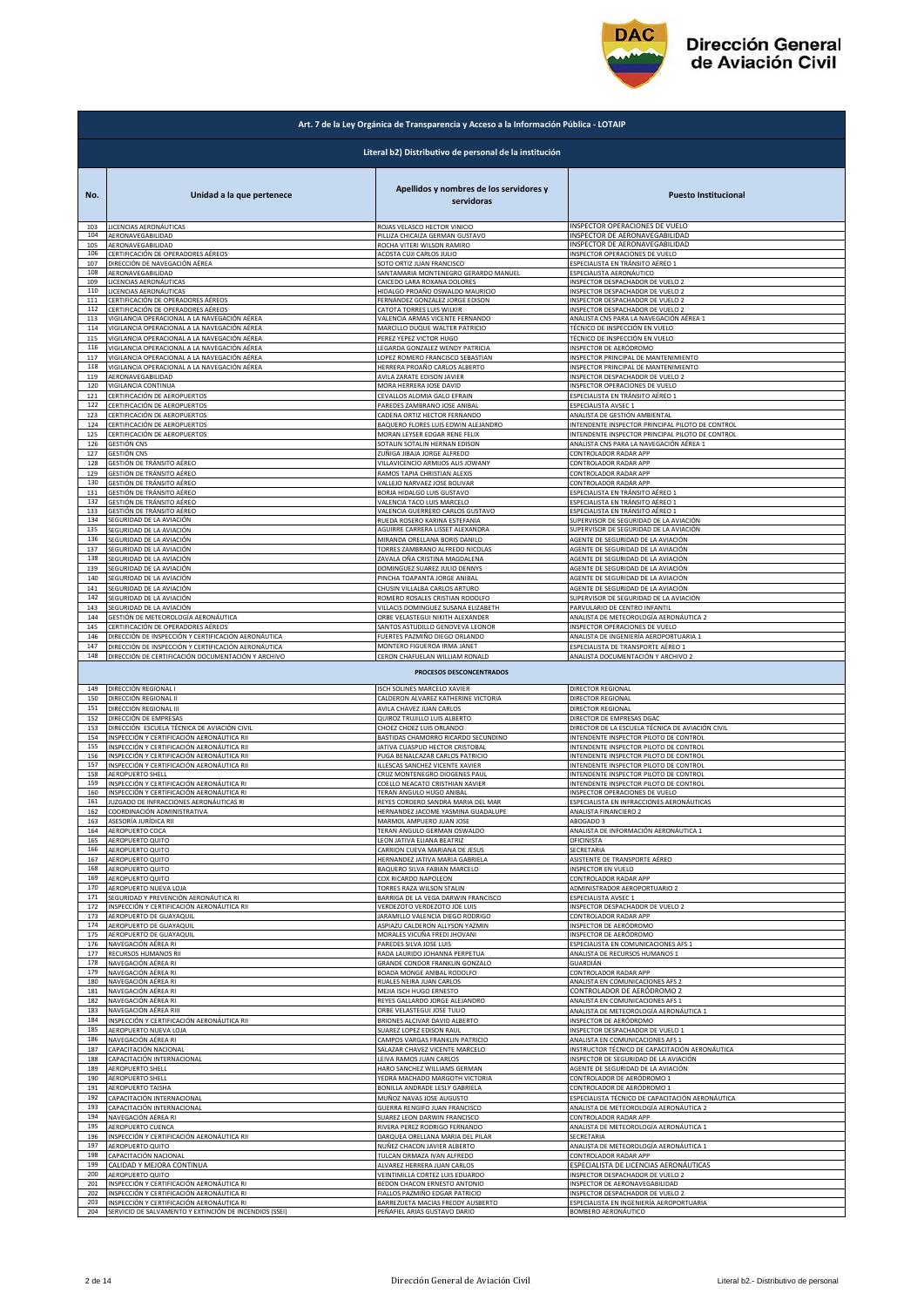

|            | Art. 7 de la Ley Orgánica de Transparencia y Acceso a la Información Pública - LOTAIP |                                                                                         |                                                                      |  |
|------------|---------------------------------------------------------------------------------------|-----------------------------------------------------------------------------------------|----------------------------------------------------------------------|--|
|            | Literal b2) Distributivo de personal de la institución                                |                                                                                         |                                                                      |  |
| No.<br>205 | Unidad a la que pertenece<br>AEROPUERTO QUITO                                         | Apellidos y nombres de los servidores y<br>servidoras<br>GRIJALVA NOROÑA FREDDY EDGARDO | <b>Puesto Institucional</b><br>ANALISTA DE INFORMACIÓN AERONÁUTICA 1 |  |
| 206        | AEROPUERTO TENA                                                                       | PEREZ HARO JAIME ROLANDO                                                                | ANALISTA DE METEOROLOGÍA AERONÁUTICA 1                               |  |
| 207        | RECURSOS HUMANOS RII                                                                  | AVENDAÑO ARIAS ANA MERCEDES                                                             | ENFERMERA DE ATENCIÓN INSTITUCIONAL                                  |  |
| 208<br>209 | AEROPUERTO QUITO                                                                      | QUISHPE FUERTES MAURICIO RAFAEL                                                         | ANALISTA DE INFORMACIÓN AERONÁUTICA 1                                |  |
| 210        | NAVEGACIÓN AÉREA RI                                                                   | SALAZAR CERDA JULIO EUCLIDES                                                            | INSPECTOR DE AERONAVEGABILIDAD                                       |  |
|            | AEROPUERTO QUITO                                                                      | CHICA NOROÑA EDWIN RIGOBERTO                                                            | TÉCNICO CNS PARA LA NAVEGACIÓN AÉREA                                 |  |
| 211        | INSPECCIÓN Y CERTIFICACIÓN AERONÁUTICA RII                                            | MARCILLO DELGADO ALIDA ALEXANDRA                                                        | SECRETARIA                                                           |  |
| 212        | AEROPUERTO DE GUAYAQUIL                                                               | MORA VIVAR MARIO FERNANDO                                                               | ANALISTA DE INFORMACIÓN AERONÁUTICA 1                                |  |
| 213        | SECRETARIA ACADÉMICA                                                                  | BASANTES ERAZO ANITA DEL PILAR                                                          | PARVULARIO DE CENTRO INFANTIL                                        |  |
| 214        | RECURSOS HUMANOS RII                                                                  | VILLAMAR ROBALINO MERCY AUXILIADORA                                                     | PARVULARIO DE CENTRO INFANTIL                                        |  |
| 215        | RECURSOS HUMANOS RII                                                                  | HIDROVO ENCALADA MARIELA LINDMILA                                                       | PARVULARIO DE CENTRO INFANTIL                                        |  |
| 216        | SEGURIDAD Y PREVENCIÓN AERONÁUTICA RII                                                | ROMERO IMAICELA GILBERTO MANUEL                                                         | CONTROLADOR RADAR APP                                                |  |
| 217        | <b>FINANCIERO RI</b>                                                                  | GARCES MANCHENO PATRICIO ENRIQUE                                                        | ANALISTA FINANCIERO 3                                                |  |
| 218        | <b>FINANCIERO RI</b>                                                                  | GODOY GUALPAZ VIOLETA DEL ROSARIO                                                       | ASISTENTE FINANCIERO                                                 |  |
| 219        | NAVEGACIÓN AÉREA RII                                                                  | MEJILLON ENRIQUEZ ROBERT ALBERTO                                                        | CONTROLADOR DE AERÓDROMO 2                                           |  |
| 220        | ADMINISTRATIVO RII                                                                    | ESPARZA LOPEZ SANDRA KATHERINE                                                          | PARVULARIO DE CENTRO INFANTIL                                        |  |
| 221        | RECURSOS HUMANOS RII                                                                  | GOMEZ ALEJANDRO CAROLINA AURORA                                                         | PARVULARIO DE CENTRO INFANTIL                                        |  |
| 222        | COORDINACIÓN ADMINISTRATIVA                                                           | VALLE SONIA DEL CARMEN                                                                  | DFICINISTA                                                           |  |
| 223        | ADMINISTRATIVO RII                                                                    | CONTRERAS CERVANTES NARCISA DEL CARMEN                                                  | <b>DFICINISTA</b>                                                    |  |
| 224        | AEROPUERTO DE GUAYAQUIL                                                               | ZAMBRANO MOREIRA JACOB ELIAS                                                            | ESPECIALISTA EN TRÁNSITO AÉREO 1                                     |  |
| 225        | AEROPUERTO QUITO                                                                      | ARCOS PEREZ JONI CAMILO                                                                 | CONTROLADOR RADAR APP                                                |  |
| 226        | NAVEGACIÓN AÉREA RI                                                                   | CABRERA YEPEZ JUAN VICENTE                                                              | CONTROLADOR RADAR APP                                                |  |
| 227        | NAVEGACIÓN AÉREA RI                                                                   | PASTOR RODAS DIEGO PATRICIO                                                             | CONTROLADOR RADAR APP                                                |  |
| 228        | NAVEGACIÓN AÉREA RI                                                                   | ZURITA AGUILAR DANILO FABIAN                                                            | CONTROLADOR RADAR APP<br>CONTROLADOR RADAR APP                       |  |
| 229        | NAVEGACIÓN AÉREA RII                                                                  | GORDILLO TIRADO MAX LEONARDO                                                            | CONTROLADOR RADAR APP                                                |  |
| 23C        | NAVEGACIÓN AÉREA RI                                                                   | PACHECO BELTRAN RIGOBERTO DAVID                                                         |                                                                      |  |
| 231        | NAVEGACIÓN AÉREA RI                                                                   | ANCAN BAQUE ISACIO PABLO                                                                | CONTROLADOR RADAR APP                                                |  |
| 232        | AEROPUERTO QUITO                                                                      | BONILLA FRAGA EDDY XAVIER                                                               | CONTROLADOR RADAR APP                                                |  |
| 233        | AEROPUERTO QUITO                                                                      | LOPEZ LOPEZ OSCAR PACIFICO                                                              | CONTROLADOR RADAR APP                                                |  |
| 234        | NAVEGACIÓN AÉREA RI                                                                   | PILLAJO CAIZA GUSTAVO ALFREDO                                                           | CONTROLADOR RADAR APP                                                |  |
| 235        | AEROPUERTO QUITO                                                                      | BERMUDEZ PAZ LUIS ALBERTO                                                               | CONTROLADOR RADAR APP                                                |  |
| 236        | NAVEGACIÓN AÉREA RI                                                                   | SANGUINO SUAREZ KLEVER FERNANDO                                                         | CONTROLADOR RADAR APP                                                |  |
| 237        | <b>AEROPUERTO QUITO</b>                                                               | CARVAJAL CASTRO WASHINGTON AMILCAR                                                      | CONTROLADOR RADAR APP                                                |  |
| 238        | AEROPUERTO QUITO                                                                      | ARAMILLO OJEDA RICHARD IVAN                                                             | CONTROLADOR RADAR APP                                                |  |
| 239        | NAVEGACIÓN AÉREA RI                                                                   | MENDEZ GUERRERO MARCO PATRICIO                                                          | CONTROLADOR RADAR APP                                                |  |
| 240        | AEROPUERTO QUITO                                                                      | LANDETA MUÑOZ LENIN TITO                                                                | CONTROLADOR RADAR APP                                                |  |
| 241        | NAVEGACIÓN AÉREA RI                                                                   | MOLINA SIMBAÑA CARLOS VINICIO                                                           | CONTROLADOR RADAR APP                                                |  |
| 242        | AEROPUERTO MANTA                                                                      | ZAMBRANO LOPEZ ADRIANO RAFAEL                                                           | ADMINISTRADOR AEROPORTUARIO 3                                        |  |
| 243        | AEROPUERTO DE GUAYAQUIL                                                               | BALON ANASTACIO CESAR ANTONIO                                                           | CONTROLADOR RADAR APP                                                |  |
| 244<br>245 | AEROPUERTO DE GUAYAQUIL                                                               | REGATO CHANG FERNANDO ARTURO<br>CORONADO MARTINEZ ALEJANDRO ANDRES                      | CONTROLADOR RADAR APP                                                |  |
| 246        | AEROPUERTO DE GUAYAQUIL<br>AEROPUERTO DE GUAYAQUIL                                    | ULLOA LARA EDGAR OSWALDO                                                                | CONTROLADOR RADAR APP<br>CONTROLADOR RADAR APP                       |  |
| 247        | AEROPUERTO DE GUAYAQUIL                                                               | <b>JURADO RIVERA SANTIAGO GIOVANNY</b>                                                  | CONTROLADOR RADAR APP                                                |  |
| 248        | AEROPUERTO DE GUAYAQUIL                                                               | UZARDO REMACHE JUAN CARLOS                                                              | <b>CONTROLADOR RADAR APP</b>                                         |  |
| 249        | AEROPUERTO DE GUAYAQUIL                                                               | ESPINOZA VERGARA JOHN GENARO                                                            | CONTROLADOR RADAR APP                                                |  |
| 250        | AEROPUERTO DE GUAYAQUIL                                                               | FREIRE NAVAS ELMER GIOVANNI                                                             | CONTROLADOR RADAR APP                                                |  |
| 251        | AEROPUERTO DE GUAYAQUIL                                                               | ESPINOZA MURILLO DENNY ALEX                                                             | CONTROLADOR RADAR APP                                                |  |
| 252        | AEROPUERTO DE GUAYAQUIL                                                               | MONTES CHUNGA EDUARDO MARCELO                                                           | CONTROLADOR RADAR APP                                                |  |
| 253        | AEROPUERTO DE GUAYAQUIL                                                               | POALASIN NARVAEZ JUAN FERNANDO                                                          | CONTROLADOR RADAR APP                                                |  |
| 254        | AEROPUERTO DE GUAYAQUIL                                                               | ROMERO VEINTIMILLA JORGE BOLIVAR                                                        | CONTROLADOR RADAR APP                                                |  |
| 255        | AEROPUERTO MANTA                                                                      | YASELGA MANCHENO RAUL IVAN                                                              | CONTROLADOR RADAR APP                                                |  |
| 256        | AEROPUERTO DE GUAYAQUII                                                               | PINARGOTE VASQUEZ CLEMENTE CRISTOBAL                                                    | CONTROLADOR RADAR APP                                                |  |
| 257        | AEROPUERTO DE GUAYAQUIL                                                               | <b>GUZMAN RUIZ LUIS ALFONSO</b>                                                         | CONTROLADOR RADAR APP                                                |  |
| 258        | AEROPUERTO DE GUAYAQUIL                                                               | JARAMILLO NOGUERA GALO ALCIDES                                                          | CONTROLADOR RADAR APP                                                |  |
| 259        | AEROPUERTO DE GUAYAQUIL                                                               | PORTERO IGLESIAS JUAN CARLOS                                                            | CONTROLADOR RADAR APP                                                |  |
| 260        | AEROPUERTO DE GUAYAQUIL                                                               | LEON FRANCO LUIS CARLOS                                                                 | CONTROLADOR RADAR APP                                                |  |
| 261        | AEROPUERTO DE GUAYAQUIL                                                               | FRANCO YCAZA HARRY GABRIEL                                                              | CONTROLADOR RADAR APP                                                |  |
| 262        | AEROPUERTO DE GUAYAQUIL                                                               | PUENTE SILVA HERNAN RICARDO                                                             | CONTROLADOR RADAR APP                                                |  |
| 263        | AEROPUERTO DE GUAYAQUIL                                                               | ARIAS HART JOSE ANTONIO                                                                 | CONTROLADOR RADAR APP                                                |  |
| 264        | AEROPUERTO DE GUAYAQUIL                                                               | MEJIA MARTINEZ MARCO VINICIO                                                            | CONTROLADOR RADAR APP                                                |  |
| 265        | AEROPUERTO DE GUAYAQUIL                                                               | CORONADO MARTINEZ ANGEL ALEJANDRO                                                       | CONTROLADOR RADAR APP                                                |  |
| 266        | AEROPUERTO DE GUAYAQUIL                                                               | RENDON MALDONADO EDUARDO ALFREDO                                                        | CONTROLADOR RADAR APP                                                |  |
| 267        | AEROPUERTO DE GUAYAQUIL                                                               | ESPINOZA ARELLANO EUGENIO ERASMO                                                        | CONTROLADOR RADAR APP                                                |  |
| 268        | AEROPUERTO DE GUAYAQUIL                                                               | TARIRA VELIZ LUIS CESAREO                                                               | CONTROLADOR RADAR APP                                                |  |
| 269        | AEROPUERTO DE GUAYAQUIL                                                               | EON VALLEJO JUAN CARLOS                                                                 | CONTROLADOR DE APROXIMACIÓN NO RADAR                                 |  |
| 270        | AEROPUERTO DE GUAYAQUIL                                                               | ZHUNIO SARMIENTO MANUEL DAVID                                                           | ANALISTA DE METEOROLOGÍA AERONÁUTICA 1                               |  |
| 271        | AEROPUERTO MANTA                                                                      | IMBAQUINGO ERAZO MAURICIO RAFAEL                                                        | CONTROLADOR DE APROXIMACIÓN NO RADAR                                 |  |
| 272        | AEROPUERTO DE GUAYAQUIL                                                               | DAVILA VIERA EMMA MARIA                                                                 | CONTROLADOR DE APROXIMACIÓN NO RADAR                                 |  |
| 273        | AEROPUERTO DE GUAYAQUIL                                                               | RECALDE BAEZ PAULO CESAR                                                                | CONTROLADOR DE APROXIMACIÓN NO RADAR                                 |  |
| 274        | AEROPUERTO DE GUAYAQUIL                                                               | RAMIREZ PEREDO NATHALIE KRISTEL                                                         | CONTROLADOR DE APROXIMACIÓN NO RADAR                                 |  |
| 275<br>276 | AEROPUERTO DE GUAYAQUIL                                                               | ANDOVAL PUGA SUSAN YOLANDA                                                              | CONTROLADOR DE APROXIMACIÓN NO RADAR                                 |  |
| 277        | AEROPUERTO TACHINA (ESMERALDAS)                                                       | GUERRERO PORRAS FELIPE SEBASTIAN                                                        | CONTROLADOR DE APROXIMACIÓN NO RADAR                                 |  |
|            | AEROPUERTO DE SANTA ROSA                                                              | RENDON SOLORZANO GALO ENRIQUE                                                           | CONTROLADOR DE APROXIMACIÓN NO RADAR                                 |  |
| 278        | AEROPUERTO NUEVA LOJA                                                                 | TROYA HERRERA ANGEL MAURICIO                                                            | CONTROLADOR DE APROXIMACIÓN NO RADAR                                 |  |
| 279        | AEROPUERTO NUEVA LOJA                                                                 | GUILCA BARRIGAS WALTER JOSELITO                                                         | CONTROLADOR DE APROXIMACIÓN NO RADAR                                 |  |
| 280        | AEROPUERTO NUEVA LOJA                                                                 | PAREDES DURAN ROSARIO ALEJANDRA                                                         | AGENTE DE SEGURIDAD DE LA AVIACIÓN                                   |  |
| 281        | AEROPUERTO SHELL                                                                      | PINEIDA LAZO WILLIAN SANDRO                                                             | CONTROLADOR DE APROXIMACIÓN NO RADAR                                 |  |
| 282        | AEROPUERTO SHELL                                                                      | GRANDA SARANGO ALVARO HERNAN                                                            | CONTROLADOR DE APROXIMACIÓN NO RADAR                                 |  |
| 283        | AEROPUERTO SHELL                                                                      | SOLANO VALLEJO WENDY MAYRA                                                              | CONTROLADOR DE APROXIMACIÓN NO RADAR                                 |  |
| 284        | <b>AEROPUERTO SHELL</b>                                                               | OÑATE LOPEZ LUIS BERNARDO                                                               | CONTROLADOR DE APROXIMACIÓN NO RADAR                                 |  |
| 285        | AEROPUERTO SHELL                                                                      | <b>ANDUN AGUILAR MARLON FERNANDO</b>                                                    | CONTROLADOR DE APROXIMACIÓN NO RADAR                                 |  |
| 286        | <b>AEROPUERTO SHELL</b>                                                               | MARTINEZ RODRIGUEZ ALEXANDRA KATHERINE                                                  | AGENTE DE SEGURIDAD DE LA AVIACIÓN                                   |  |
| 287        | AEROPUERTO SAN CRISTÓBAL                                                              | RAMIREZ DUARTE FABIAN ARTURO                                                            | CONTROLADOR DE APROXIMACIÓN NO RADAR                                 |  |
| 288        | AEROPUERTO SAN CRISTÓBAL                                                              | MACIAS ROJAS JOSE LUIS                                                                  | CONTROLADOR DE APROXIMACIÓN NO RADAR                                 |  |
| 289        | AEROPUERTO BALTRA                                                                     | MURILLO ARMIJOS JUAN FRANCISCO                                                          | CONTROLADOR DE APROXIMACIÓN NO RADAR                                 |  |
| 290        | CAPACITACIÓN NACIONAL                                                                 | ARTEAGA MEDRANO RAFAEL ELICEO                                                           | ESPECIALISTA TÉCNICO DE CAPACITACIÓN AERONÁUTICA                     |  |
| 291        | AEROPUERTO LATACUNGA                                                                  | VALLEJO MOSQUERA DARWIN AURELIO                                                         | ADMINISTRADOR AEROPORTUARIO 3                                        |  |
| 292        | RECURSOS HUMANOS RII                                                                  | VALDEZ CORDOVA PIEDAD DEL CARMEN                                                        | ANALISTA FINANCIERO 3                                                |  |
| 293        | ADMINISTRATIVO RII                                                                    | ADAN LOZANO EGMA ROSARIO                                                                | ANALISTA ADMINISTRATIVO 3                                            |  |
| 294        | <b>FINANCIERO RI</b>                                                                  | SISALEMA MASAQUIZA MARIA TERESA                                                         | ANALISTA FINANCIERO 2                                                |  |
| 295<br>296 | NAVEGACIÓN AÉREA RI                                                                   | PONCE VELASTEGUI EDGAR ALAN                                                             | CONTROLADOR DE AERÓDROMO 2                                           |  |
| 297        | AEROPUERTO QUITO                                                                      | BETANCOURT CHICA EDISON ARMANDO                                                         | CONTROLADOR DE AERÓDROMO 2                                           |  |
|            | AEROPUERTO QUITO                                                                      | GARZON ULLAGUARI MAYRA MIRELLA                                                          | CONTROLADOR DE AERÓDROMO 2                                           |  |
| 298        | AEROPUERTO QUITO                                                                      | CLAVIJO VILLAVICENCIO EDWIN GONZALO                                                     | ANALISTA CNS PARA LA NAVEGACIÓN AÉREA 1                              |  |
| 299        | NAVEGACIÓN AÉREA RI                                                                   | LURAY PANCHI CRISTIAN EDUARDO                                                           | CONTROLADOR DE AERÓDROMO 2                                           |  |
| 300        | AEROPUERTO QUITO                                                                      | PASQUEL GALINDO JUAN CARLOS                                                             | CONTROLADOR DE AERÓDROMO 2                                           |  |
| 301        | AEROPUERTO MANTA                                                                      | LLIVE TITUAÑA DANY SANTIAGO                                                             | CONTROLADOR DE AERÓDROMO 2                                           |  |
| 302        | AEROPUERTO QUITO                                                                      | ALVAREZ LARA LILIANA PATRICIA                                                           | CONTROLADOR DE AERÓDROMO 2                                           |  |
| 303        | AEROPUERTO DE GUAYAQUIL                                                               | POZO CORREA CARLOS DAVID                                                                | CONTROLADOR DE AERÓDROMO 2                                           |  |
| 304        | AEROPUERTO DE GUAYAQUIL                                                               | PEREZ VERA FRANKLIN                                                                     | TÉCNICO CNS PARA LA NAVEGACIÓN AÉREA                                 |  |
| 305        | AEROPUERTO DE GUAYAQUIL                                                               | RODRIGUEZ VILLON WALTER REINALDO                                                        | <b>NSPECTOR DE AERÓDROMO</b>                                         |  |
| 306        | AEROPUERTO QUITO                                                                      | RUIZ CRUZ JONATHAN FERNANDO                                                             | CONTROLADOR DE AERÓDROMO 2                                           |  |
| 307        | NAVEGACIÓN AÉREA RI                                                                   | RECALDE VIVERO ALDO MARTIN                                                              | CONTROLADOR DE AERÓDROMO 2                                           |  |
|            |                                                                                       |                                                                                         |                                                                      |  |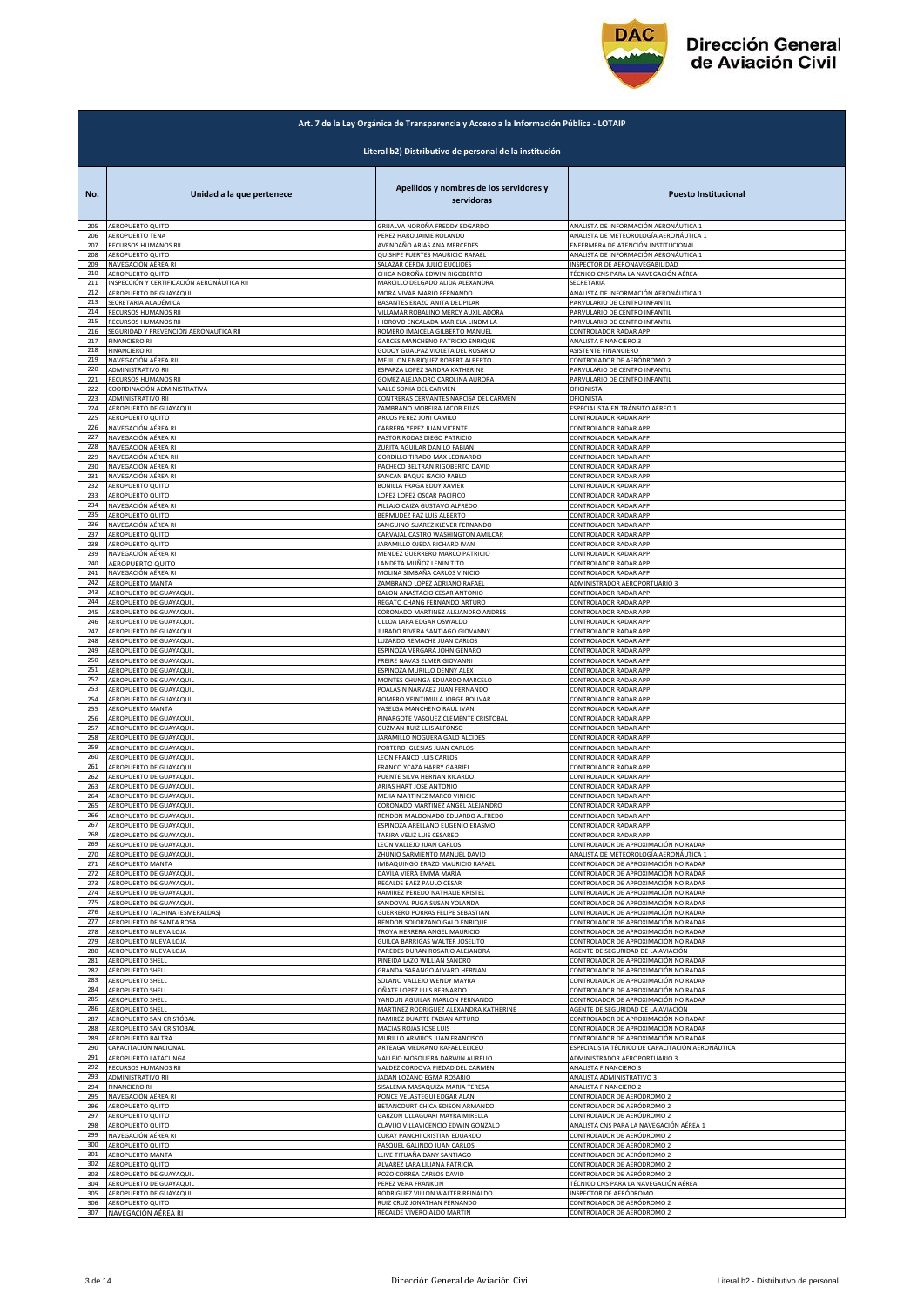

|     | Art. 7 de la Ley Orgánica de Transparencia y Acceso a la Información Pública - LOTAIP |                                                       |                                                  |  |
|-----|---------------------------------------------------------------------------------------|-------------------------------------------------------|--------------------------------------------------|--|
|     | Literal b2) Distributivo de personal de la institución                                |                                                       |                                                  |  |
| No. | Unidad a la que pertenece                                                             | Apellidos y nombres de los servidores y<br>servidoras | <b>Puesto Institucional</b>                      |  |
| 308 | AEROPUERTO QUITO                                                                      | YACHIMBA OBANDO ANGEL HERMEL                          | CONTROLADOR DE AERÓDROMO 2                       |  |
| 309 | AEROPUERTO QUITO                                                                      | HERRERA ZAPATA WALTER JERRY                           | CONTROLADOR DE AERÓDROMO 2                       |  |
| 310 | AEROPUERTO QUITO                                                                      | MARCHAN CHUMAÑA JEANNETH DE LOS ANGELES               | CONTROLADOR DE AERÓDROMO 2                       |  |
| 311 | AEROPUERTO QUITO                                                                      | SALAZAR TAPIA EDISON PATRICIO                         | CONTROLADOR DE AERÓDROMO 2                       |  |
| 312 | AEROPUERTO QUITO                                                                      | ALDAS PINZON EVELYN LIZETH                            | CONTROLADOR DE AERÓDROMO 2                       |  |
| 313 | NAVEGACIÓN AÉREA RI                                                                   | CONTRERAS CORNEJO MARIA ALEXANDRA                     | ESPECIALISTA CNS PARA LA NAVEGACIÓN AÉREA 1      |  |
| 314 | NAVEGACIÓN AÉREA RI                                                                   | VALLEJO MOSQUERA RICARDO PATRICIO                     | CONTROLADOR DE AERÓDROMO 2                       |  |
| 315 | INSPECCIÓN Y CERTIFICACIÓN AERONÁUTICA RII                                            | GUZMAN KURE GIOVANNI JOSE                             | MÉDICO ESPECIALISTA DE ATENCIÓN INSTITUCIONAL    |  |
| 316 | AEROPUERTO QUITO                                                                      | HERRERA BASTIDAS ANDRES FERNANDO                      | CONTROLADOR DE AERÓDROMO 2                       |  |
| 317 | AEROPUERTO SHELL                                                                      | TAMAYO ESCOBAR MILTON FERNANDO                        | CONTROLADOR DE AERÓDROMO 2                       |  |
| 318 | AEROPUERTO LATACUNGA                                                                  | DEFAZ MAFLA GUIDO BOLIVAR                             | CONTROLADOR DE AERÓDROMO 2                       |  |
| 319 | AEROPUERTO LATACUNGA                                                                  | REYES CASILLAS ROSAURA MARGARITA                      | ANALISTA CNS PARA LA NAVEGACIÓN AÉREA 1          |  |
| 320 | AEROPUERTO MANTA                                                                      | GAVILANES CARREÑO WILSON FABRICIO                     | CONTROLADOR DE AERÓDROMO 2                       |  |
| 321 | AEROPUERTO MANTA                                                                      | LEON JATIVA MONICA CECILIA                            | CONTROLADOR DE AERÓDROMO 2                       |  |
| 322 | AEROPUERTO QUITO                                                                      | JACOME AGUILAR TELMO FABRICIO                         | CONTROLADOR DE AERÓDROMO 2                       |  |
| 323 | <b>AEROPUERTO MANTA</b>                                                               | VERA GARCIA JOSE JULIAN                               | CONTROLADOR DE AERÓDROMO 2                       |  |
| 324 | <b>AEROPUERTO MANTA</b>                                                               | MARIÑO SALAN DAVID JONATHAN                           | CONTROLADOR DE AERÓDROMO 2                       |  |
| 325 | AEROPUERTO DE GUAYAQUIL                                                               | MONTALVO PINARGOTE HOLGER VIVIE                       | CONTROLADOR DE AERÓDROMO 2                       |  |
| 326 | AEROPUERTO DE SANTA ROSA                                                              | RENDON SANCHEZ RAUL RODRIGO                           | CONTROLADOR DE APROXIMACIÓN NO RADAR             |  |
| 327 | AEROPUERTO DE GUAYAQUIL                                                               | BONILLA GALINDO RAMIRO DAVID                          | CONTROLADOR DE AERÓDROMO 2                       |  |
| 328 | INSPECCIÓN Y CERTIFICACIÓN AERONÁUTICA RII                                            | ORTEGA CAICEDO CHARLES AMADO                          | MÉDICO ESPECIALISTA DE ATENCIÓN INSTITUCIONAL    |  |
| 329 | AEROPUERTO DE GUAYAQUIL                                                               | PUENTE SILVA JAIME GUSTAVO                            | CONTROLADOR DE AERÓDROMO 2                       |  |
| 330 | AEROPUERTO DE GUAYAQUIL                                                               | QUIÑONEZ MONTAÑO MELGAR EDISON                        | CONTROLADOR DE AERÓDROMO 2                       |  |
| 331 | AEROPUERTO DE GUAYAQUIL                                                               | LOPEZ VERA INGRID PAOLA                               | CONTROLADOR DE AERÓDROMO 2                       |  |
| 332 | AEROPUERTO DE GUAYAQUIL                                                               | ORTEGA CRUZ DANIEL ANDRES                             | CONTROLADOR DE AERÓDROMO 2                       |  |
| 333 | AEROPUERTO DE GUAYAQUIL                                                               | IDROVO BAQUERIZO JOHN LUIS ENRIQUE                    | MÉDICO ESPECIALISTA DE ATENCIÓN INSTITUCIONAL    |  |
| 334 | NAVEGACIÓN AÉREA RII                                                                  | TAPIA INSUASTI ANGEL FERNANDO                         | CONTROLADOR DE AERÓDROMO 2                       |  |
| 335 | NAVEGACIÓN AÉREA RII                                                                  | NEIRA ALEJANDRO JOHNNY WINSTON                        | CONTROLADOR DE AERÓDROMO 2                       |  |
| 336 | AEROPUERTO DE GUAYAQUIL                                                               | MENDEZ ARIAS KARLA MIRELLA                            | CONTROLADOR DE AERÓDROMO 2                       |  |
| 337 | AEROPUERTO DE GUAYAQUIL                                                               | SANTANA HUNGRIA ANGELICA GABRIELA                     | CONTROLADOR DE AERÓDROMO 2                       |  |
| 338 | AEROPUERTO DE GUAYAQUIL                                                               | TORAL LUA ARELIS VICTORIA                             | CONTROLADOR DE AERÓDROMO 2                       |  |
| 339 | AEROPUERTO DE GUAYAQUIL                                                               | SAMANIEGO DELGADO VICTOR ISRAEL                       | CONTROLADOR DE AERÓDROMO 2                       |  |
| 340 | AEROPUERTO DE GUAYAQUIL                                                               | CEVALLOS LOPEZ HERNAN XAVIER                          | CONTROLADOR DE AERÓDROMO 2                       |  |
| 341 | INSPECCIÓN Y CERTIFICACIÓN AERONÁUTICA RII                                            | PATIÑO LOPEZ EDUARDO ARTURO                           | MÉDICO CERTIFICADOR                              |  |
| 342 | INSPECCIÓN Y CERTIFICACIÓN AERONÁUTICA RII                                            | NAVARRETE CARPIO FAUSTO WASHINGTON                    | MÉDICO ESPECIALISTA DE ATENCIÓN INSTITUCIONAL    |  |
| 343 | AEROPUERTO DE GUAYAQUIL                                                               | AGUIRRE FREIRE JESSICA GABRIELA                       | CONTROLADOR DE AERÓDROMO 2                       |  |
| 344 | AEROPUERTO QUITO                                                                      | CRUZ DIAZ LEONARDO FERNANDO                           | CONTROLADOR DE AERÓDROMO 2                       |  |
| 345 | AEROPUERTO SHELL                                                                      | LEON SORIA DIEGO ALEJANDRO                            | CONTROLADOR DE AERÓDROMO 2                       |  |
| 346 | <b>FINANCIERO RI</b>                                                                  | PAREDES ROSERO ADELA DEL CARMEN                       | ANALISTA FINANCIERO 2                            |  |
| 347 | TECNOLOGÍAS DE LA INFORMACIÓN Y COMUNICACIÓN RI                                       | RODAS VALLADARES ROBERTO PATRICIO                     | ANALISTA DE TECNOLOGÍAS DE LA INFORMACIÓN 2      |  |
| 348 | AEROPUERTO QUITO                                                                      | CEVALLOS ARCOS FERNANDO ANIBAL                        | <b>NSPECTOR DE AERONAVEGABILIDAD</b>             |  |
| 349 | COORDINACIÓN ADMINISTRATIVA                                                           | VILLACRES CARRILLO HUGO EDUARDO                       | ANALISTA FINANCIERO 2                            |  |
| 350 | INGENIERÍA AEROPORTUARIA RI                                                           | MAITA CASTILLO ORLANDO WILSON                         | ANALISTA DE INGENIERÍA AEROPORTUARIA 2           |  |
| 351 | INSPECCIÓN Y CERTIFICACIÓN AERONÁUTICA RII                                            | SANCHEZ CARTAGENA ROBERTO EDWIN                       | INSPECTOR DE AERONAVEGABILIDAD                   |  |
| 352 | AEROPUERTO LA TOMA (LOJA)                                                             | TORRES ORDOÑEZ MARLON ANTONIO                         | ADMINISTRADOR AEROPORTUARIO 1                    |  |
| 353 | AEROPUERTO RIOBAMBA                                                                   | ALMACHE TUBON MARIO ENRIQUE                           | ADMINISTRADOR AEROPORTUARIO 1                    |  |
| 354 | INSPECCIÓN Y CERTIFICACIÓN AERONÁUTICA RII                                            | PACHECO SANCHEZ NESTOR ALFREDO                        | PSICÓLOGO CLÍNICO DE ATENCIÓN INSTITUCIONAL      |  |
| 355 | AEROPUERTO DE GUAYAQUIL                                                               | GUZMAN RUIZ FRANCISCO JAVIER                          | ESPECIALISTA EN INFORMACIÓN AERONÁUTICA 1        |  |
| 356 | <b>FINANCIERO RII</b>                                                                 | MANTILLA COELLO PATRICIA GIOCONDA                     | ANALISTA FINANCIERO 2                            |  |
| 357 | RECURSOS HUMANOS RII                                                                  | ASTUDILLO ACOSTA LUCETTY ALEXANDRA                    | PERIODISTA 2                                     |  |
| 358 | TECNOLOGÍAS DE LA INFORMACIÓN Y COMUNICACIÓN RII                                      | LOPEZ CHIQUITO MARIA CELIA                            | ANALISTA DE TECNOLOGÍAS DE LA INFORMACIÓN 2      |  |
| 359 | <b>FINANCIERO RII</b>                                                                 | HERRERA CASTILLO WILSON SEBASTIAN                     | ANALISTA FINANCIERO 2                            |  |
| 360 | SEGURIDAD Y PREVENCIÓN AERONÁUTICA RII                                                | FLORES MONTENEGRO EDISON FERNANDO                     | <b>NSPECTOR EN SEGURIDAD DE VUELO</b>            |  |
| 361 | ADMINISTRATIVO FINANCIERO                                                             | MACIAS PILLIGUA EVELIN CYNTHIA                        | ANALISTA FINANCIERO 2                            |  |
| 362 | AEROPUERTO DE GUAYAQUIL                                                               | ORTIZ PALACIOS MARCO VINICIO                          | ESPECIALISTA EN METEOROLOGÍA AERONÁUTICA 1       |  |
| 363 | INSPECCIÓN Y CERTIFICACIÓN AERONÁUTICA RII                                            | CHAVES BALSECA PACO RAMIRO                            | INSPECTOR OPERACIONES DE VUELO                   |  |
| 364 | AEROPUERTO DE GUAYAQUIL                                                               | DEFAZ MAFLA EDISON GUILLERMO                          | INSPECTOR DE AERONAVEGABILIDAD                   |  |
| 365 | INSPECCIÓN Y CERTIFICACIÓN AERONÁUTICA RII                                            | RUALES NEIRA MARCO FRANCISCO                          | INSPECTOR DE AERONAVEGABILIDAD                   |  |
| 366 | SEGURIDAD Y PREVENCIÓN AERONÁUTICA RII                                                | BORJA ERAZO PAUL ALFONSO                              | <b>NSPECTOR EN SEGURIDAD DE VUELO</b>            |  |
| 367 | INSPECCIÓN Y CERTIFICACIÓN AERONÁUTICA RII                                            | BAEZ ARMAS SEGUNDO NOLASCO                            | INSPECTOR DE AERONAVEGABILIDAD                   |  |
| 368 | <b>AEROPUERTO QUITO</b>                                                               | CARVAJAL CAJAS EDUARDO EPSILON                        | ANALISTA DE METEOROLOGÍA AERONÁUTICA 2           |  |
| 369 | AEROPUERTO QUITO                                                                      | MARIÑO FIGUEROA MERY PIEDAD                           | ESPECIALISTA AVSEC 1                             |  |
| 370 | AEROPUERTO QUITO                                                                      | ANGUETA RAMIREZ JUAN CARLOS                           | ANALISTA DE METEOROLOGÍA AERONÁUTICA 2           |  |
| 371 | AEROPUERTO QUITO                                                                      | GUEVARA ZARATE BYRON EFRAIN                           | ANALISTA DE METEOROLOGÍA AERONÁUTICA 2           |  |
| 372 | NAVEGACIÓN AÉREA RI                                                                   | CASTRO BARBA DIEGO ANDRES                             | ANALISTA SAR 1                                   |  |
| 373 | NAVEGACIÓN AÉREA RI                                                                   | FLORES YUGSI JAIME VINICIO                            | ANALISTA SAR 1                                   |  |
| 374 | NAVEGACIÓN AÉREA RI                                                                   | CAZA TITUAÑA GONZALO ADONIS                           | ANALISTA DE METEOROLOGÍA AERONÁUTICA 2           |  |
| 375 | DIRECCIÓN ESCUELA TÉCNICA DE AVIACIÓN CIVIL                                           | GONZALEZ MOYA VINICIO GUILLERMO                       | INSTRUCTOR TÉCNICO DE CAPACITACIÓN AERONÁUTICA   |  |
| 376 | AEROPUERTO QUITO                                                                      | PAGUAY MEJIA JORGE RODRIGO                            | ANALISTA DE METEOROLOGÍA AERONÁUTICA 2           |  |
| 377 | AEROPUERTO QUITO                                                                      | <b>AGOS VARGAS EDISON</b>                             | ANALISTA DE METEOROLOGÍA AERONÁUTICA 2           |  |
| 378 | AEROPUERTO TACHINA (ESMERALDAS)                                                       | GAVELA MORA MARCOS ANTONIO                            | ADMINISTRADOR AEROPORTUARIO 2                    |  |
| 379 | AEROPUERTO QUITO                                                                      | RUALES QUELAL ELVIS HUMBERTO                          | ANALISTA DE INFORMACIÓN AERONÁUTICA 2            |  |
| 380 | AEROPUERTO QUITO                                                                      | MONCAYO DIAZ FAUSTO BENIGNO                           | INTENDENTE INSPECTOR PRINCIPAL PILOTO DE CONTROL |  |
| 381 | AEROPUERTO QUITO                                                                      | DALGO LARREA JOSE LUIS                                | SUPERVISOR DE SEGURIDAD DE LA AVIACIÓN           |  |
| 382 | CAPACITACIÓN INTERNACIONAL                                                            | ZAMBRANO CISNEROS LUIS ALEJANDRO                      | INSTRUCTOR TÉCNICO DE CAPACITACIÓN AERONÁUTICA   |  |
| 383 | NAVEGACIÓN AÉREA RI                                                                   | VINUEZA GUTIERREZ ALBERTO PATRICIO                    | ANALISTA DE METEOROLOGÍA AERONÁUTICA 2           |  |
| 384 | AEROPUERTO QUITO                                                                      | ENRIQUEZ RUIZ LUIS IVAN                               | ANALISTA DE METEOROLOGÍA AERONÁUTICA 2           |  |
| 385 | AEROPUERTO QUITO                                                                      | TORRES BASTIDAS BYRON ORLANDO                         | ESPECIALISTA EN OPERACIONES DE CERTIFICACIÓN     |  |
| 386 | AEROPUERTO DE GUAYAQUIL                                                               | GRIJALVA JOHNSON HECTOR FERNANDO                      | INSPECTOR DE AERÓDROMO                           |  |
| 387 | INGENIERÍA AEROPORTUARIA RII                                                          | DELGADO VITERI JOSE LUIS                              | ESPECIALISTA EN INGENIERÍA AEROPORTUARIA         |  |
| 388 | INSPECCIÓN Y CERTIFICACIÓN AERONÁUTICA RII                                            | LAINEZ ARAUZ SOFIA MIRELLA                            | ODONTÓLOGO DE ATENCIÓN INSTITUCIONAL             |  |
| 389 | AEROPUERTO DE GUAYAQUIL                                                               | VALENZUELA DOMINGUEZ FREDDY OSWALDO                   | INSPECTOR DE AERÓDROMO                           |  |
| 390 | AEROPUERTO DE GUAYAQUIL                                                               | SANTI REINOSO EDGAR RAMIRO                            | INSPECTOR DE SEGURIDAD DE LA AVIACIÓN            |  |
| 391 | AEROPUERTO DE GUAYAQUIL                                                               | SEVILLA CALDERON SANTIAGO MAURICIO                    | ANALISTA DE METEOROLOGÍA AERONÁUTICA 2           |  |
| 392 | AEROPUERTO DE GUAYAQUIL                                                               | TORRES MORAN KAREN JAZMIN                             | ASISTENTE DE TRANSPORTE AÉREO                    |  |
| 393 | INSPECCIÓN Y CERTIFICACIÓN AERONÁUTICA RII                                            | GONZALEZ MORALES CHARLES EMIGDIO                      | INTENDENTE INSPECTOR PILOTO DE CONTROL           |  |
| 394 | AEROPUERTO SALINAS                                                                    | RUGEL CORDOVA ARNOLDO DAVID                           | ANALISTA CNS PARA LA NAVEGACIÓN AÉREA 2          |  |
| 395 | NAVEGACIÓN AÉREA RI                                                                   | PAREDES RIVERA VICENTE CELIANO                        | ANALISTA DE METEOROLOGÍA AERONÁUTICA 1           |  |
| 396 | NAVEGACIÓN AÉREA RI                                                                   | VACA GUAICHA FRANKLIN EUCLIDES                        | ANALISTA CNS PARA LA NAVEGACIÓN AÉREA 1          |  |
| 397 | NAVEGACIÓN AÉREA RI                                                                   | RAMIREZ ALVARO JUAN ELIAS                             | ANALISTA DE METEOROLOGÍA AERONÁUTICA 1           |  |
| 398 | AEROPUERTO QUITO                                                                      | HIDALGO ORTIZ IVAN ALEXANDER                          | ANALISTA DE METEOROLOGÍA AERONÁUTICA 1           |  |
| 399 | NAVEGACIÓN AÉREA RI                                                                   | DE LA TORRE ESPINOSA ALIS YALILE                      | ANALISTA CNS PARA LA NAVEGACIÓN AÉREA 1          |  |
| 400 | AEROPUERTO QUITO                                                                      | SIMBAÑA CONDOR CESAR EFRAIN                           | ANALISTA DE METEOROLOGÍA AERONÁUTICA 1           |  |
| 401 | AEROPUERTO QUITO                                                                      | ORBE CARDENAS WILMER PATRICIO                         | ANALISTA DE INFORMACIÓN AERONÁUTICA 1            |  |
| 402 | AEROPUERTO QUITO                                                                      | FLORES TAMAYO JORGE FERNANDO                          | ANALISTA DE INFORMACIÓN AERONÁUTICA 1            |  |
| 403 | AEROPUERTO QUITO                                                                      | LLIVE TITUAÑA LORENA SOLEDAD                          | ANALISTA DE INFORMACIÓN AERONÁUTICA 1            |  |
| 404 | AEROPUERTO DE GUAYAQUIL                                                               | HOLGUIN ROMERO ELVIS JUNIOR                           | ANALISTA CNS PARA LA NAVEGACIÓN AÉREA 1          |  |
| 405 | NAVEGACIÓN AÉREA RI                                                                   | NICOLALDE CIFUENTES GONZALO EDUARDO                   | ANALISTA CNS PARA LA NAVEGACIÓN AÉREA 1          |  |
| 406 | AEROPUERTO DE GUAYAQUIL                                                               | LOAIZA BERMEO CRISTIAN FERNANDO                       | CONTROLADOR DE AERÓDROMO 1                       |  |
| 407 | AEROPUERTO QUITO                                                                      | LARA GALLARDO DANIEL EDUARDO                          | CONTROLADOR DE AERÓDROMO 1                       |  |
| 408 | NAVEGACIÓN AÉREA RI                                                                   | REVELO CEVALLOS MARCELO EDUARDO                       | ANALISTA EN COMUNICACIONES AFS 1                 |  |
| 409 | AEROPUERTO QUITO                                                                      | CHAVEZ SIERRA MARCELO CLIMACO                         | ANALISTA EN COMUNICACIONES AFS 1                 |  |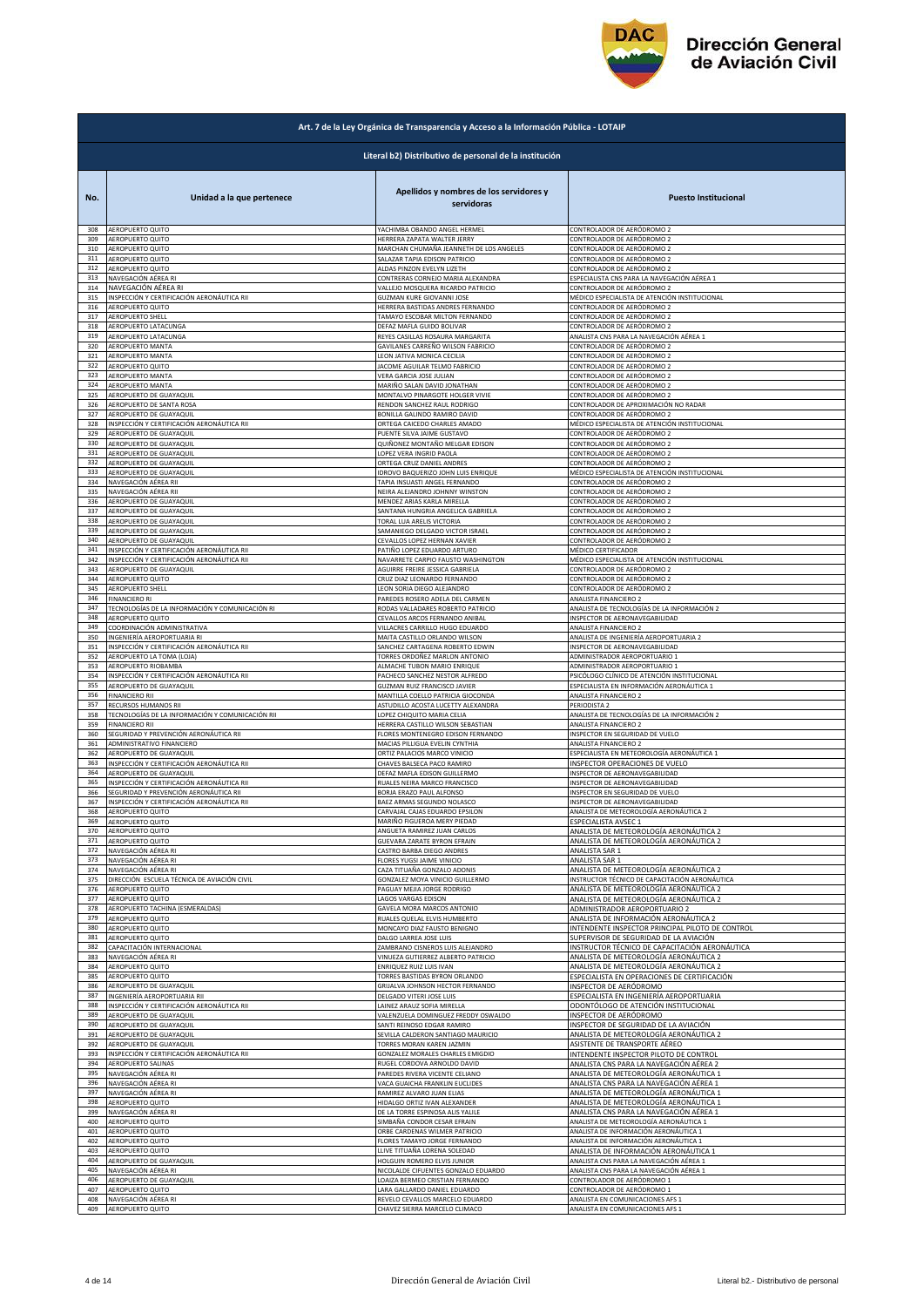

|     | Art. 7 de la Ley Orgánica de Transparencia y Acceso a la Información Pública - LOTAIP |                                                       |                                                      |  |
|-----|---------------------------------------------------------------------------------------|-------------------------------------------------------|------------------------------------------------------|--|
|     | Literal b2) Distributivo de personal de la institución                                |                                                       |                                                      |  |
| No. | Unidad a la que pertenece                                                             | Apellidos y nombres de los servidores y<br>servidoras | <b>Puesto Institucional</b>                          |  |
| 410 | NAVEGACIÓN AÉREA RI                                                                   | GUEVARA SUASNAVAS FREDDY HERNAN                       | ANALISTA CNS PARA LA NAVEGACIÓN AÉREA 1              |  |
| 411 | CAPACITACIÓN NACIONAL                                                                 | CLAVIJO MONTEROS MARCO FERNANDO                       | ANALISTA CNS PARA LA NAVEGACIÓN AÉREA 1              |  |
| 412 | AEROPUERTO QUITO                                                                      | SANTACRUZ ANDRADE RUBEN MARCELO                       | ANALISTA CNS PARA LA NAVEGACIÓN AÉREA 1              |  |
| 413 | NAVEGACIÓN AÉREA RI                                                                   | TORRES MORALES ERNESTO ROLANDO                        | ANALISTA EN COMUNICACIONES AFS 1                     |  |
| 414 | INSPECCIÓN Y CERTIFICACIÓN AERONÁUTICA RI                                             | CEVALLOS RUBIO SANTIAGO PAUL                          | ANALISTA EN COMUNICACIONES AFS 1                     |  |
| 415 | AEROPUERTO SAN CRISTÓBAL                                                              | ECHEVERRIA MARTINEZ WLADIMIR ABDON                    | ANALISTA DE METEOROLOGÍA AERONÁUTICA 1               |  |
| 416 | AEROPUERTO QUITO                                                                      | SALAZAR CANGO CARMEN ALEJANDRA                        | ANALISTA DE INFORMACIÓN AERONÁUTICA 1                |  |
| 417 | AEROPUERTO CUENCA                                                                     | RODAS MANCHENO CESAR ALEJANDRO                        | CONTROLADOR DE APROXIMACIÓN NO RADAR                 |  |
| 418 | AEROPUERTO CUENCA                                                                     | LEON BERNAL MILTON AUGUSTO                            | ANALISTA CNS PARA LA NAVEGACIÓN AÉREA 1              |  |
| 419 | NAVEGACIÓN AÉREA RI                                                                   | GALVEZ CHAMORRO CARLOS ALBERTO                        | ANALISTA EN COMUNICACIONES AFS 1                     |  |
| 420 | NAVEGACIÓN AÉREA RI                                                                   | CARRERA RODRIGUEZ GALO EDISON                         | ANALISTA DE METEOROLOGÍA AERONÁUTICA 1               |  |
| 421 | NAVEGACIÓN AÉREA RI                                                                   | PALLO DE LA CUEVA HERNAN MAURICIO                     | ANALISTA DE METEOROLOGÍA AERONÁUTICA 1               |  |
| 422 | AEROPUERTO QUITO                                                                      | FREIRE ROSERO JUAN RAMIRO                             | ANALISTA DE METEOROLOGÍA AERONÁUTICA 1               |  |
| 423 | AEROPUERTO QUITO                                                                      | ERAZO VINUEZA CARLOS CIVILINO                         | ANALISTA DE METEOROLOGÍA AERONÁUTICA 1               |  |
| 424 | AEROPUERTO LATACUNGA                                                                  | JACHO CAYO WILMA PIEDAD                               | ANALISTA DE INFORMACIÓN AERONÁUTICA 1                |  |
| 425 | NAVEGACIÓN AÉREA RI                                                                   | RUBIO HIDALGO JORGE VINICIO                           | ANALISTA EN COMUNICACIONES AFS 1                     |  |
| 426 | AEROPUERTO QUITO                                                                      | MORALES CALVOPIÑA SANDY FERNANDA                      | ANALISTA DE INFORMACIÓN AERONÁUTICA 1                |  |
| 427 | AEROPUERTO LATACUNGA                                                                  | OLIVO SARABIA EDGAR LEONARDO                          | ANALISTA CNS PARA LA NAVEGACIÓN AÉREA 1              |  |
| 428 | AEROPUERTO LATACUNGA                                                                  | GUALPA MAMARANDI ANGEL MESIAS                         | ANALISTA CNS PARA LA NAVEGACIÓN AÉREA 1              |  |
| 429 | NAVEGACIÓN AÉREA RI                                                                   | YAZBEK SARMIENTO DARWIN MANOLO                        | ANALISTA EN COMUNICACIONES AFS 1                     |  |
| 430 | NAVEGACIÓN AÉREA RI                                                                   | OCAÑA DAVALOS MILTON GIOVANNY                         | ANALISTA EN COMUNICACIONES AFS 1                     |  |
| 431 | <b>GESTIÓN CNS</b>                                                                    | OCAÑA ESPIN GERARDO ALEJANDRO                         | ANALISTA CNS PARA LA NAVEGACIÓN AÉREA 1              |  |
| 432 | NAVEGACIÓN AÉREA RI                                                                   | NIETO TOAPANTA NESTOR ROGELIO                         | ANALISTA CNS PARA LA NAVEGACIÓN AÉREA 1              |  |
| 433 | AEROPUERTO QUITO                                                                      | MARTINEZ PULLES PIEDAD AIDA                           | ANALISTA CNS PARA LA NAVEGACIÓN AÉREA 1              |  |
| 434 | AEROPUERTO LATACUNGA                                                                  | CULQUI PANCHI SIMON EDUARDO                           | ANALISTA CNS PARA LA NAVEGACIÓN AÉREA 1              |  |
| 435 | NAVEGACIÓN AÉREA RI                                                                   | JARAMILLO BONE XAVIER GUSTAVO                         | ANALISTA DE INFORMACIÓN AERONÁUTICA 1                |  |
| 436 | AEROPUERTO QUITO                                                                      | BAZANTES CHICO DANILO EDUARDO                         | ANALISTA DE INFORMACIÓN AERONÁUTICA 1                |  |
| 437 | AEROPUERTO CUENCA                                                                     | CARRILLO CRESPO LORENA MARIUXI                        | CONTROLADOR DE AERÓDROMO 1                           |  |
| 438 | NAVEGACIÓN AÉREA RI                                                                   | PIEDRA RAMIREZ EDWIN MAURICIO                         | ANALISTA CNS PARA LA NAVEGACIÓN AÉREA 1              |  |
| 439 | AEROPUERTO QUITO                                                                      | FLORES LLANOS ZOILA ELOIZA                            | ANALISTA CNS PARA LA NAVEGACIÓN AÉREA 1              |  |
| 440 | AEROPUERTO QUITO                                                                      | SAENZ REVELO ANGELA BELEN                             | ANALISTA DE INFORMACIÓN AERONÁUTICA 1                |  |
| 441 | AEROPUERTO QUITO                                                                      | <b>TOAPANTA BANDA BAYRON ALEXANDER</b>                | ANALISTA CNS PARA LA NAVEGACIÓN AÉREA 1              |  |
| 442 | AEROPUERTO QUITO                                                                      | PACHECO GONZALEZ ANDRES ENRIQUE                       | ANALISTA CNS PARA LA NAVEGACIÓN AÉREA 1              |  |
| 443 | AEROPUERTO QUITO                                                                      | HERRERA FERNANDEZ JORGE PATRICIO                      | <b>ESPECIALISTA AVSEC 2</b>                          |  |
| 444 | GESTIÓN OPERATIVA EMPRESARIAL                                                         | MEJIA PEÑAHERRERA EDGAR ROBERTO                       | SUPERVISOR DE OPERACIONES DE COMBUSTIBLE DE AVIACIÓN |  |
| 445 | INSPECCIÓN Y CERTIFICACIÓN AERONÁUTICA RI                                             | VALLE TORO MONICA MARLENE                             | LABORATORISTA DE ATENCIÓN INSTITUCIONAL              |  |
| 446 | AEROPUERTO QUITO                                                                      | HERRERA ZAPATA OLGER MARCELO                          | ANALISTA DE INFORMACIÓN AERONÁUTICA 1                |  |
| 447 | AEROPUERTO QUITO                                                                      | SANTAMARIA CASTILLO MARIA BELEN                       | ANALISTA CNS PARA LA NAVEGACIÓN AÉREA 1              |  |
| 448 | NAVEGACIÓN AÉREA RI                                                                   | YEPEZ SOTO VICTOR HUGO                                | ANALISTA CNS PARA LA NAVEGACIÓN AÉREA 1              |  |
| 449 | AEROPUERTO QUITO                                                                      | GANCHALA OBANDO BYRON ARTURO                          | INSPECTOR DE TRANSPORTE AÉREO                        |  |
| 450 | NAVEGACIÓN AÉREA RI                                                                   | DAVALOS ALBUJA WINSOR JUNIOR                          | ANALISTA EN COMUNICACIONES AFS 1                     |  |
| 451 | NAVEGACIÓN AÉREA RI                                                                   | PAZOS DUQUE LOTARIO ERNESTO                           | ANALISTA EN COMUNICACIONES AFS 1                     |  |
| 452 | NAVEGACIÓN AÉREA RI                                                                   | MORALES RIVAS GERARDO GABRIE                          | ANALISTA CNS PARA LA NAVEGACIÓN AÉREA 1              |  |
| 453 | NAVEGACIÓN AÉREA RI                                                                   | PAEZ CHANGOTASIG MARTHA ISABEI                        | ANALISTA CNS PARA LA NAVEGACIÓN AÉREA 1              |  |
| 454 | AEROPUERTO QUITO                                                                      | SUAREZ JARAMILLO HECTOR FERNANDO                      | ANALISTA DE INFORMACIÓN AERONÁUTICA 1                |  |
| 455 | NAVEGACIÓN AÉREA RI                                                                   | GALLARDO GALLARDO LAURO FRANCISCO                     | ANALISTA CNS PARA LA NAVEGACIÓN AÉREA 1              |  |
| 456 | AEROPUERTO COCA                                                                       | BAEZ SANTIANA DIEGO FERNANDO                          | CONTROLADOR DE AERÓDROMO 1                           |  |
| 457 | AEROPUERTO SAN CRISTÓBAL                                                              | ZAMBRANO LOPEZ VICTOR LUIS ANIBAL                     | ANALISTA DE METEOROLOGÍA AERONÁUTICA 1               |  |
| 458 | AEROPUERTO LA TOMA (LOJA)                                                             | JARAMILLO VALAREZO GILVER EUCLIDES                    | CONTROLADOR DE AERÓDROMO 1                           |  |
| 459 | AEROPUERTO LA TOMA (LOJA)                                                             | ALTAMIRANO ACURIO RAUL MAURICIO                       | CONTROLADOR DE AERÓDROMO 1                           |  |
| 460 | NAVEGACIÓN AÉREA RI                                                                   | CHACHA NORIEGA HECTOR FELIPE                          | ANALISTA DE METEOROLOGÍA AERONÁUTICA 1               |  |
| 461 | AEROPUERTO LA TOMA (LOJA)                                                             | RIVAS MORA TERESA DE JESUS                            | ANALISTA DE METEOROLOGÍA AERONÁUTICA 1               |  |
| 462 | AEROPUERTO LA TOMA (LOJA)                                                             | ROMERO IBARRA SANTIAGO VINICIO                        | ANALISTA CNS PARA LA NAVEGACIÓN AÉREA 1              |  |
| 463 | AEROPUERTO LA TOMA (LOJA)                                                             | CORREA GUAMAN JUAN OSWALDO                            | INSPECTOR DESPACHADOR DE VUELO 2                     |  |
| 464 | AEROPUERTO LA TOMA (LOJA)                                                             | VERDESOTO LEMA MARCO ANTONIO                          | ANALISTA DE METEOROLOGÍA AERONÁUTICA 1               |  |
| 465 | AEROPUERTO LA TOMA (LOJA)                                                             | ROMERO IBARRA DELFOS REMIGIO                          | INSPECTOR DESPACHADOR DE VUELO 2                     |  |
| 466 | AEROPUERTO DE GUAYAQUIL                                                               | OYOLA ALAMA SILVIA ALEXANDRA                          | CONTROLADOR DE AERÓDROMO 1                           |  |
| 467 | AEROPUERTO DE GUAYAQUIL                                                               | RIVADENEIRA LAGOS NATHALY HAYMETH                     | SECRETARIA                                           |  |
| 468 | AEROPUERTO DE GUAYAQUIL                                                               | MOROCHO TINOCO JHONNY FRANCISCO                       | TÉCNICO CNS PARA LA NAVEGACIÓN AÉREA                 |  |
| 469 | AEROPUERTO CUENCA                                                                     | CAMPOVERDE PATIÑO JUAN CARLOS                         | CONTROLADOR DE AERÓDROMO 1                           |  |
| 470 | AEROPUERTO CUENCA                                                                     | NIVICELA PULLA MAYRA PATRICIA                         | INSPECTOR DE AERODROMO                               |  |
| 471 | AEROPUERTO RIOBAMBA                                                                   | CISNEROS INCA LILIANA PATRICIA                        | ANALISTA DE METEOROLOGÍA AERONÁUTICA 1               |  |
| 472 | AEROPUERTO DE GUAYAQUIL                                                               | MEJIA ZAMBRANO JEAN PAUL                              | CONTROLADOR DE AERÓDROMO 1                           |  |
| 473 | AEROPUERTO LATACUNGA                                                                  | ULLOA LARA LUIS RODRIGO                               | ANALISTA DE METEOROLOGÍA AERONÁUTICA 1               |  |
| 474 | AEROPUERTO LATACUNGA                                                                  | VARGAS PAZMIÑO JOSE ABELARDO                          | ANALISTA DE METEOROLOGÍA AERONÁUTICA 1               |  |
| 475 | AEROPUERTO LATACUNGA                                                                  | TOBAR BERRAZUETA PAULINA FRANCISCA                    | ANALISTA DE INFORMACIÓN AERONÁUTICA 1                |  |
| 476 | AEROPUERTO QUITO                                                                      | QUISHPE OÑA CARLOS ALBERTO                            | ANALISTA DE INFORMACIÓN AERONÁUTICA 1                |  |
| 477 | AEROPUERTO LATACUNGA                                                                  | PASOCHOA NUÑEZ TEOFILO EDUARDO                        | ANALISTA DE INFORMACIÓN AERONÁUTICA 1                |  |
| 478 | AEROPUERTO LATACUNGA                                                                  | <b>IIMENEZ GARCIA BYRON RODRIGO</b>                   | CONTROLADOR DE AERÓDROMO 2                           |  |
| 479 | AEROPUERTO LATACUNGA                                                                  | MARTINEZ SEGOVIA MYRIAM ELENA                         | ANALISTA DE INFORMACIÓN AERONÁUTICA 1                |  |
| 480 | AEROPUERTO LATACUNGA                                                                  | PAREDES CASTILLO CONSUELO DEL PILAR                   | ANALISTA FINANCIERO 1                                |  |
| 481 | AEROPUERTO LATACUNGA                                                                  | MARTINEZ SEGOVIA ALBA JEANETTE                        | INSPECTOR DESPACHADOR DE VUELO 2                     |  |
| 482 | AEROPUERTO LATACUNGA                                                                  | CUNALATA CORDOVA CARLOS DAVID                         | INSPECTOR DESPACHADOR DE VUELO 2                     |  |
| 483 | AEROPUERTO SHELL                                                                      | VILLACIS GUERRON LENIN ANIBAL                         | ANALISTA DE INFORMACIÓN AERONÁUTICA 1                |  |
| 484 | AEROPUERTO LATACUNGA                                                                  | BUENAÑO GONZALEZ GLORIA IRENE                         | ANALISTA DE INFORMACIÓN AERONÁUTICA 1                |  |
| 485 | AEROPUERTO SHELL                                                                      | RIOS TORO MARIA GABRIELA                              | INSPECTOR DESPACHADOR DE VUELO 2                     |  |
| 486 | AEROPUERTO LATACUNGA                                                                  | MIRANDA GUEVARA RICHARD PAUL                          | ANALISTA CNS PARA LA NAVEGACIÓN AÉREA 1              |  |
| 487 | GESTIÓN OPERATIVA EMPRESARIAL                                                         | FLORES SARZOSA EDWIN REMBERTO                         | OPERADOR DE DESPACHO DE COMBUSTIBLES                 |  |
| 488 | GESTIÓN OPERATIVA EMPRESARIAL                                                         | ANDRADE GAVINO JONATHAN JAVIER                        | SUPERVISOR DE OPERACIONES DE COMBUSTIBLE DE AVIACIÓN |  |
| 489 | AEROPUERTO TULCÁN                                                                     | ROSERO VILLARREAL JEFFERSON OMAR                      | ANALISTA DE METEOROLOGÍA AERONÁUTICA 1               |  |
| 490 | AEROPUERTO TULCÁN                                                                     | VILLARREAL MEDINA SEGUNDO MANUEL                      | INSPECTOR DESPACHADOR DE VUELO 2                     |  |
| 491 | AEROPUERTO TULCÁN                                                                     | FIERRO MONTENEGRO JULIO EDIBERTO                      | ANALISTA DE METEOROLOGÍA AERONÁUTICA 1               |  |
| 492 | AEROPUERTO TULCÁN                                                                     | BOLAÑOS JACOME SIXTO BAYARDO                          | CONTROLADOR DE AERÓDROMO 1                           |  |
| 493 | AEROPUERTO CUENCA                                                                     | CARRANCO PIEDRA JAIME VICENTE                         | ANALISTA CNS PARA LA NAVEGACIÓN AÉREA 1              |  |
| 494 | AEROPUERTO CUENCA                                                                     | <b>ENCALADA BRAVO PABLO DAVID</b>                     | ANALISTA CNS PARA LA NAVEGACIÓN AÉREA 1              |  |
| 495 | AEROPUERTO CUENCA                                                                     | MENDEZ GOMEZ ANA ELIZABETH                            | CONTROLADOR DE AERÓDROMO 1                           |  |
| 496 | AEROPUERTO MANTA                                                                      | INTRIAGO ALCIVAR JORGE LUIS                           | CONTROLADOR DE AERÓDROMO 1                           |  |
| 497 | AEROPUERTO MANTA                                                                      | ZAPATA PARRAGA MARIANO DARIO                          | CONTROLADOR DE AERÓDROMO 1                           |  |
| 498 | AEROPUERTO MANTA                                                                      | ZAMBRANO PARRALES JOHANNA LISSETTE                    | CONTROLADOR DE AERÓDROMO 2                           |  |
| 499 | AEROPUERTO MANTA                                                                      | LASCANO CALDERON KARINA ISABEL                        | ANALISTA DE INFORMACIÓN AERONÁUTICA 1                |  |
| 500 | AEROPUERTO MANTA                                                                      | OCAMPO INTRIAGO JOSE OLIVER                           | ANALISTA DE METEOROLOGÍA AERONÁUTICA 1               |  |
| 501 | AEROPUERTO MANTA                                                                      | BRITO DILLON EDUARDO VINICIO                          | ANALISTA DE METEOROLOGÍA AERONÁUTICA 1               |  |
| 502 | AEROPUERTO MANTA                                                                      | ORTEGA ZAMBRANO LUIS LEONARDO                         | ANALISTA DE METEOROLOGÍA AERONÁUTICA 1               |  |
| 503 | AEROPUERTO MANTA                                                                      | ALMEIDA ALBUJA WILSON GERARDO                         | ANALISTA DE METEOROLOGÍA AERONÁUTICA 1               |  |
| 504 | AEROPUERTO CUENCA                                                                     | ORDOÑEZ SANCHEZ CARLOS ALBERTO                        | CONTROLADOR DE AERÓDROMO 1                           |  |
| 505 | AEROPUERTO MANTA                                                                      | ZAPATA MENESES FRANKLIN GEOVANNY                      | ANALISTA DE METEOROLOGÍA AERONÁUTICA 1               |  |
| 506 | AEROPUERTO MANTA                                                                      | LOPEZ MUÑOZ DAVID FABRICIO                            | CONTROLADOR DE AERÓDROMO 1                           |  |
| 507 | AEROPUERTO MANTA                                                                      | PAZOS HEREDIA JAVIER DARIO                            | INSPECTOR DESPACHADOR DE VUELO 2                     |  |
| 508 | AEROPUERTO MANTA                                                                      | BONILLA SUAREZ JORGE JAVIER                           | ANALISTA DE METEOROLOGÍA AERONÁUTICA 1               |  |
| 509 | AEROPUERTO MANTA                                                                      | CHANCAY PACHECO ROBERTH ANTONIO                       | ANALISTA DE INFORMACIÓN AERONÁUTICA 1                |  |
| 510 | <b>AEROPUERTO MANTA</b>                                                               | CAIZA GUACHAMIN LUIS RIGOBERTO                        | ANALISTA DE INFORMACIÓN AERONÁUTICA 1                |  |
| 511 | AEROPUERTO MANTA                                                                      | ALMEIDA ALBUJA BYRON GUSTAVO                          | ANALISTA CNS PARA LA NAVEGACIÓN AÉREA 1              |  |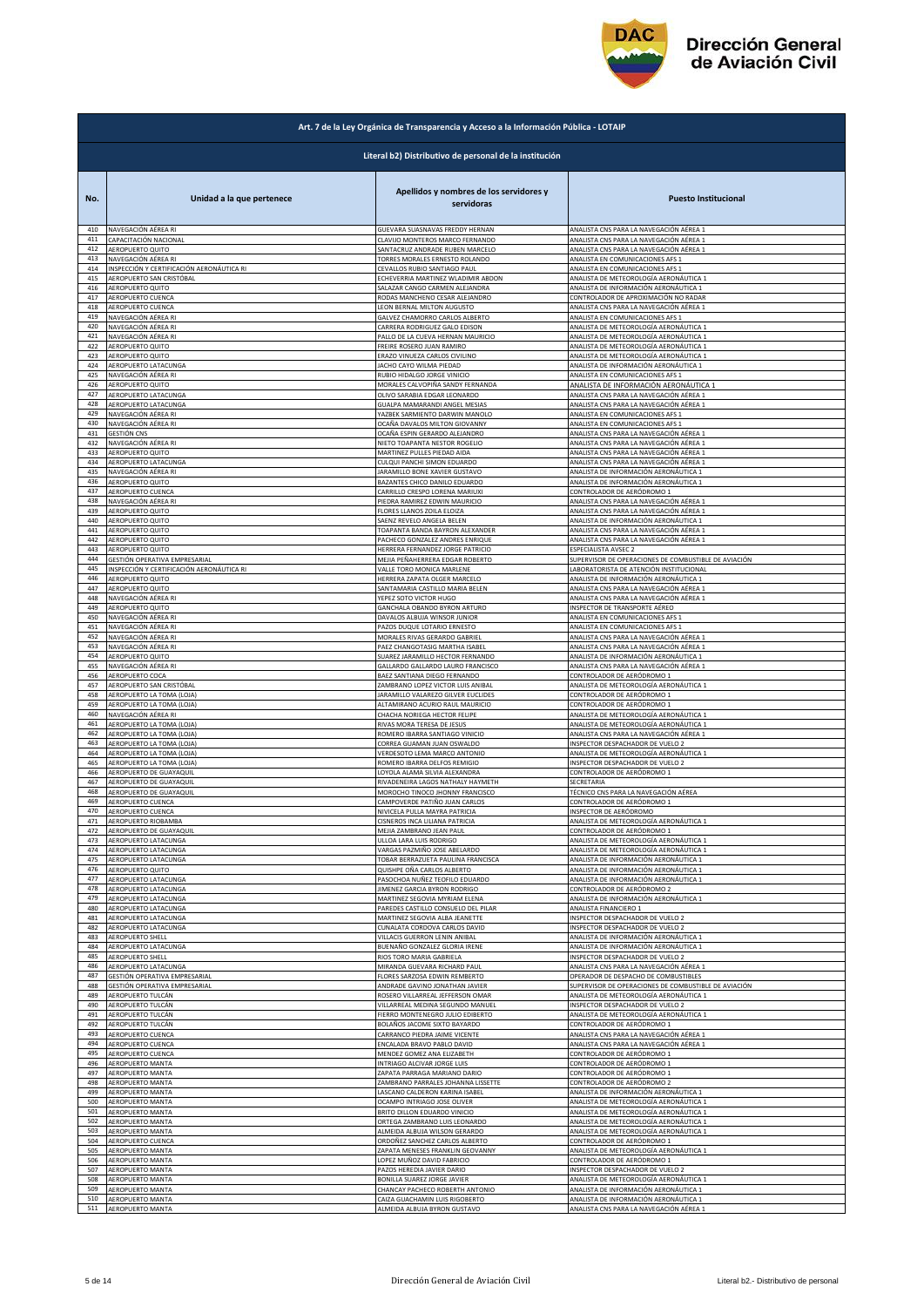

|     | Art. 7 de la Ley Orgánica de Transparencia y Acceso a la Información Pública - LOTAIP |                                                       |                                                      |  |
|-----|---------------------------------------------------------------------------------------|-------------------------------------------------------|------------------------------------------------------|--|
|     | Literal b2) Distributivo de personal de la institución                                |                                                       |                                                      |  |
| No. | Unidad a la que pertenece                                                             | Apellidos y nombres de los servidores y<br>servidoras | <b>Puesto Institucional</b>                          |  |
| 512 | AEROPUERTO MANTA                                                                      | MOLINA CAICEDO FRANCISCO JAVIER                       | CONTROLADOR DE AERÓDROMO 1                           |  |
| 513 | AEROPUERTO MANTA                                                                      | <b>GUZMAN FREIRE STALIN BLADIMIR</b>                  | INSPECTOR DESPACHADOR DE VUELO 2                     |  |
| 514 | AEROPUERTO DE GUAYAQUIL                                                               | MAZON MARTILLO MARIO FERNANDO                         | ANALISTA DE INFORMACIÓN AERONÁUTICA 1                |  |
| 515 | INSPECCIÓN Y CERTIFICACIÓN AERONÁUTICA RII                                            | ESPARZA ESTEVEZ EDWIN LENIN                           | INSPECTOR OPERACIONES DE VUELO                       |  |
| 516 | INSPECCIÓN Y CERTIFICACIÓN AERONÁUTICA RII                                            | MERA PEÑA MAYLIN DEL PILAR                            | <b>INSPECTOR DESPACHADOR DE VUELO 2</b>              |  |
| 517 | <b>FINANCIFRO RII</b>                                                                 | PAUCAR RAMOS VENTURA TRINIDAD                         | ANALISTA FINANCIERO 1                                |  |
| 518 | AEROPUERTO DE GUAYAQUIL                                                               | LADD MORANTE EDUARDO ALFREDO                          | ANALISTA DE INFORMACIÓN AERONÁUTICA 1                |  |
| 519 | INSPECCIÓN Y CERTIFICACIÓN AERONÁUTICA RII                                            | CAICEDO JIMENEZ CRISTIAN MAURICIO                     | INSPECTOR DESPACHADOR DE VUELO 2                     |  |
| 520 | INSPECCIÓN Y CERTIFICACIÓN AERONÁUTICA RII                                            | CASTRO ESPINOZA GINA GLENDA                           | FISIOTERAPISTA DE ATENCIÓN INSTITUCIONAL             |  |
| 521 | AEROPUERTO DE GUAYAQUIL                                                               | POLIT CHACON FERNANDO GUILLERMO                       | ANALISTA DE INFORMACIÓN AERONÁUTICA 1                |  |
| 522 | AEROPUERTO DE GUAYAQUIL                                                               | QUINDE MUÑOZ WASHINGTON WILFRIDO                      | ANALISTA CNS PARA LA NAVEGACIÓN AÉREA 1              |  |
| 523 | AEROPUERTO DE GUAYAQUIL                                                               | GAVILANEZ SECAIRA JAVIER ENRIQUE                      | ANALISTA CNS PARA LA NAVEGACIÓN AÉREA 1              |  |
| 524 | AEROPUERTO DE GUAYAQUIL                                                               | TAPIA YAGUAL NANCY KARINA                             | ANALISTA CNS PARA LA NAVEGACIÓN AÉREA 1              |  |
| 525 | AEROPUERTO DE GUAYAQUIL                                                               | ULLOA PEREZ SEGUNDO NEPTALI                           | ANALISTA EN COMUNICACIONES AFS 1                     |  |
| 526 | INSPECCIÓN Y CERTIFICACIÓN AERONÁUTICA RII                                            | SOTO VERA LAURA PATRICIA                              | INSPECTOR DESPACHADOR DE VUELO 2                     |  |
| 527 | AEROPUERTO DE GUAYAQUIL                                                               | ESPINOZA ROSADO MARIA DE FATIMA                       | ANALISTA CNS PARA LA NAVEGACIÓN AÉREA 1              |  |
| 528 | AEROPUERTO DE GUAYAQUIL                                                               | CASTILLO DEL PEZO EFREN ANTONIO                       | ANALISTA CNS PARA LA NAVEGACIÓN AÉREA 1              |  |
| 529 | AEROPUERTO DE GUAYAQUIL                                                               | CALLE FLORES KATHERINE MICHELLE                       | CONTROLADOR DE AERÓDROMO 1                           |  |
| 530 | GESTIÓN OPERATIVA EMPRESARIAL                                                         | DAVALOS BERNIS FREDDY RENATO                          | SUPERVISOR DE OPERACIONES DE COMBUSTIBLE DE AVIACIÓN |  |
| 531 | <b>FINANCIERO RII</b>                                                                 | ZAVALA PEÑA NORMA PATRICIA                            | ANALISTA FINANCIERO 1                                |  |
| 532 | AEROPUERTO DE GUAYAQUIL                                                               | TEJENA CASTILLO OSCAR OSWALDO                         | ANALISTA CNS PARA LA NAVEGACIÓN AÉREA 1              |  |
| 533 | AEROPUERTO DE GUAYAQUIL                                                               | BERMEO MINCHALA EDGAR PATRICIO                        | ANALISTA CNS PARA LA NAVEGACIÓN AÉREA 1              |  |
| 534 | <b>AEROPUERTO DE GUAYAQUIL</b>                                                        | UVIDIA ANDRADE VERONICA ROSARIO                       | ANALISTA CNS PARA LA NAVEGACIÓN AÉREA 1              |  |
| 535 | AEROPUERTO DE GUAYAQUIL                                                               | RAMOS LEON JHON ISMAEL                                | ANALISTA DE INFORMACIÓN AERONÁUTICA 1                |  |
| 536 | AEROPUERTO DE GUAYAQUIL                                                               | ROMAN BARRAGAN GABRIELA VERONICA                      | ANALISTA DE METEOROLOGÍA AERONÁUTICA 1               |  |
| 537 | AEROPUERTO DE GUAYAQUIL                                                               | SOLORZANO ROMERO DIEGO MAURICIO                       | ANALISTA DE METEOROLOGÍA AERONÁUTICA 2               |  |
| 538 | AEROPUERTO DE GUAYAQUIL                                                               | POZO TATES FRANKLIN RODRIGO                           | ANALISTA DE INFORMACIÓN AERONÁUTICA 1                |  |
| 539 | AEROPUERTO DE GUAYAQUIL                                                               | CASTILLO RIVERA JULIANA MAGALY                        | ANALISTA DE METEOROLOGÍA AERONÁUTICA 1               |  |
| 540 | AEROPUERTO DE GUAYAQUIL                                                               | LOZA GAVILANES IVAN ANDRES                            | CONTROLADOR DE AERÓDROMO 1                           |  |
| 541 | AEROPUERTO DE GUAYAQUIL                                                               | PUENTE SILVA JHON ANTONIO                             | ANALISTA DE INFORMACIÓN AERONÁUTICA 1                |  |
| 542 | AEROPUERTO DE GUAYAQUIL                                                               | MORAN SUAREZ JORGE ORLANDO                            | ANALISTA DE INFORMACIÓN AERONÁUTICA 1                |  |
| 543 | AEROPUERTO DE GUAYAQUII                                                               | VELASTEGUI ALVARADO MARIA ALEXANDRA                   | CONTROLADOR DE AERÓDROMO 1                           |  |
| 544 | AEROPUERTO DE GUAYAQUIL                                                               | BARCHI RODRIGUEZ ALVARO RODRIGO                       | CONTROLADOR DE AERÓDROMO 1                           |  |
| 545 | AEROPUERTO DE GUAYAQUIL                                                               | MOSQUERA MORQUECHO PATRICIO ARTURO                    | ANALISTA CNS PARA LA NAVEGACIÓN AÉREA 1              |  |
| 546 | AEROPUERTO DE GUAYAQUIL                                                               | NARVAEZ MIGUEL VICENTE                                | ESPECIALISTA EN TRÁNSITO AÉREO 1                     |  |
| 547 | AEROPUERTO DE GUAYAQUIL                                                               | PINOS CHANCAY JOSE ANTONIO                            | ANALISTA DE INFORMACIÓN AERONÁUTICA 1                |  |
| 548 | ADMINISTRATIVO FINANCIERO                                                             | SALAS COLOMA ISABEL ANGELA                            | ANALISTA FINANCIERO 1                                |  |
| 549 | AEROPUERTO DE GUAYAQUIL                                                               | MARTINEZ MARTINEZ CELSO FABIAN                        | ANALISTA DE INFORMACIÓN AERONÁUTICA 1                |  |
| 550 | NAVEGACIÓN AÉREA RII                                                                  | PEREZ VELEZ JESSICA PETITA                            | ANALISTA EN COMUNICACIONES AFS 1                     |  |
| 551 | AEROPUERTO DE GUAYAQUIL                                                               | PEÑA SAN LUCAS JUAN CARLOS                            | INSPECTOR DE SEGURIDAD DE LA AVIACIÓN                |  |
| 552 | AEROPUERTO DE GUAYAQUIL                                                               | ALOMOTO CATOTA EDUARDO XAVIER                         | ANALISTA DE METEOROLOGÍA AERONÁUTICA 1               |  |
| 553 | AEROPUERTO DE GUAYAQUIL                                                               | BAYAS FERNANDEZ CESAR JAVIER                          | ANALISTA DE INFORMACIÓN AERONÁUTICA 1                |  |
| 554 | AEROPUERTO DE GUAYAQUIL                                                               | RAMIREZ GUEVARA NELSON RAUL                           | ANALISTA DE INFORMACIÓN AERONÁUTICA 1                |  |
| 555 | AEROPUERTO DE GUAYAQUIL                                                               | MIRANDA GUEVARA MIGUEL ANGEL                          | ANALISTA CNS PARA LA NAVEGACIÓN AÉREA 1              |  |
| 556 | AEROPUERTO DE GUAYAQUIL                                                               | RECALDE SANCHEZ JOSE VICENTE                          | ANALISTA DE INFORMACIÓN AERONÁUTICA 1                |  |
| 557 | INSPECCIÓN Y CERTIFICACIÓN AERONÁUTICA RII                                            | MURRIETA OQUENDO SOLANGE CATHERINE                    | INSPECTOR DESPACHADOR DE VUELO 2                     |  |
| 558 | INSPECCIÓN Y CERTIFICACIÓN AERONÁUTICA RII                                            | MALDONADO VIVANCO CESAR LENIN                         | ESPECIALISTA CNS PARA LA NAVEGACIÓN AÉREA 1          |  |
| 559 | AEROPUERTO DE GUAYAQUIL                                                               | ARIAS JURADO LUIS ALBERTO                             | ANALISTA DE INFORMACIÓN AERONÁUTICA 1                |  |
| 560 | AEROPUERTO DE GUAYAQUIL                                                               | ARGUDO GUZMAN BORIS JOSE                              | ANALISTA DE INFORMACIÓN AERONÁUTICA 1                |  |
| 561 | AEROPUERTO DE GUAYAQUIL                                                               | TORRES MOREIRA LUIS ABRAHAM                           | ANALISTA DE METEOROLOGÍA AERONÁUTICA 1               |  |
| 562 | AEROPUERTO DE GUAYAQUIL                                                               | VITERI MACIAS STEVEN RONALD                           | ANALISTA DE INFORMACIÓN AERONÁUTICA 1                |  |
| 563 | AEROPUERTO DE GUAYAQUIL                                                               | ROSERO MEJIA ANDREA NATHALY                           | CONTROLADOR DE AERÓDROMO 1                           |  |
| 564 | AEROPUERTO DE GUAYAQUIL                                                               | ARTEAGA MONTENEGRO JORGE LUIS                         | CONTROLADOR DE AERÓDROMO 1                           |  |
| 565 | AEROPUERTO DE GUAYAQUIL                                                               | <b>GRANDA ENCALADA ANTONIO FIDEL</b>                  | INSPECTOR DESPACHADOR DE VUELO 2                     |  |
| 566 | <b>FINANCIERO RII</b>                                                                 | PLAZA GUEVARA VERONICA LISSETTE                       | ANALISTA FINANCIERO 1                                |  |
| 567 | AEROPUERTO DE GUAYAQUIL                                                               | APOLO CAICEDO VICTOR HUGO                             | ANALISTA DE INFORMACIÓN AERONÁUTICA 1                |  |
| 568 | INSPECCIÓN Y CERTIFICACIÓN AERONÁUTICA RII                                            | VALVERDE YEPEZ MYRIAM JEANNET                         | ANALISTA DE SEGUROS AERONÁUTICOS 1                   |  |
| 569 | NAVEGACIÓN AÉREA RII                                                                  | FRANCO FERRUZOLA GABRIEL FERNANDO                     | CONTROLADOR DE AERÓDROMO 1                           |  |
| 570 | AEROPUERTO DE GUAYAQUIL                                                               | CEDEÑO OVIEDO JORGE ADRIAN                            | ANALISTA DE INFORMACIÓN AERONÁUTICA 1                |  |
| 571 | AEROPUERTO DE GUAYAQUIL                                                               | MORENO DELGADO MARCO GUILLERMO                        | ANALISTA CNS PARA LA NAVEGACIÓN AÉREA 1              |  |
| 572 | AEROPUERTO DE GUAYAQUIL                                                               | DUCHI SILVA WALTER EGIDIO                             | ANALISTA CNS PARA LA NAVEGACION AEREA 1              |  |
| 573 | AEROPUERTO DE GUAYAQUIL                                                               | <b>JARAMILLO HEREDIA CHRISTIAN EDUARDO</b>            | ANALISTA DE INFORMACIÓN AERONÁUTICA 1                |  |
| 574 | AEROPUERTO DE GUAYAQUIL                                                               | VILLACRES VALAREZO ALISON ANDREA                      | CONTROLADOR DE AERÓDROMO 1                           |  |
| 575 | AEROPUERTO DE GUAYAQUIL                                                               | ORTIZ CONTRERAS WILSON DANIEL                         | CONTROLADOR DE AERÓDROMO 1                           |  |
| 576 | AEROPUERTO MANTA                                                                      | CORONADO MARTINEZ MARIA FERNANDA                      | CONTROLADOR DE AERÓDROMO 1                           |  |
| 577 | AEROPUERTO TACHINA (ESMERALDAS)                                                       | QUIÑONEZ CHANCAY CRISTIAN RENAN                       | ANALISTA DE METEOROLOGÍA AERONÁUTICA 1               |  |
| 578 | AEROPUERTO TACHINA (ESMERALDAS)                                                       | EGAS GARCIA EDGAR EDUARDO                             | ANALISTA DE METEOROLOGÍA AERONÁUTICA 1               |  |
| 579 | AEROPUERTO TULCÁN                                                                     | VENEGAS RECALDE EDWIN ULISES                          | CONTROLADOR DE AERÓDROMO :                           |  |
| 580 | AEROPUERTO DE SANTA ROSA                                                              | JIMENEZ ORTIZ EDISON JOWAR                            | INSPECTOR DESPACHADOR DE VUELO 2                     |  |
| 581 | AEROPUERTO DE SANTA ROSA                                                              | ALMEIDA GUDIÑO CHRISTIAN GUSTAVO                      | ANALISTA DE METEOROLOGÍA AERONÁUTICA 1               |  |
| 582 | AEROPUERTO DE SANTA ROSA                                                              | ALARCON FAJARDO ROBERTO CARLOS                        | ANALISTA DE METEOROLOGÍA AERONÁUTICA 1               |  |
| 583 | AEROPUERTO DE GUAYAQUIL                                                               | MEJIA RICAURTE GABRIELA CAROLINA                      | CONTROLADOR DE AERÓDROMO 1                           |  |
| 584 | NAVEGACIÓN AÉREA RI                                                                   | CONDOR SIMBAÑA EDGAR RAMIRO                           | ANALISTA DE INFORMACIÓN AERONÁUTICA 1                |  |
| 585 | NAVEGACIÓN AÉREA RI                                                                   | GAVILANES JIMENEZ TANIA LISBET                        | CONTROLADOR DE AERÓDROMO 1                           |  |
| 586 | NAVEGACIÓN AÉREA RI                                                                   | GONZALEZ BRUNO JONATHAN MIGUEL                        | CONTROLADOR DE AERÓDROMO 1                           |  |
| 587 | AEROPUERTO COCA                                                                       | GUALOTUÑA GUEVARA FREDDY ALBERTO                      | ANALISTA DE METEOROLOGÍA AERONÁUTICA 1               |  |
| 588 | NAVEGACIÓN AÉREA RI                                                                   | RIOS TORO OSCAR GABRIEL                               | CONTROLADOR DE AERÓDROMO 1                           |  |
| 589 | AEROPUERTO SHELL                                                                      | MASABANDA GUANCHA ALEXANDRA ELIZABETH                 | CONTROLADOR DE AERÓDROMO 1                           |  |
| 590 | AEROPUERTO COCA                                                                       | PACHECO JARAMILLO OSCAR ALEXANDER                     | ANALISTA DE INFORMACIÓN AERONÁUTICA 1                |  |
| 591 | AEROPUERTO NUEVA LOJA                                                                 | CHUGA ENRIQUEZ MARCO ANTONIO                          | ANALISTA DE METEOROLOGÍA AERONÁUTICA 1               |  |
| 592 | AEROPUERTO QUITO                                                                      | GALVEZ NICOLALDE DANIEL MAURICIO                      | ANALISTA DE METEOROLOGÍA AERONÁUTICA 1               |  |
| 593 | AEROPUERTO NUEVA LOJA                                                                 | PEREZ YEPEZ JOHNNY SILVERIO                           | INSPECTOR DESPACHADOR DE VUELO 2                     |  |
| 594 | AEROPUERTO SHELL                                                                      | CUNALATA CORDOVA EDWIN SANTIAGO                       | CONTROLADOR DE AERÓDROMO 1                           |  |
| 595 | AEROPUERTO SHELL                                                                      | FLORES RODRIGUEZ NELSON IVAN                          | CONTROLADOR DE AERÓDROMO 1                           |  |
| 596 | AEROPUERTO SHELL                                                                      | SALAN TORRES PAUL ISRAEL                              | CONTROLADOR DE AERÓDROMO 1                           |  |
| 597 | AEROPUERTO SHELL                                                                      | SOLORZANO SOLORZANO MARIO GONZALO                     | <u>ANALISTA DE METEOROLOGÍA AERONÁUTICA 1</u>        |  |
| 598 | AEROPUERTO SHELL                                                                      | CABRERA VIVANCO FREDY BOLIVAR                         | ANALISTA DE INFORMACIÓN AERONÁUTICA 1                |  |
| 599 | AEROPUERTO SHELL                                                                      | CISNEROS FONSECA MIGUEL ANGEL                         | ANALISTA CNS PARA LA NAVEGACIÓN AÉREA 1              |  |
| 600 | AEROPUERTO SHELL                                                                      | ANDINO GAVIDIA JOHNNY FABRICIO                        | INSPECTOR DESPACHADOR DE VUELO 2                     |  |
| 601 | AEROPUERTO SHELL                                                                      | ANDRADE TORRES ROBERTO ALFREDO                        | INSPECTOR DESPACHADOR DE VUELO 2                     |  |
| 602 | <b>AEROPUERTO SHELL</b>                                                               | RAMOS NAVEDA EDISON GIOVANNY                          | ANALISTA DE INFORMACIÓN AERONÁUTICA 1                |  |
| 603 | AEROPUERTO SHELL                                                                      | VEGA AGUILAR EVELYN PATRICIA                          | CONTROLADOR DE AERÓDROMO 1                           |  |
| 604 | AEROPUERTO SHELL                                                                      | TAMAYO ESCOBAR MAYRA ALEJANDRA                        | CONTROLADOR DE AERÓDROMO 1                           |  |
| 605 | AEROPUERTO SHELL                                                                      | ANDINO GAVIDIA PAOLA ODERAY                           | ANALISTA DE INFORMACIÓN AERONÁUTICA 1                |  |
| 606 | AEROPUERTO SHELL                                                                      | ORTIZ JARA LENIN GUALBERTO                            | ANALISTA DE METEOROLOGÍA AERONÁUTICA 1               |  |
| 607 | AEROPUERTO SHELL                                                                      | MONTENEGRO CAJAMARCA PATRICIO RAMIRO                  | CONTROLADOR DE AERÓDROMO 1                           |  |
| 608 | AEROPUERTO SHELL                                                                      | PACHECO ESPIN DANIELA FERNANDA                        | ANALISTA DE METEOROLOGÍA AERONÁUTICA 1               |  |
| 609 | AEROPUERTO SHELL                                                                      | NARANJO CABRERA JAIME PATRICIO                        | BOMBERO AERONÁUTICO                                  |  |
| 610 | <b>FINANCIERO RIII</b>                                                                | VALLADOLID NOA NANCY JAQUELINE                        | ANALISTA FINANCIERO 1                                |  |
| 611 | AEROPUERTO SHELL                                                                      | OCAÑA CHUGA JOHANA PAOLA                              | CONTROLADOR DE AERÓDROMO 1                           |  |
| 612 | AEROPUERTO TENA                                                                       | QUIÑONEZ CEDILLO JAIME ANTONIO                        | ANALISTA DE METEOROLOGÍA AERONÁUTICA 1               |  |
|     | 613 AEROPUERTO TENA                                                                   | GOMEZ VALLEJO JONATHAN ANDRES                         | ANALISTA FINANCIERO 1                                |  |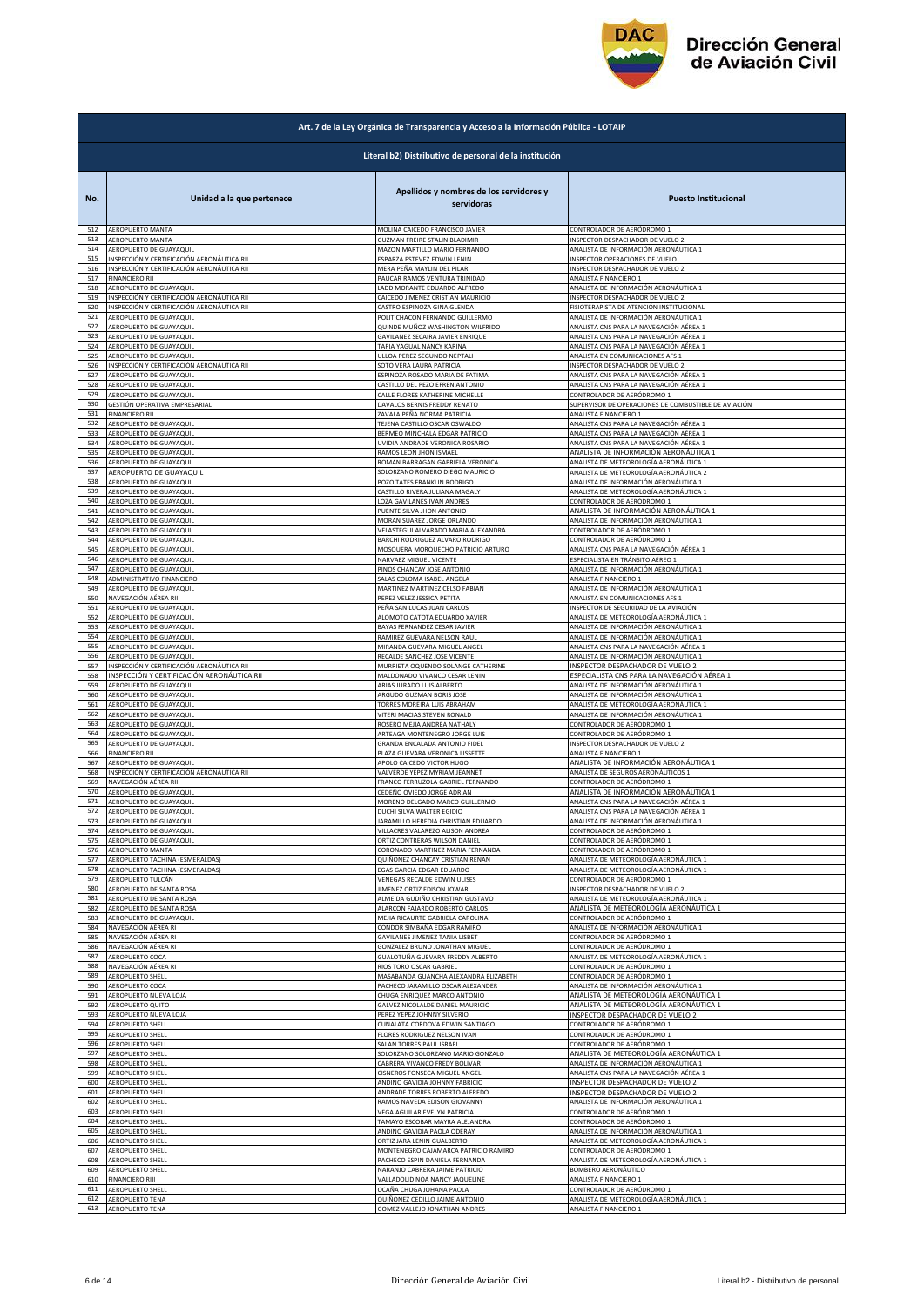

|     | Art. 7 de la Ley Orgánica de Transparencia y Acceso a la Información Pública - LOTAIP |                                                       |                                             |  |
|-----|---------------------------------------------------------------------------------------|-------------------------------------------------------|---------------------------------------------|--|
|     | Literal b2) Distributivo de personal de la institución                                |                                                       |                                             |  |
| No. | Unidad a la que pertenece                                                             | Apellidos y nombres de los servidores y<br>servidoras | <b>Puesto Institucional</b>                 |  |
| 614 | AEROPUERTO SHELL                                                                      | QUISHPI ZISA JAIME FERNANDO                           | BOMBERO AERONÁUTICO                         |  |
| 615 | <b>FINANCIERO RIII</b>                                                                | QUICHIMBO VINTIMILLA JOSE DIEGO                       | ANALISTA FINANCIERO 1                       |  |
| 616 | AEROPUERTO TENA                                                                       | VARGAS COELLO HENRY JULIER                            | CONTROLADOR DE AERÓDROMO 1                  |  |
| 617 | AEROPUERTO MACAS                                                                      | DELGADO ROMERO MARCO VINICIO                          | INSPECTOR DESPACHADOR DE VUELO 2            |  |
| 618 | AEROPUERTO LATACUNGA                                                                  | GUERRERO NARANJO PABLO ALEX                           | ANALISTA DE METEOROLOGÍA AERONÁUTICA 1      |  |
| 619 | <b>AEROPUERTO SHELL</b>                                                               | BATALLAS ESCOBAR LORENA DEL PILAR                     | CONTROLADOR DE AERÓDROMO 1                  |  |
| 620 | AEROPUERTO MACAS                                                                      | REVELO CESAR WLADIMIR                                 | INSPECTOR DESPACHADOR DE VUELO 2            |  |
| 621 | AEROPUERTO MACAS                                                                      | NETO REINOSO RODRIGO GERARDO                          | ANALISTA DE METEOROLOGÍA AERONÁUTICA 1      |  |
| 622 | AEROPUERTO SHELL                                                                      | CISNEROS GUZMAN FREDY ARMANDO                         | CONTROLADOR DE AERÓDROMO 1                  |  |
| 623 | AEROPUERTO MACAS                                                                      | MONTENEGRO MEJIA CARLOS EDUARDO                       | ANALISTA DE METEOROLOGÍA AERONÁUTICA 1      |  |
| 624 | <b>AEROPUERTO SHELL</b>                                                               | PAREDES CASTRO RAUL ISRAEL                            | CONTROLADOR DE AERÓDROMO 1                  |  |
| 625 | AEROPUERTO TAISHA                                                                     | PAVON JARAMILLO AIDA ELIZABETH                        | CONTROLADOR DE AERÓDROMO 1                  |  |
| 626 | AEROPUERTO SAN CRISTÓBAL                                                              | VALENCIA VEGA TANIA LORENA                            | CONTROLADOR DE AERÓDROMO 1                  |  |
| 627 | AEROPUERTO SAN CRISTÓBAL                                                              | OCHOA BUSTOS CHARLIE JAVIER                           | CONTROLADOR DE AERÓDROMO 1                  |  |
| 628 | AEROPUERTO SAN CRISTÓBAL                                                              | RAMIREZ VALLE JOSE ANGEL                              | ANALISTA DE METEOROLOGÍA AERONÁUTICA 1      |  |
| 629 | AEROPUERTO DE GUAYAQUIL                                                               | ROMERO IBARRA FELIPE PATRICIO                         | CONTROLADOR RADAR APP                       |  |
| 630 | AEROPUERTO DE ISABELA                                                                 | JACOME CRUZ RAUL VICENTE                              | INSPECTOR DESPACHADOR DE VUELO 2            |  |
| 631 | AEROPUERTO BALTRA                                                                     | CHANGO ALGUIAR ELSA MARINA                            | ANALISTA DE INFORMACIÓN AERONÁUTICA 1       |  |
| 632 | AEROPUERTO BALTRA                                                                     | GUERRERO CULQUICONDOR AMPARITO ELIZABETH              | ANALISTA DE INFORMACIÓN AERONÁUTICA 1       |  |
| 633 | AEROPUERTO BALTRA                                                                     | AYALA ANDRADE CARLOS ANDRES                           | CONTROLADOR DE AERÓDROMO 1                  |  |
| 634 | AEROPUERTO BALTRA                                                                     | SALAZAR NEIRA ANDRES GABRIEL                          | CONTROLADOR DE AERÓDROMO 1                  |  |
| 635 | AEROPUERTO QUITO                                                                      | ABRIL MAYORGA HERNAN PATRICIO                         | TÉCNICO CNS PARA LA NAVEGACIÓN AÉREA        |  |
| 636 | AEROPUERTO QUITO                                                                      | VASQUEZ NAUPARI HECTOR ENRIQUE                        | TÉCNICO CNS PARA LA NAVEGACIÓN AÉREA        |  |
| 637 | RECURSOS HUMANOS RII                                                                  | RAMBAY VARGAS MARIA ANTONIETA                         | ANALISTA DE RECURSOS HUMANOS 1              |  |
| 638 | INSPECCIÓN Y CERTIFICACIÓN AERONÁUTICA RI                                             | MAITA BARRERA AIDA PAULINA                            | ENFERMERA DE ATENCIÓN INSTITUCIONAL         |  |
| 639 | AEROPUERTO LA TOMA (LOJA)                                                             | <b>RIOS MAGALI GIENITT</b>                            | SUPERVISOR DE SEGURIDAD DE LA AVIACIÓN      |  |
| 640 | AEROPUERTO TULCÁN                                                                     | VIVAS BOLAÑOS EDWIN ALIRIO                            | AGENTE DE SEGURIDAD DE LA AVIACIÓN          |  |
| 641 | AEROPUERTO MANTA                                                                      | HOLGUIN BRIONES GONZALO PACATO                        | SUPERVISOR DE SEGURIDAD DE LA AVIACIÓN      |  |
| 642 | AEROPUERTO DE GUAYAQUIL                                                               | HUERTA PINARGOTE ASTER GUSTAVO ENRIQUE                | TÉCNICO CNS PARA LA NAVEGACIÓN AÉREA        |  |
| 643 | AEROPUERTO DE GUAYAQUIL                                                               | APOLO GARBOA SANDRA KATUSKA                           | SUPERVISOR DE SEGURIDAD DE LA AVIACIÓN      |  |
| 644 | AEROPUERTO DE GUAYAQUIL                                                               | BURGOS LOPEZ MAURICIO DAVID                           | TÉCNICO CNS PARA LA NAVEGACIÓN AÉREA        |  |
| 645 | INSPECCIÓN Y CERTIFICACIÓN AERONÁUTICA RII                                            | SALTOS DOMINGUEZ VILMA NARCISA                        | ENFERMERA DE ATENCIÓN INSTITUCIONAL         |  |
| 646 | AEROPUERTO TACHINA (ESMERALDAS)                                                       | ANDRADE CUESTA ANTONIO JOSE                           | SUPERVISOR DE SEGURIDAD DE LA AVIACIÓN      |  |
| 647 | AEROPUERTO DE SANTA ROSA                                                              | TENESACA ROMERO LIONEL ORLANDO                        | SUPERVISOR DE SEGURIDAD DE LA AVIACIÓN      |  |
| 648 | AEROPUERTO DE SANTA ROSA                                                              | RIVERA ORDOÑEZ JUNIOR IVAN                            | TÉCNICO CNS PARA LA NAVEGACIÓN AÉREA        |  |
| 649 | AEROPUERTO COCA                                                                       | SALAZAR CANDO HOLGUER VINICIO                         | SUPERVISOR DE SEGURIDAD DE LA AVIACIÓN      |  |
| 650 | AEROPUERTO SHELL                                                                      | VITERI NORIEGA MARIO FROILAN                          | TÉCNICO CNS PARA LA NAVEGACIÓN AÉREA        |  |
| 651 | AEROPUERTO MACAS                                                                      | ALARCON JARAMILLO MANUEL FACUNDO                      | SUPERVISOR DE SEGURIDAD DE LA AVIACIÓN      |  |
| 652 | <b>FINANCIERO RI</b>                                                                  | JUMBO CUMBICOS MARIA FERNANDA                         | ASISTENTE FINANCIERO                        |  |
| 653 | SEGURIDAD Y PREVENCIÓN AERONÁUTICA RII                                                | ROLDAN FARFAN GENNY JASMIN                            | AGENTE DE SEGURIDAD DE LA AVIACIÓN          |  |
| 654 | <b>FINANCIERO RI</b>                                                                  | CORONEL ROMO FANNY CECILIA                            | ANALISTA FINANCIERO 2                       |  |
| 655 | COORDINACIÓN ADMINISTRATIVA                                                           | CABEZAS MENA AMPARITO DEL ROCIO                       | ASISTENTE FINANCIERO                        |  |
| 656 | AEROPUERTO QUITO                                                                      | TORRES SUAREZ PIEDAD SILVANA                          | ASISTENTE DE TRANSPORTE AÉREO               |  |
| 657 | AEROPUERTO QUITO                                                                      | ABARCA ROSILLO MARIA PAULINA                          | ASISTENTE DE TRANSPORTE AÉREO               |  |
| 658 | AEROPUERTO QUITO                                                                      | AMORES CASTRO HECTOR LEONARDO                         | ANALISTA DE INFORMACIÓN AERONÁUTICA 1       |  |
| 659 | COMERCIALIZACIÓN ESPACIOS AEROPORTUARIOS E INMUEBLES RI                               | AGUIRRE MARTINEZ DIANA ELIZABETH                      | ANALISTA DE COMERCIALIZACIÓN 1              |  |
| 660 | AEROPUERTO DE GUAYAQUIL                                                               | ESTRELLA OCHOA KARLINA TATIANA                        | ASISTENTE DE TRANSPORTE AÉREO               |  |
| 661 | <b>FINANCIERO RI</b>                                                                  | LARREA NAVARRETE ERIKA GERMANIA                       | ASISTENTE FINANCIERO                        |  |
| 662 | <b>FINANCIERO RI</b>                                                                  | VILLALVA MARTINEZ LAURA DE LAS MERCEDES               | ANALISTA FINANCIERO 1                       |  |
| 663 | FINANCIERO RI                                                                         | CORREA ORTIZ MARIA ELIZABETH                          | ASISTENTE FINANCIERO                        |  |
| 664 | <b>ADMINISTRATIVO R1</b>                                                              | ARIAS PEREZ HUGO HIPOLITO                             | CHOFER                                      |  |
| 665 | <b>FINANCIERO RI</b>                                                                  | ULLOA RAMOS PAUL ANIBAL                               | ASISTENTE FINANCIERO                        |  |
| 666 | COORDINACIÓN ADMINISTRATIVA                                                           | TERAN CEVALLOS MARCOS DAVID                           | ASISTENTE DE TECNOLOGÍAS DE LA INFORMACIÓN  |  |
| 667 | AEROPUERTO QUITO                                                                      | ROSAS VALENCIA ZAIDA JACQUELINE                       | ASISTENTE DE TRANSPORTE AÉREO               |  |
| 668 | AEROPUERTO QUITO                                                                      | ERAZO CUASAPAZ MARISOL TAMARA                         | ASISTENTE DE TRANSPORTE AÉREO               |  |
| 669 | AEROPUERTO DE GUAYAQUIL                                                               | CAZARES CEVALLOS JOSE DARIO                           | AGENTE DE SEGURIDAD DE LA AVIACIÓN          |  |
| 670 | AEROPUERTO QUITO                                                                      | SANTANA RODRIGUEZ JORGE ANIBAL                        | ASISTENTE DE TRANSPORTE AÉREO               |  |
| 671 | <b>FINANCIERO RI</b>                                                                  | GUZMAN SALAZAR MIGUEL ANGEL                           | <b>ASISTENTE FINANCIERO</b>                 |  |
| 672 | AEROPUERTO MACAS                                                                      | CHUQUI MERINO RICARDO MARIO                           | AGENTE DE SEGURIDAD DE LA AVIACIÓN          |  |
| 673 | AEROPUERTO NUEVA LOJA                                                                 | MIHALACHE GUAITA CARLA                                | AGENTE DE SEGURIDAD DE LA AVIACIÓN          |  |
| 675 | AEROPUERTO LA TOMA (LOJA                                                              | JIMENEZ MOTOCHE MARIA EUGEN                           | AGENTE DE SEGURIDAD DE LA AVIACIÓN          |  |
|     | AEROPUERTO LA TOMA (LOJA)                                                             | CORREA PARDO OSCAR GEOVANY                            | AGENTE DE SEGURIDAD DE LA AVIACIÓN          |  |
| 676 | AEROPUERTO LATACUNGA                                                                  | VARGAS CARRERA JOSE BAYRON                            | AGENTE DE SEGURIDAD DE LA AVIACIÓN          |  |
| 677 | AEROPUERTO LATACUNGA                                                                  | SAMPEDRO VASQUEZ KARINA SOLEDAD                       | AGENTE DE SEGURIDAD DE LA AVIACIÓN          |  |
| 678 | AEROPUERTO SHELL                                                                      | BALSECA TORRES DARWIN MEDARDO                         | AGENTE DE SEGURIDAD DE LA AVIACIÓN          |  |
| 679 | AEROPUERTO TULCÁN                                                                     | <b>GUERRON GUERRON PATRICIA</b>                       | AGENTE DE SEGURIDAD DE LA AVIACIÓN          |  |
| 680 | AEROPUERTO TULCÁN                                                                     | PALACIOS GUERRON FELIX OSWALDO                        | AGENTE DE SEGURIDAD DE LA AVIACIÓN          |  |
| 681 | AEROPUERTO CUENCA                                                                     | ALVARES LAZO ANA SOLEDAD                              | ASISTENTE DE TRANSPORTE AÉREO               |  |
| 682 | AEROPUERTO CUENCA                                                                     | TELLO CEDILLO MARIA JOSE                              | ASISTENTE DE TRANSPORTE AÉREO               |  |
| 683 | AEROPUERTO CUENCA                                                                     | BRITO VASQUEZ ALVARO MODESTO                          | INSPECTOR DESPACHADOR DE VUELO 1            |  |
| 684 | AEROPUERTO MANTA                                                                      | GAVILANEZ GRANIZO FAUSTO ALEXANDER                    | AGENTE DE SEGURIDAD DE LA AVIACIÓN          |  |
| 685 | AEROPUERTO MANTA                                                                      | CORONEL CORONEL JULIO ALEJANDRO                       | INSPECTOR DESPACHADOR DE VUELO 1            |  |
| 686 | AEROPUERTO MANTA                                                                      | ALVEAR LOZANO VICTOR IVAN                             | AGENTE DE SEGURIDAD DE LA AVIACIÓN          |  |
| 687 | AEROPUERTO MANTA                                                                      | MOREIRA MACIAS MARIA REBECA                           | AGENTE DE SEGURIDAD DE LA AVIACIÓN          |  |
| 688 | AEROPUERTO MANTA                                                                      | BARCIA ALAVA JOSELO NOEL                              | AGENTE DE SEGURIDAD DE LA AVIACIÓN          |  |
| 689 | AEROPUERTO MANTA                                                                      | BONILLA ESCUDERO RAQUEL ANTONIETA                     | ASISTENTE DE TRANSPORTE AÉREO               |  |
| 690 | AEROPUERTO MANTA                                                                      | BARCIA LEON ANGEL ENRIQUE                             | AGENTE DE SEGURIDAD DE LA AVIACIÓN          |  |
| 691 | AEROPUERTO SAN VICENTE                                                                | MUÑOZ RODRIGUEZ MARIA DEL ROCIO                       | AGENTE DE SEGURIDAD DE LA AVIACIÓN          |  |
| 692 | ADMINISTRATIVO FINANCIERO                                                             | ANDRADE BARBA HOMERO ANTONIO                          | ASISTENTE DE RECURSOS HUMANOS               |  |
| 693 | AEROPUERTO DE GUAYAQUIL                                                               | ECHEVERRIA CONTRERAS DIGNA AMALIA                     | ASISTENTE DE TRANSPORTE AÉREO               |  |
| 694 | <b>FINANCIERO RII</b>                                                                 | NAVAS NIEVES GLADYS LUISA                             | ASISTENTE FINANCIERO                        |  |
| 695 | AEROPUERTO DE GUAYAQUIL                                                               | CEDEÑO PROAÑO LILIAN DEL ROCIO                        | ASISTENTE DE TRANSPORTE AÉREO               |  |
| 696 | <b>FINANCIERO RII</b>                                                                 | QUIMIS QUIMIS ROBERT FELIPE                           | ASISTENTE FINANCIERO                        |  |
| 697 | ADMINISTRATIVO FINANCIERO                                                             | MEJIA GARCIA MARCOS ALFREDO                           | ASISTENTE FINANCIERO                        |  |
| 698 | ADMINISTRATIVO FINANCIERO                                                             | CRUZ ALVEAR JUAN RAMON                                | ASISTENTE FINANCIERO                        |  |
| 699 | <b>FINANCIERO RII</b>                                                                 | SANTAMARIA ZAVALA ALEXANDRA ELIZABETH                 | ASISTENTE FINANCIERO                        |  |
| 700 | AEROPUERTO DE GUAYAQUIL                                                               | FIGUEROA QUIMI MILTON CAYETANO                        | ASISTENTE DE TRANSPORTE AÉREO               |  |
| 701 | AEROPUERTO DE GUAYAQUIL                                                               | VELIZ ROSADO MAGNO GUSTAVO                            | ASISTENTE DE TRANSPORTE AÉREO               |  |
| 702 | TECNOLOGÍAS DE LA INFORMACIÓN Y COMUNICACIÓN RII                                      | SCHLOBOHM EGAS HANS DIETER                            | ANALISTA DE TECNOLOGÍAS DE LA INFORMACIÓN 1 |  |
| 703 | TECNOLOGÍAS DE LA INFORMACIÓN Y COMUNICACIÓN                                          | CHIRIBOGA ANDRADE JORGE GONZALO                       | ANALISTA DE TECNOLOGÍAS DE LA INFORMACIÓN 1 |  |
| 704 |                                                                                       | INTRIAGO HENRIQUEZ DARWIN ERWIN                       | ASISTENTE DE TECNOLOGÍAS DE LA INFORMACIÓN  |  |
| 705 | TECNOLOGÍAS DE LA INFORMACIÓN Y COMUNICACIÓN RII<br>AEROPUERTO DE GUAYAQUIL           | CARRILLO GUAMANQUISPE CLEVER MAURICIO                 | ASISTENTE DE TRANSPORTE AÉREO               |  |
| 706 | AEROPUERTO DE GUAYAQUIL                                                               | MORALES ARAUJO DENICE ANABELLE                        | ASISTENTE DE TRANSPORTE AÉREO               |  |
| 707 | <b>FINANCIERO RII</b>                                                                 | COBA ESPINOZA KATTY DEL ROCIO                         | ASISTENTE FINANCIERO                        |  |
| 708 | AEROPUERTO DE GUAYAQUIL                                                               | CARRERA MOLINA GEOVANNY HUMBERTO                      | ASISTENTE DE TRANSPORTE AÉREO               |  |
| 709 | AEROPUERTO DE GUAYAQUIL                                                               | MURILLO VELASQUEZ MELBA ROXANA                        | ASISTENTE DE TRANSPORTE AÉREO               |  |
| 710 | AEROPUERTO QUITO                                                                      | RIVERA PAREDES JOSE ALBERTO                           | TÉCNICO EN SERVICIOS AERONÁUTICOS           |  |
| 711 | AEROPUERTO TACHINA (ESMERALDAS)                                                       | EGAS VILLACRES GIOVANNA DE LOS ANGELES                | AGENTE DE SEGURIDAD DE LA AVIACIÓN          |  |
| 712 | AEROPUERTO TACHINA (ESMERALDAS)                                                       | RODRIGUEZ TOZCANO ROYER JESUS                         | AGENTE DE SEGURIDAD DE LA AVIACIÓN          |  |
| 713 | AEROPUERTO TACHINA (ESMERALDAS)                                                       | BONE BOLAÑOS DIGNA MERCEDES                           | AGENTE DE SEGURIDAD DE LA AVIACIÓN          |  |
| 714 | AEROPUERTO TACHINA (ESMERALDAS)                                                       | MOREIRA MOREIRA VICENTE SOCRATE                       | AGENTE DE SEGURIDAD DE LA AVIACIÓN          |  |
| 715 | AEROPUERTO TACHINA (ESMERALDAS)                                                       | HURTADO ANGULO RAMON GENARO                           | AGENTE DE SEGURIDAD DE LA AVIACIÓN          |  |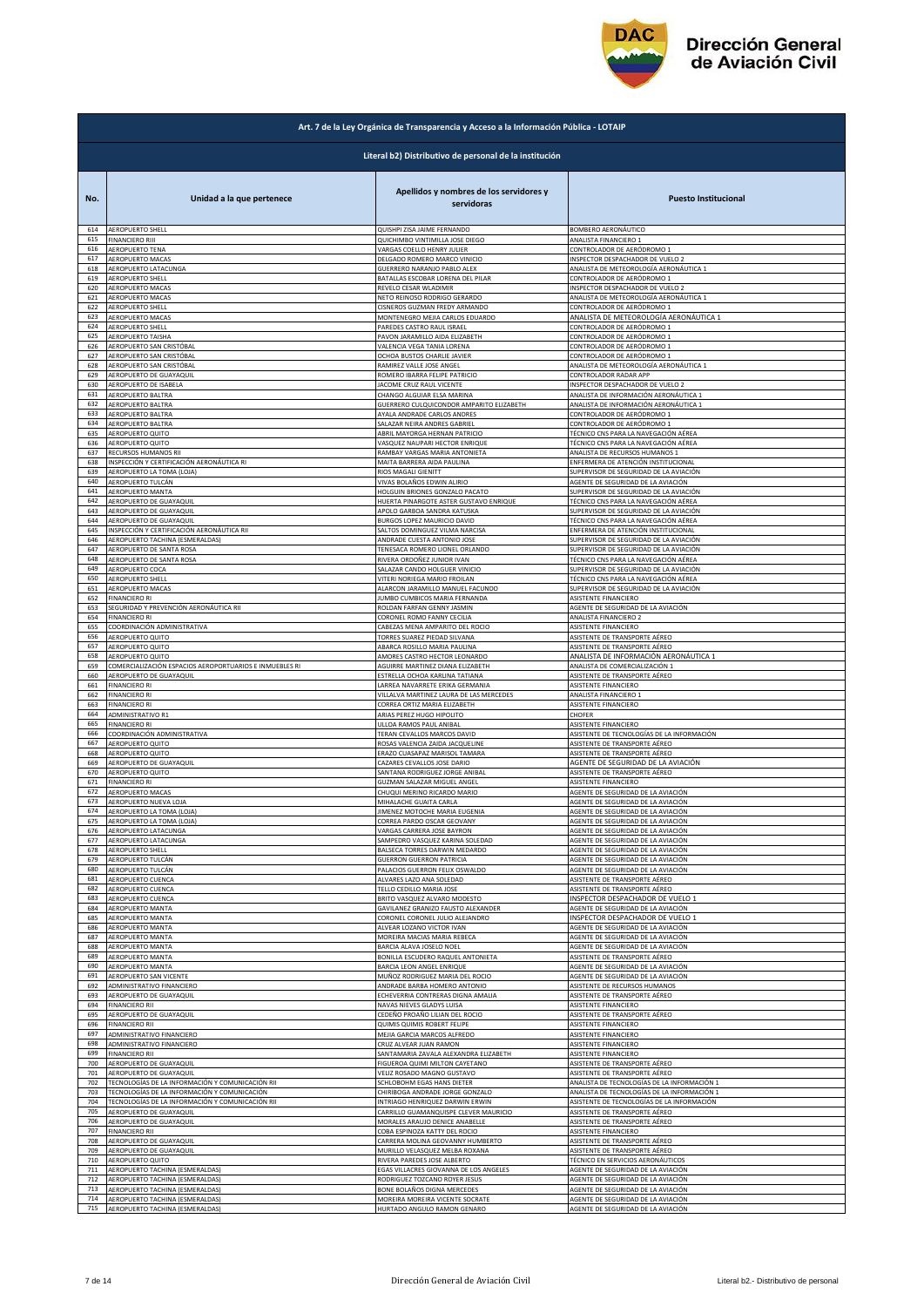

|     | Art. 7 de la Ley Orgánica de Transparencia y Acceso a la Información Pública - LOTAIP |                                                       |                                                   |  |
|-----|---------------------------------------------------------------------------------------|-------------------------------------------------------|---------------------------------------------------|--|
|     | Literal b2) Distributivo de personal de la institución                                |                                                       |                                                   |  |
| No. | Unidad a la que pertenece                                                             | Apellidos y nombres de los servidores y<br>servidoras | <b>Puesto Institucional</b>                       |  |
| 716 | AEROPUERTO TACHINA (ESMERALDAS)                                                       | PAZMIÑO CARRERA LUIS EDUARDO                          | INSPECTOR DESPACHADOR DE VUELO 1                  |  |
| 717 | AEROPUERTO DE SANTA ROSA                                                              | CARVAJAL CEVALLOS JHONNY FABRICIO                     | AGENTE DE SEGURIDAD DE LA AVIACIÓN                |  |
| 718 | AEROPUERTO DE SANTA ROSA                                                              | SERRANO MOSCOSO TANIA KARINA                          | AGENTE DE SEGURIDAD DE LA AVIACIÓN                |  |
| 719 | AEROPUERTO DE SANTA ROSA                                                              | RODAS ORELLANA KLEBER JOSE                            | AGENTE DE SEGURIDAD DE LA AVIACIÓN                |  |
| 720 | AEROPUERTO DE SANTA ROSA                                                              | LASSO ALBAN MARIA DEL CARMEN                          | AGENTE DE SEGURIDAD DE LA AVIACIÓN                |  |
| 721 | AEROPUERTO COCA                                                                       | SUAREZ RODRIGUEZ KARLA JANINA                         | AGENTE DE SEGURIDAD DE LA AVIACIÓN                |  |
| 722 | AEROPUERTO COCA                                                                       | MOREIRA CHAUCA ANGEL EFREN                            | AGENTE DE SEGURIDAD DE LA AVIACIÓN                |  |
| 723 | AEROPUERTO COCA                                                                       | LLORI LLORI OFELIA SILVIA                             | AGENTE DE SEGURIDAD DE LA AVIACIÓN                |  |
| 724 | AEROPUERTO NUEVA LOJA                                                                 | BALSECA TORRES DARIO JAVIER                           | AGENTE DE SEGURIDAD DE LA AVIACIÓN                |  |
| 725 | AEROPUERTO SHELL                                                                      | BAEZ BAEZ LUIS FERNANDO                               | AGENTE DE SEGURIDAD DE LA AVIACIÓN                |  |
| 726 | <b>AEROPUERTO SHELL</b>                                                               | CAICEDO SORIA SILVIO FRANCISCO                        | AGENTE DE SEGURIDAD DE LA AVIACIÓN                |  |
| 727 | AEROPUERTO TENA                                                                       | JIMBO GALLARDO JUAN GABRIEL                           | AGENTE DE SEGURIDAD DE LA AVIACIÓN                |  |
| 728 | AEROPUERTO MACAS                                                                      | MANOSALVAS SANGURIMA ALFREDA REBECA                   | AGENTE DE SEGURIDAD DE LA AVIACIÓN                |  |
| 729 | AEROPUERTO QUITO                                                                      | ROJAS LOZA ANDRES ALBERTO                             | INSPECTOR DESPACHADOR DE VUELO 2                  |  |
| 730 | AEROPUERTO NUEVA LOJA                                                                 | PAREDES DURAN PATRICIO RODRIGO                        | AGENTE DE SEGURIDAD DE LA AVIACIÓN                |  |
| 731 | AEROPUERTO SAN CRISTÓBAL                                                              | LLERENA MARTILLO NATALY JOHANA                        | AGENTE DE SEGURIDAD DE LA AVIACIÓN                |  |
| 732 | AEROPUERTO SAN CRISTÓBAL                                                              | CEVALLOS BAQUE NADIA ANDREA                           | AGENTE DE SEGURIDAD DE LA AVIACIÓN                |  |
| 733 | AEROPUERTO SAN CRISTÓBAL                                                              | MALIZA ILLICACHI MARIO JAVIER                         | AGENTE DE SEGURIDAD DE LA AVIACIÓN                |  |
| 734 | AEROPUERTO BALTRA                                                                     | HIDALGO ARMIJOS JAVIER ALEJANDRO                      | AGENTE DE SEGURIDAD DE LA AVIACIÓN                |  |
| 735 | AEROPUERTO BALTRA                                                                     | MARGRABER CULQUICONDOR ERIK DAVID                     | AGENTE DE SEGURIDAD DE LA AVIACIÓN                |  |
| 736 | ADMINISTRATIVO R1                                                                     | RAMOS LOPEZ MENTOR RODOLFO                            | GUARDALMACÉN 1                                    |  |
| 737 | INGENIERÍA AEROPORTUARIA RI                                                           | LEON NARVAEZ MARCO VINICIO                            | ASISTENTE DE INGENIERÍA AEROPORTUARIA             |  |
| 738 | ADMINISTRATIVO R1                                                                     | TIPAN CAILLAGUA MARIA MERCEDES                        | <b>ASISTENTE DE PROVEEDURÍA</b>                   |  |
| 739 | ADMINISTRATIVO R1                                                                     | BONE RUMBEA TEODORO RODOLFO                           | ASISTENTE DE ACTIVOS FIJOS                        |  |
| 740 | NAVEGACIÓN AÉREA RIII                                                                 | VELASTEGUI PARRA MAURICIO JAVIER                      | ANALISTA CNS PARA LA NAVEGACIÓN AÉREA 1           |  |
| 741 | AEROPUERTO DE GUAYAQUIL                                                               | VELEZ GONZALEZ RUBEN LEOPOLDO                         | ASISTENTE DE ACTIVOS FIJOS                        |  |
| 742 | ADMINISTRATIVO FINANCIERO                                                             | AGURTO CHANGO OSCAR ENRIQUE                           | ASISTENTE FINANCIERO                              |  |
| 743 | ADMINISTRATIVO RII                                                                    | LUNA JIMENEZ JAIME CARLOS                             | ASISTENTE DE PROVEEDURÍA                          |  |
| 744 | CAPACITACIÓN NACIONAL                                                                 | SORIA VALENCIA PATRICIA VERONICA                      | TÉCNICO DEL CENTRO DE OPERACIONES DE EMERGENCIA   |  |
| 745 | INSPECCIÓN Y CERTIFICACIÓN AERONÁUTICA RI                                             | BENITEZ ESPINOSA FAUSTO RODRIGO                       | TÉCNICO DEL CENTRO DE OPERACIONES DE EMERGENCIA   |  |
| 746 | AEROPUERTO LA TOMA (LOJA)                                                             | PALADINES LARGO CONSUELO ESPERANZA                    | ASISTENTE DE ENFERMERÍA DE ATENCIÓN INSTITUCIONAL |  |
| 747 | AEROPUERTO DE GUAYAQUIL                                                               | CELI PARADA NANCY ALEXANDRA                           | ASISTENTE DE ENFERMERÍA DE ATENCIÓN INSTITUCIONAL |  |
| 748 | INSPECCIÓN Y CERTIFICACIÓN AERONÁUTICA RII                                            | DOMINGUEZ MESIAS ANGELA DE LA CRUZ                    | ASISTENTE DE ENFERMERÍA DE ATENCIÓN INSTITUCIONAL |  |
| 749 | INSPECCIÓN Y CERTIFICACIÓN AERONÁUTICA RII                                            | VILLAVICENCIO GARCIA FLOR DE MARIA                    | SECRETARIA                                        |  |
| 750 | ADMINISTRATIVO R1                                                                     | PAZOS MOREJON ELSA MARCELA                            | SECRETARIA                                        |  |
| 751 | DIRECCIÓN ESCUELA TÉCNICA DE AVIACIÓN CIVIL                                           | ANDRADE DIAZ MARIA VICTORIA                           | SECRETARIA EJECUTIVA 2                            |  |
| 752 | CAPACITACIÓN NACIONAL                                                                 | BECERRA MOLINEROS MIRIAN ELIZABETH                    | SECRETARIA                                        |  |
| 753 | RECURSOS HUMANOS RI                                                                   | MARTINEZ VILLAGOMEZ GRACE MARGOTH                     | OFICINISTA                                        |  |
| 754 | DIRECCIÓN REGIONAL I                                                                  | JARAMILLO MAFLA FABIOLA PATRICIA                      | SECRETARIA                                        |  |
| 755 | NAVEGACIÓN AÉREA RI                                                                   | CISNEROS MORALES MARIA DE LOURDES                     | SECRETARIA                                        |  |
| 756 | AEROPUERTO QUITO                                                                      | REVELO CARVAJAL ALICIA JACQUELINE                     | SECRETARIA                                        |  |
| 757 | AEROPUERTO LATACUNGA                                                                  | GUTIERREZ RAMON MARIA ERCILIA                         | SECRETARIA                                        |  |
| 758 | INSPECCIÓN Y CERTIFICACIÓN AERONÁUTICA RII                                            | DIAZ LEON GRETA PATRICIA                              | SECRETARIA                                        |  |
| 759 | ADMINISTRATIVO RII                                                                    | BARRETO ALVARADO VILMA GRACIELA                       | OFICINISTA                                        |  |
| 760 | AEROPUERTO TULCÁN                                                                     | ARGOTI ORTIZ LIDIA FABIOLA                            | ASISTENTE DE ENFERMERÍA DE ATENCIÓN INSTITUCIONAL |  |
| 761 | <b>FINANCIERO RII</b>                                                                 | CORONEL ALVARADO NELLY MARGARITA                      | OFICINISTA                                        |  |
| 762 | <b>FINANCIERO RII</b>                                                                 | VELEZ CASTRO HERLANDA DE LOS ANGELES                  | DFICINISTA                                        |  |
| 763 | INSPECCIÓN Y CERTIFICACIÓN AERONÁUTICA RII                                            | GUERRA CEDEÑO GINA LORENA                             | SECRETARIA                                        |  |
| 764 | AEROPUERTO DE GUAYAQUIL                                                               | MAQUILON GOMEZ SILVANA EUNICE                         | SECRETARIA                                        |  |
| 765 | <b>FINANCIERO RII</b>                                                                 | ORTEGA SIGUA MANUEL RODRIGO                           | OFICINISTA                                        |  |
| 766 | <b>FINANCIERO RII</b>                                                                 | VERA LOOR LETTY PIERINA                               | ASISTENTE FINANCIERO                              |  |
| 767 | ADMINISTRATIVO RII                                                                    | URBINA YAGUAL WALTER ANTONIO                          | OFICINISTA                                        |  |
| 768 | INSPECCIÓN Y CERTIFICACIÓN AERONÁUTICA RII                                            | AVILES ROSADO MARIA DEL CARMEN                        | SECRETARIA                                        |  |
| 769 | ADMINISTRATIVO RII                                                                    | LEON ZAMBRANO DILIA ELIZABETH                         | OFICINISTA                                        |  |
| 770 | INGENIERÍA AEROPORTUARIA RII                                                          | ROMERO ROMAN EMERITA ESMERALDA                        | SECRETARIA                                        |  |
| 771 | ADMINISTRATIVO FINANCIERO                                                             | VELEZ FAJARDO CECILIA MARIA                           | SECRETARIA                                        |  |
| 772 | <b>FINANCIERO RII</b>                                                                 | JIMENEZ ORTIZ BLANCA ROSA                             | SECRETARIA                                        |  |
| 773 | ASESORÍA JURÍDICA RII                                                                 | QUIÑONEZ GARCES MARJORIE FRANCISCA                    | SECRETARIA                                        |  |
| 774 | ASESORÍA JURÍDICA RII                                                                 | HIDALGO MINDA BRENDA DEL PILAR                        | <b><i>DEICINISTA</i></b>                          |  |
| 775 | DIRECCIÓN REGIONAL II                                                                 | <b>IDROVO GRANIZO YOLANDA VERONICA</b>                | SECRETARIA                                        |  |
| 776 | INSPECCION Y CERTIFICACION AERONAUTICA RII                                            | AGUILAR ORELLANA SANDRA GLORIA                        | SECRETARIA                                        |  |
| 777 | ADMINISTRATIVO RII                                                                    | MONTALVAN PARRAGA DORA                                | OFICINISTA                                        |  |
| 778 | TECNOLOGÍAS DE LA INFORMACIÓN Y COMUNICACIÓN RII                                      | RUALES ESPINOZA JUANA ELIZABETH                       | SECRETARIA                                        |  |
| 779 | RECURSOS HUMANOS RII                                                                  | TORRES CANADAS ELSA LEONOR                            | SECRETARIA                                        |  |
| 780 | AEROPUERTO TACHINA (ESMERALDAS)                                                       | MARTINEZ BRAVO IRMA DEL ROCIO                         | SECRETARIA                                        |  |
| 781 | AEROPUERTO TACHINA (ESMERALDAS)                                                       | PALACIOS MONTESDEOCA EDDWIN GABRIEL                   | CHOFER                                            |  |
| 782 | AEROPUERTO DE SANTA ROSA                                                              | BARZALLO MOROCHO NARCISA DEL ROCIO                    | SECRETARIA                                        |  |
| 783 | AEROPUERTO MACAS                                                                      | RODRIGUEZ NORIEGA GUADALUPE LUCINDA                   | SECRETARIA                                        |  |
| 784 | GESTIÓN OPERATIVA EMPRESARIAL                                                         | CADENA CASTILLO EDISON ALBERTO                        | TÉCNICO DE MANTENIMIENTO                          |  |
| 785 | ADMINISTRATIVO R1                                                                     | YEPEZ GONZALES ALEX CRISTIAN                          | CHOFER                                            |  |
| 786 | AEROPUERTO QUITO                                                                      | TOAPANTA ULLAURI RICHARD WILLIAM                      | CHOFER                                            |  |
| 787 | AEROPUERTO QUITO                                                                      | SILVA MORAN HUGO EDUARDO                              | CHOFER                                            |  |
| 788 | AEROPUERTO QUITO                                                                      | ROMERO ALVARADO WILLIAM HERNAN                        | CHOFER                                            |  |
| 789 | <b>ADMINISTRATIVO R1</b>                                                              | LOPEZ LAMA LUIS EFREN                                 | CHOFER                                            |  |
| 790 | NAVEGACIÓN AÉREA RI                                                                   | LEVOYER RAMIREZ EDUARDO PATRICIO                      | CHOFER                                            |  |
| 791 | NAVEGACIÓN AÉREA RI                                                                   | CHELA GAIBOR DIEGO ALONSO                             | CHOFER                                            |  |
| 792 | ADMINISTRATIVO R1                                                                     | BAHAMONDE TIPAN NELSON OSWALDO                        | CHOFER                                            |  |
| 793 | ADMINISTRATIVO R1                                                                     | AYERVE TOBAR ARMANDO ALEXANDER                        | CHOFER                                            |  |
| 794 | GESTIÓN OPERATIVA EMPRESARIAL                                                         | RAMIREZ TAPIA JORGE RAFAEL                            | TÉCNICO EN DESPACHO DE COMBUSTIBLE DE AVIACIÓN    |  |
| 795 | GESTIÓN OPERATIVA EMPRESARIAL                                                         | PACHECO CALDERON MIGUEL PATRICIO                      | TÉCNICO EN DESPACHO DE COMBUSTIBLE DE AVIACIÓN    |  |
| 796 | DIRECCIÓN ESCUELA TÉCNICA DE AVIACIÓN CIVIL                                           | CUMBAL TOAPANTA DELIA MATILDE                         | COCINERO                                          |  |
| 797 | ADMINISTRATIVO R1                                                                     | MANOBANDA REA JOSE AMABLE                             | TÉCNICO EN SERVICIOS DE MANTENIMIENTO 1           |  |
| 798 | GESTIÓN OPERATIVA EMPRESARIAL                                                         | BRIONES TAPIA OLMEDO DAVID                            | TÉCNICO EN DESPACHO DE COMBUSTIBLE DE AVIACIÓN    |  |
| 799 | ADMINISTRATIVO R1                                                                     | CRUZ GOMEZ FREDDY JESUS                               | <b>CHOFER</b>                                     |  |
| 800 | AEROPUERTO SALINAS                                                                    | RODRIGUEZ ROMERO KATIUSCA SORAYA                      | CONSERJE                                          |  |
| 801 | GESTIÓN OPERATIVA EMPRESARIAL                                                         | CORDOVA RUIZ VICTOR HUGO                              | TÉCNICO EN DESPACHO DE COMBUSTIBLE DE AVIACIÓN    |  |
| 802 | ADMINISTRATIVO R1                                                                     | MORALES GUALOTO JOSE MIGUEL                           | TÉCNICO EN SERVICIOS DE MANTENIMIENTO 1           |  |
| 803 | ADMINISTRATIVO R1                                                                     | JURADO AYALA JOSE ANTONIO                             | <b>CHOFER</b>                                     |  |
| 804 | ADMINISTRATIVO R1                                                                     | FLORES LARA EDGAR ANDRES                              | ANALISTA DE SEGUROS AERONÁUTICOS 3                |  |
| 805 | NAVEGACIÓN AÉREA RI                                                                   | ALTAMIRANO GARRIDO ALEJANDRO GIOVANI                  | CHOFER                                            |  |
| 806 | DIRECCIÓN ESCUELA TÉCNICA DE AVIACIÓN CIVIL                                           | MESIAS VERGARA WILSON GERMAN                          | ENCUADERNADOR                                     |  |
| 807 | ADMINISTRATIVO R1                                                                     | RODRIGUEZ NEGRETE VICTOR HUGO                         | TÉCNICO EN SERVICIOS DE MANTENIMIENTO 2           |  |
| 808 | AEROPUERTO QUITO                                                                      | HERRERA SOTO LENIN BERNARDO                           | TÉCNICO EN SERVICIOS DE MANTENIMIENTO 1           |  |
| 809 | ADMINISTRATIVO R1                                                                     | VERA VINUEZA LUIS IVAN                                | CHOFER                                            |  |
| 810 | ADMINISTRATIVO R1                                                                     | USHIÑA PACHECO MARIO FABIAN                           | CHOFER                                            |  |
| 811 | DIRECCIÓN ESCUELA TÉCNICA DE AVIACIÓN CIVIL                                           | ENRIQUEZ RUIZ CARMITA GRACIELA                        | CONSERJE                                          |  |
| 812 | DIRECCIÓN ESCUELA TÉCNICA DE AVIACIÓN CIVIL                                           | PIEDRA ALMEIDA GLADIS JOVA                            | CONSERJE                                          |  |
| 813 | ADMINISTRATIVO R1                                                                     | SAN PEDRO MALAGON LETICIA CECIBEL                     | CONSERJE                                          |  |
| 814 | GESTIÓN OPERATIVA EMPRESARIAL                                                         | <b>GUZMAN QUIROZ LUIS ANDRES</b>                      | TÉCNICO EN DESPACHO DE COMBUSTIBLE DE AVIACIÓN    |  |
| 815 | GESTIÓN OPERATIVA EMPRESARIAL                                                         | PEREZ CARRASCAL FABIAN GEOVANNY                       | TÉCNICO EN DESPACHO DE COMBUSTIBLE DE AVIACIÓN    |  |
| 816 | GESTIÓN OPERATIVA EMPRESARIAL                                                         | ZAMORA MACAS MANUEL ANTONIO                           | TÉCNICO EN DESPACHO DE COMBUSTIBLE DE AVIACIÓN    |  |
| 817 | AEROPUERTO DE GUAYAQUIL                                                               | TOAPANTA ARIAS MILTON JACINTO                         | TÉCNICO EN SERVICIOS DE MANTENIMIENTO 1           |  |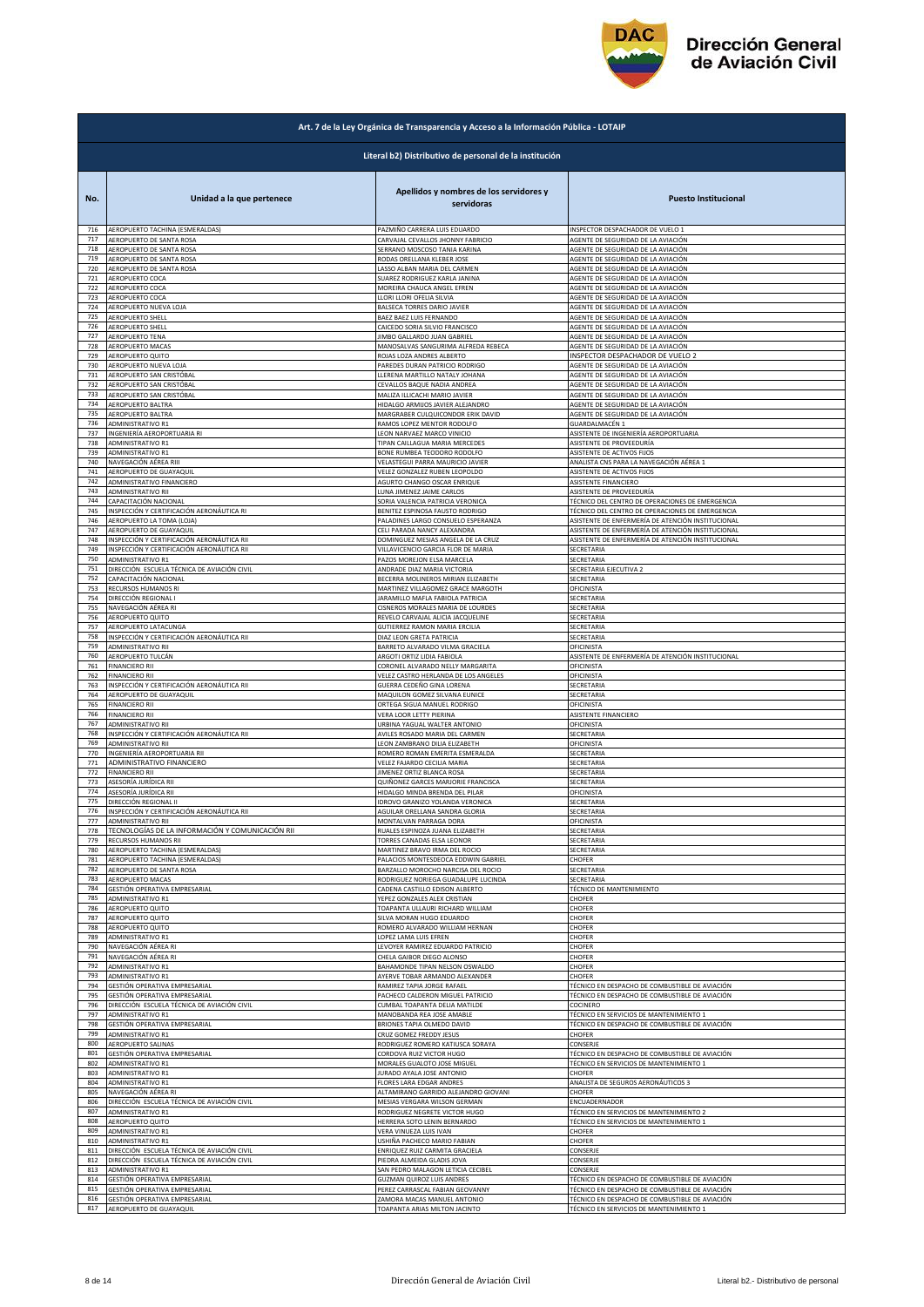

|            | Art. 7 de la Ley Orgánica de Transparencia y Acceso a la Información Pública - LOTAIP |                                                       |                                                            |  |
|------------|---------------------------------------------------------------------------------------|-------------------------------------------------------|------------------------------------------------------------|--|
|            | Literal b2) Distributivo de personal de la institución                                |                                                       |                                                            |  |
| No.        | Unidad a la que pertenece                                                             | Apellidos y nombres de los servidores y<br>servidoras | <b>Puesto Institucional</b>                                |  |
| 818        | ADMINISTRATIVO R1                                                                     | CHASILUISA ESCOBAR MARIO ROSENDO                      | TÉCNICO EN SERVICIOS DE MANTENIMIENTO 1                    |  |
| 819        | ADMINISTRATIVO R1                                                                     | CALISPA PILICITA LUIS ARTURO                          | CHOFER                                                     |  |
| 820        | <b>ADMINISTRATIVO R1</b>                                                              | AGUILA WILSON FRANCISCO                               | CHOFER                                                     |  |
| 821        | ADMINISTRATIVO R1                                                                     | PIEDRA SANCHEZ EDISON ERNESTO                         | CHOFER                                                     |  |
| 822        | ADMINISTRATIVO R1                                                                     | HIDALGO LLANO WILSON ALBERTO                          | CHOFER                                                     |  |
| 823        | AEROPUERTO QUITO                                                                      | CHISAGUANO PILLAJO GALO MANUEL                        | CONSERJE                                                   |  |
| 824        | DIRECCIÓN ESCUELA TÉCNICA DE AVIACIÓN CIVIL                                           | CHICAIZA MACANSELA MILTON EDUARDO                     | CONSERJE                                                   |  |
| 825        | ADMINISTRATIVO R1                                                                     | LINCANGO ALVARO JOSE LUIS                             | CHOFER                                                     |  |
| 826        | ADMINISTRATIVO R1                                                                     | ANDRADE AGUIRRE FRANKLIN IVAN                         | TÉCNICO EN SERVICIOS DE MANTENIMIENTO 2                    |  |
| 827        | DIRECCIÓN ESCUELA TÉCNICA DE AVIACIÓN CIVIL                                           | LOPEZ MOLINA LEONARDO                                 | CONSERJE                                                   |  |
| 828        | ADMINISTRATIVO R1                                                                     | MENDEZ JARAMILLO ANGEL RAUL                           | CHOFER                                                     |  |
| 829        | GESTIÓN OPERATIVA EMPRESARIAL                                                         | MEDINA VASQUEZ PAOLO CESAR                            | TÉCNICO EN DESPACHO DE COMBUSTIBLE DE AVIACIÓN             |  |
| 830        | GESTIÓN OPERATIVA EMPRESARIAL                                                         | ROMERO TOLEDO PATRICIO TRAJANO                        | TÉCNICO EN DESPACHO DE COMBUSTIBLE DE AVIACIÓN             |  |
| 831        | AEROPUERTO LA TOMA (LOJA)                                                             | NARVAEZ ROGELIO                                       | BOMBERO AERONÁUTICO                                        |  |
| 832        | AEROPUERTO LA TOMA (LOJA)                                                             | LOYOLA MORA LEONEL ALBERTO                            | BOMBERO AERONÁUTICO                                        |  |
| 833        | AEROPUERTO LA TOMA (LOJA)                                                             | CORDOVA LUZURIAGA JUAN CARLOS                         | BOMBERO AERONÁUTICO                                        |  |
| 834        | AEROPUERTO LA TOMA (LOJA)                                                             | CHAMBA RAMON EDUARDO BOLIVAR                          | BOMBERO AERONÁUTICO                                        |  |
| 835        | AEROPUERTO RIOBAMBA                                                                   | CABAY GUAMAN CARLOS ALFONSO                           | GUARDIÁN                                                   |  |
| 836        | AEROPUERTO LATACUNGA                                                                  | ARMENDARIZ CAICEDO VICTOR HUGO                        | BOMBERO AERONÁUTICO                                        |  |
| 837        | AEROPUERTO LATACUNGA                                                                  | HIDALGO MORENO HUGO FERNANDO                          | BOMBERO AERONÁUTICO                                        |  |
| 838        | AEROPUERTO LATACUNGA                                                                  | MORENO RIOS WALTER GUILLERMO                          | BOMBERO AERONÁUTICO                                        |  |
| 839        | AEROPUERTO LATACUNGA                                                                  | MARTINEZ BUSTILLOS WILLIAM PATRICIO                   | BOMBERO AERONÁUTICO                                        |  |
| 840        | AEROPUERTO LATACUNGA                                                                  | SEGOVIA PAZMIÑO FLAVIO FERNANDO                       | BOMBERO AERONÁUTICO                                        |  |
| 841        | AEROPUERTO LATACUNGA                                                                  | QUINALUISA SHULCA IVAN ESTUARDO                       | BOMBERO AERONÁUTICO                                        |  |
| 842        | AEROPUERTO LATACUNGA                                                                  | ALBAN TOVAR EDMUNDO MARCELO                           | BOMBERO AERONÁUTICO                                        |  |
| 843        | AEROPUERTO LATACUNGA                                                                  | GUACHO SALAZAR JHON KLEBER                            | BOMBERO AERONÁUTICO                                        |  |
| 844        | AEROPUERTO LATACUNGA                                                                  | LEON ARROYO ROGHER IGNACIO                            | BOMBERO AERONÁUTICO                                        |  |
| 845        | AEROPUERTO LATACUNGA                                                                  | GUANO TOAPANTA CARLOS PATRICIO                        | TÉCNICO EN DESPACHO DE COMBUSTIBLE DE AVIACIÓN<br>GUARDIÁN |  |
| 846        | AEROPUERTO LATACUNGA                                                                  | CUNALATA ASQUI LUIS ARMANDO                           | ANALISTA CNS PARA LA NAVEGACIÓN AÉREA 1                    |  |
| 847        | AEROPUERTO LATACUNGA                                                                  | <b>TOAPANTA PILA ALVARO RODRIGO</b>                   |                                                            |  |
| 848        | GESTIÓN OPERATIVA EMPRESARIAL                                                         | PAREDES TAPIA GUIDO GIOVANI                           | TÉCNICO EN DESPACHO DE COMBUSTIBLE DE AVIACIÓN             |  |
| 849        | AEROPUERTO MANTA                                                                      | PAZMIÑO CONRADO MARCO VINICIO                         | BOMBERO AERONÁUTICO                                        |  |
| 850        | AEROPUERTO MACAS                                                                      | FALCONY HIDALGO ROLANDO EUGENIO                       | BOMBERO AERONÁUTICO                                        |  |
| 851        | AEROPUERTO LATACUNGA                                                                  | DEFAZ CAJAS MARCO ANTONIO                             | <b>BOMBERO AERONÁUTICO</b>                                 |  |
| 852        | AEROPUERTO LATACUNGA                                                                  | CAMPAÑA CAICEDO VICTOR HUGO                           | BOMBERO AERONÁUTICO                                        |  |
| 853        | AEROPUERTO LATACUNGA                                                                  | CAIZA VEINTIMILLA JOSE LUIS                           | BOMBERO AERONÁUTICO                                        |  |
| 854        | AEROPUERTO LATACUNGA                                                                  | LUGMANIA CALDERON MARCO ALCIDES                       | BOMBERO AERONÁUTICO                                        |  |
| 855        | AEROPUERTO LATACUNGA                                                                  | ANCHATIPAN NAVAS LUIS ARTURO                          | TÉCNICO EN SERVICIOS DE MANTENIMIENTO 2                    |  |
| 856        | AEROPUERTO LATACUNGA                                                                  | GUTIERREZ BONILLA HUGO PATRICIO                       | BOMBERO AERONÁUTICO                                        |  |
| 857        | <b>AEROPUERTO SHELL</b>                                                               | RUIZ SOSA MARIO VINICIO                               | BOMBERO AERONÁUTICO                                        |  |
| 858        | AEROPUERTO TULCÁN                                                                     | VILLARREAL YANDUN JOSE LUIS                           | BOMBERO AERONÁUTICO                                        |  |
| 859        | AEROPUERTO TULCÁN                                                                     | MORILLO BOLAÑOS AMILCAR EUGENIO                       | BOMBERO AERONÁUTICO                                        |  |
| 860        | AEROPUERTO TULCÁN                                                                     | LIMA MEJIA SEGUNDO JOSE PEDRO                         | BOMBERO AERONÁUTICO                                        |  |
| 861        | AEROPUERTO TULCÁN                                                                     | DEL HIERRO ORTEGA GALO GERMAN                         | BOMBERO AERONÁUTICO                                        |  |
| 862        | AEROPUERTO TULCÁN                                                                     | MARTINEZ GUZMAN MANUEL MESIAS                         | CHOFER                                                     |  |
| 863        | AEROPUERTO TULCÁN                                                                     | CHUGA VILLARREAL WILSON ALFREDO                       | CHOFER                                                     |  |
| 864<br>865 | AEROPUERTO TULCÁN                                                                     | JATIVA GARCIA XAVIER FERNANDO                         | BOMBERO AERONÁUTICO                                        |  |
| 866        | AEROPUERTO CUENCA                                                                     | GORDILLO GUINGLA ESTUARDO GERMAN                      | CHOFER                                                     |  |
|            | AEROPUERTO LA TOMA (LOJA)                                                             | SALTOS MOYANO BENJAMIN AURELIO                        | CHOFER                                                     |  |
| 867        | AEROPUERTO CUENCA                                                                     | CHIMBO GRANDA SERGIO ANTONIO                          | CHOFER                                                     |  |
| 868        | AEROPUERTO MANTA                                                                      | VIVANCO CALVA JORGE ALFREDO                           | BOMBERO AERONÁUTICO                                        |  |
| 869        | AEROPUERTO LA TOMA (LOJA)                                                             | UCHUARI CAJILIMA MARIO BALTAZAR                       | BOMBERO AERONÁUTICO                                        |  |
| 870        | AEROPUERTO MANTA                                                                      | SANDOVAL LOPEZ OSCAR ALFREDO                          | BOMBERO AERONÁUTICO                                        |  |
| 871        | AEROPUERTO QUITO                                                                      | IZA VIERA LEOPOLDO FERNANDO                           | <b>BOMBERO AERONÁUTICO</b>                                 |  |
| 872        | AEROPUERTO MANTA                                                                      | CASTILLO RUEDA JUAN CARLOS                            | BOMBERO AERONÁUTICO                                        |  |
| 873        | AEROPUERTO MANTA                                                                      | AGUILERA CARRILLO CARLOS MARCELO                      | BOMBERO AERONÁUTICO                                        |  |
| 874        | AEROPUERTO MANTA                                                                      | VILLAVICENCIO ZAMBRANO CARLOS WALTHER                 | CHOFER                                                     |  |
| 875        | GESTIÓN OPERATIVA EMPRESARIAL                                                         | VELIZ CASTRO JAIME JAVIER                             | TÉCNICO EN DESPACHO DE COMBUSTIBLE DE AVIACIÓN             |  |
| 876        | AEROPUERTO MANTA                                                                      | SALCEDO LEON JOB GUILLERMO                            | CHOFER                                                     |  |
| 877        | GESTIÓN OPERATIVA EMPRESARIAL                                                         | QUIÑONEZ CORTEZ JUAN CARLOS                           | TÉCNICO EN DESPACHO DE COMBUSTIBLE DE AVIACIÓN             |  |
| 878        | AEROPUERTO MANTA                                                                      | CHAVEZ NEVAREZ DINO RODOLFO AUGUSTO                   | BOMBERO AERONAUTICO                                        |  |
| 879        | AEROPUERTO SAN VICENTE                                                                | MOREIRA ANDRADE RAMON AMANDO                          | CHOFER                                                     |  |
| 880        | GESTIÓN OPERATIVA EMPRESARIAL                                                         | HERNANDEZ ZAMBRANO MARIO HONORIO                      | TÉCNICO EN DESPACHO DE COMBUSTIBLE DE AVIACIÓN             |  |
| 881        | AEROPUERTO MANTA                                                                      | INTRIAGO TORRES JUAN EFREN                            | BOMBERO AERONÁUTICO                                        |  |
| 882        | AEROPUERTO MANTA                                                                      | CHAVEZ VASQUEZ MANUEL ABELARDO                        | BOMBERO AERONÁUTICO                                        |  |
| 883        | AEROPUERTO SAN VICENTE                                                                | QUIROZ BARRETO JOSE ANTONIO                           | <b>BOMBERO AERONÁUTICO</b>                                 |  |
| 884        | AEROPUERTO MANTA                                                                      | SALAZAR TELLO ANGEL JESUS                             | TÉCNICO EN SERVICIOS DE MANTENIMIENTO 1                    |  |
| 885<br>886 | GESTIÓN OPERATIVA EMPRESARIAL                                                         | LOPEZ MOREIRA JOSE SANTIAGO                           | TÉCNICO EN DESPACHO DE COMBUSTIBLE DE AVIACIÓN             |  |
| 887        | GESTIÓN OPERATIVA EMPRESARIAL                                                         | MUÑOZ TORRES DOVE JESUS                               | MECÁNICO DE AVIACIÓN                                       |  |
|            | ADMINISTRATIVO RII                                                                    | NIETO HENRIQUEZ HECTOR AGUSTIN                        | CHOFER                                                     |  |
| 888        | NAVEGACIÓN AÉREA RII                                                                  | OZA QUIZPE JACINTO ARMANDO                            | CHOFER                                                     |  |
| 889        | AEROPUERTO TENA                                                                       | CHANCUSIG CHANCUSIG MARIO FERNANDO                    | ANALISTA CNS PARA LA NAVEGACIÓN AÉREA 1                    |  |
| 890        | ADMINISTRATIVO RII                                                                    | CARPIO SANCHEZ LUIS OMAR                              | CHOFER                                                     |  |
| 891        | GESTIÓN OPERATIVA EMPRESARIAL                                                         | QUEZADA SANCHEZ JORGE ENRIQUE                         | TÉCNICO EN DESPACHO DE COMBUSTIBLE DE AVIACIÓN             |  |
| 892        | GESTIÓN OPERATIVA EMPRESARIAL                                                         | LOZA JIMENEZ HECTOR OSWALDO                           | TÉCNICO EN DESPACHO DE COMBUSTIBLE DE AVIACIÓN             |  |
| 893        | GESTIÓN OPERATIVA EMPRESARIAL                                                         | ZHUNE ORTEGA JUAN ALBERTO                             | TÉCNICO EN DESPACHO DE COMBUSTIBLE DE AVIACIÓN             |  |
| 894        | GESTIÓN OPERATIVA EMPRESARIAL                                                         | SALAZAR PILLIGUA ALEX RONALD                          | TÉCNICO EN DESPACHO DE COMBUSTIBLE DE AVIACIÓN             |  |
| 895        | GESTIÓN OPERATIVA EMPRESARIAL                                                         | PALMA YAGUAL JOSE PATRICIO                            | TÉCNICO EN DESPACHO DE COMBUSTIBLE DE AVIACIÓN             |  |
| 896        | GESTIÓN OPERATIVA EMPRESARIAL                                                         | ORTEGA VERA EZEQUIEL SIMON                            | TÉCNICO EN DESPACHO DE COMBUSTIBLE DE AVIACIÓN             |  |
| 897        | GESTIÓN OPERATIVA EMPRESARIAL                                                         | MONTEROS CASTILLO JORGE ISAAC                         | TÉCNICO EN DESPACHO DE COMBUSTIBLE DE AVIACIÓN             |  |
| 898        | GESTIÓN OPERATIVA EMPRESARIAL                                                         | MARTINEZ VERA RAFAEL ANTONIO                          | TÉCNICO EN DESPACHO DE COMBUSTIBLE DE AVIACIÓN             |  |
| 899        | GESTIÓN OPERATIVA EMPRESARIAL                                                         | CARABALI SANCHEZ ANGEL CELI                           | TÉCNICO EN DESPACHO DE COMBUSTIBLE DE AVIACIÓN             |  |
| 900        | GESTIÓN OPERATIVA EMPRESARIAL                                                         | <b>AROLYS PIEDRAHITA GILBERTO VICENTE</b>             | TÉCNICO EN DESPACHO DE COMBUSTIBLE DE AVIACIÓN             |  |
| 901        | AEROPUERTO DE GUAYAQUIL                                                               | CAJAS SILVA GONZALO VINICIO                           | TÉCNICO EN SERVICIOS DE MANTENIMIENTO 1                    |  |
| 902        | GESTIÓN OPERATIVA EMPRESARIAL                                                         | ARA GOMEZ VICENTE OBDULIO                             | TÉCNICO EN SERVICIOS DE MANTENIMIENTO 1                    |  |
| 903        | GESTIÓN OPERATIVA EMPRESARIAL                                                         | PLUA CEDEÑO JAIME FERNANDO                            | TÉCNICO EN DESPACHO DE COMBUSTIBLE DE AVIACIÓN             |  |
| 904        | GESTIÓN OPERATIVA EMPRESARIAL                                                         | RIOS FRANCO GERMAN ORLANDO                            | TÉCNICO EN DESPACHO DE COMBUSTIBLE DE AVIACIÓN             |  |
| 905        | NAVEGACIÓN AÉREA RII                                                                  | QUIMIS INDACOCHEA FREDDY NARCISO                      | CHOFER                                                     |  |
| 906        | AEROPUERTO DE GUAYAQUIL                                                               | ESPINOZA ROMERO JOSE BOLIVAR                          | CHOFER                                                     |  |
| 907        | AEROPUERTO DE GUAYAQUIL                                                               | CAICEDO DE LA CRUZ RIGOBERTO JAVIER                   | TÉCNICO EN SERVICIOS DE MANTENIMIENTO 2                    |  |
| 908        | AEROPUERTO DE GUAYAQUIL                                                               | VEGA PIGUAVE ENRIQUE YARI                             | TÉCNICO EN SERVICIOS DE MANTENIMIENTO 1                    |  |
| 909        | INSPECCIÓN Y CERTIFICACIÓN AERONÁUTICA RII                                            | ZUÑIGA ROSAS MANUEL EDUARDO                           | INTENDENTE INSPECTOR PILOTO DE CONTROL                     |  |
| 910        | NAVEGACIÓN AÉREA RII                                                                  | BAÑOS ALVARADO SEGUNDO GILBERTO                       | CHOFER                                                     |  |
| 911        | COMERCIALIZACIÓN ESPACIOS AEROPORTUARIOS E INMUEBLES RII                              | SEGOVIA BONILLA CARLOS ALEJANDRO                      | ANALISTA DE COMERCIALIZACIÓN 1                             |  |
| 912        | COMERCIALIZACIÓN ESPACIOS AEROPORTUARIOS E INMUEBLES RII                              | JUNCO NOBOA MARIA CRISTINA                            | ASISTENTE DE INGENIERÍA AEROPORTUARIA                      |  |
| 913        | AEROPUERTO DE SANTA ROSA                                                              | CERVANTES ENGRACIA JULIO AUGUSTO                      | BOMBERO AERONÁUTICO                                        |  |
| 914        | RECURSOS HUMANOS RII                                                                  | HIDALGO MINDA LUIS ALBERTO                            | CONSERJE                                                   |  |
| 915        | AEROPUERTO DE GUAYAQUIL                                                               | AVILES SUAREZ JOHN WILLIAN                            | TÉCNICO EN SERVICIOS DE MANTENIMIENTO 1                    |  |
| 916        | NAVEGACIÓN AÉREA RII                                                                  | BUENO VILLACIS FRANCISCO JAVIER                       | CHOFER                                                     |  |
| 917        | ADMINISTRATIVO RII                                                                    | CABANILLA GOMEZ LUIS ENRIQUE                          | CHOFER                                                     |  |
| 918        | GESTIÓN OPERATIVA EMPRESARIAL                                                         | ZAMORA VERA ANGEL AGUSTIN                             | TÉCNICO EN DESPACHO DE COMBUSTIBLE DE AVIACIÓN             |  |
| 919        | AEROPUERTO DE GUAYAQUIL                                                               | FRANCO VICUÑA CESAR ERNESTO                           | TÉCNICO EN SERVICIOS DE MANTENIMIENTO 1                    |  |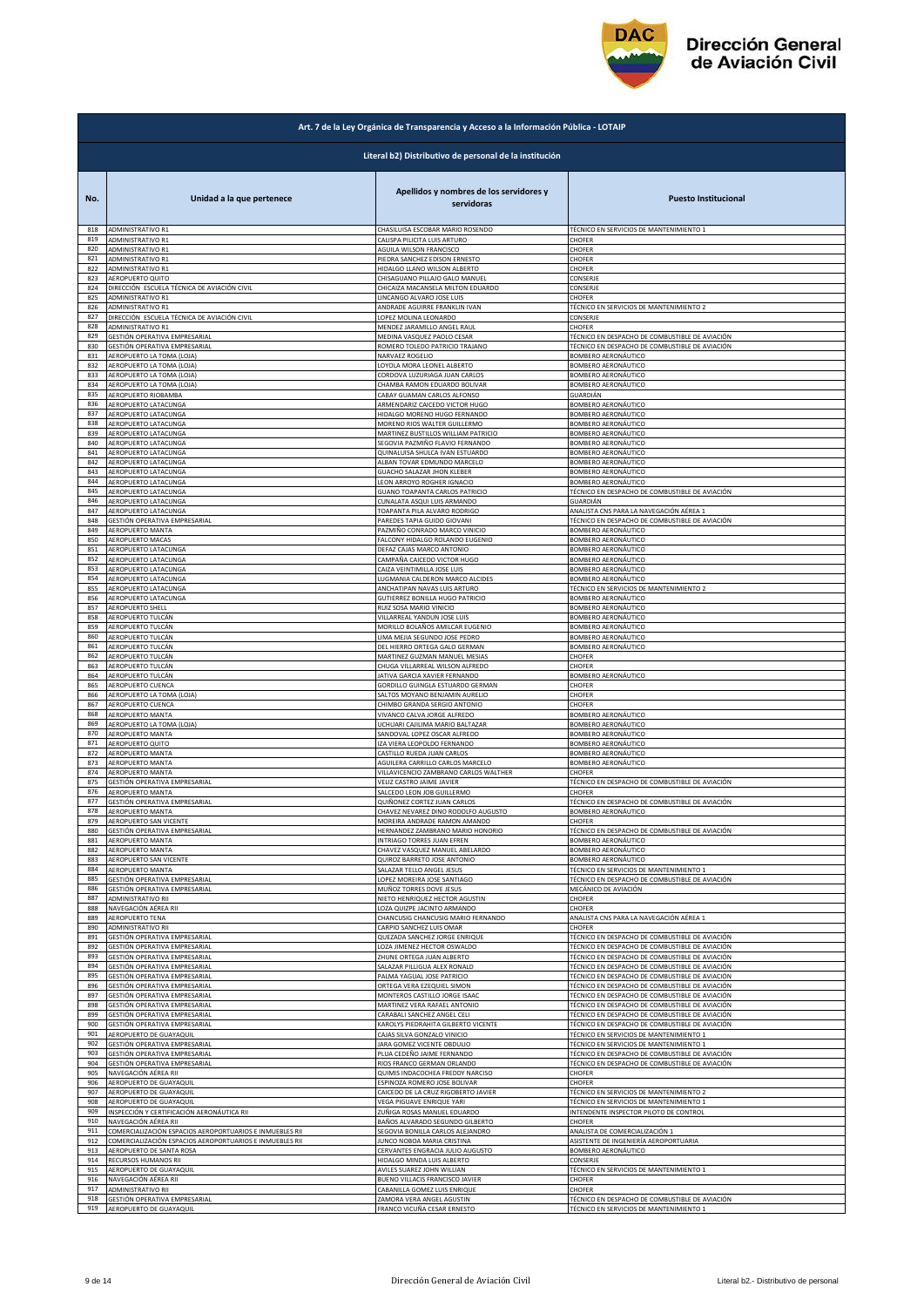

|            | Art. 7 de la Ley Orgánica de Transparencia y Acceso a la Información Pública - LOTAIP |                                                                     |                                                |  |
|------------|---------------------------------------------------------------------------------------|---------------------------------------------------------------------|------------------------------------------------|--|
|            | Literal b2) Distributivo de personal de la institución                                |                                                                     |                                                |  |
| No.        | Unidad a la que pertenece                                                             | Apellidos y nombres de los servidores y<br>servidoras               | <b>Puesto Institucional</b>                    |  |
| 920        | ADMINISTRATIVO RII                                                                    | ASTUDILLO VILLACIS FREDI ELIECER                                    | CHOFER                                         |  |
| 921        | <b>FINANCIERO RII</b>                                                                 | RAMIREZ ALCIVAR IVAN GIOVANNI                                       | CONSERJE                                       |  |
| 922        | NAVEGACIÓN AÉREA RI                                                                   | AYALA PUNIN LENIN MARCEL                                            | INSPECTOR DE NAVEGACIÓN AÉREA CNS              |  |
| 923        | GESTIÓN OPERATIVA EMPRESARIAL                                                         | CARPIO TOBAR XAVIER ORLANDO                                         | TÉCNICO EN DESPACHO DE COMBUSTIBLE DE AVIACIÓN |  |
| 924        | GESTIÓN OPERATIVA EMPRESARIAL                                                         | DONOSO BONE WIMPER EDUARDO                                          | TÉCNICO EN DESPACHO DE COMBUSTIBLE DE AVIACIÓN |  |
| 925        | GESTIÓN OPERATIVA EMPRESARIAL                                                         | LAMA RIVERA JIMMY AUGUSTO                                           | TÉCNICO EN SERVICIOS DE MANTENIMIENTO :        |  |
| 926        | GESTIÓN OPERATIVA EMPRESARIAL                                                         | <b>SCOTT VALERO PUGLIO CRISPIN</b>                                  | TÉCNICO EN DESPACHO DE COMBUSTIBLE DE AVIACIÓN |  |
| 927        | GESTIÓN OPERATIVA EMPRESARIAL                                                         | BOHORQUEZ OLLAGUE LUIS FELIPE                                       | TÉCNICO EN DESPACHO DE COMBUSTIBLE DE AVIACIÓN |  |
| 928        | AEROPUERTO DE GUAYAQUIL                                                               | BARRENO PARRA RAMON EDELBERTO                                       | GUARDIÁN                                       |  |
| 929        | ADMINISTRATIVO RII                                                                    | <b>TORAL BARZOLA JORGE ANIBAL WASHINGTON</b>                        | TÉCNICO EN SERVICIOS DE MANTENIMIENTO 1        |  |
| 930<br>931 | ADMINISTRATIVO RII                                                                    | PACHECO MOSQUERA COLON ELIAS                                        | TÉCNICO EN SERVICIOS DE MANTENIMIENTO 1        |  |
| 932        | AEROPUERTO DE GUAYAQUIL                                                               | VILLACIS MORA RODRIGO WILFRIDO                                      | CHOFER                                         |  |
|            | AEROPUERTO DE SANTA ROSA                                                              | VIVANCO ESPINOZA ALEXANDER EFREN                                    | BOMBERO AERONÁUTICO                            |  |
| 933        | SEGURIDAD Y PREVENCIÓN AERONÁUTICA RII                                                | MONTEROS ESPINOZA PORFIRIO ISAAC                                    | BOMBERO AERONÁUTICO                            |  |
| 934        | GESTIÓN OPERATIVA EMPRESARIAL                                                         | VELEZ FAJARDO JOHN ANGEL                                            | TÉCNICO EN DESPACHO DE COMBUSTIBLE DE AVIACIÓN |  |
| 935<br>936 | GESTIÓN OPERATIVA EMPRESARIAL                                                         | SANTILLAN LARA EDUARDO VICENTE                                      | TÉCNICO EN DESPACHO DE COMBUSTIBLE DE AVIACIÓN |  |
| 937        | AEROPUERTO DE GUAYAQUIL                                                               | MEDINA YAGUAL WILSON GIOVANNI                                       | TÉCNICO EN SERVICIOS DE MANTENIMIENTO 2        |  |
|            | AEROPUERTO DE GUAYAQUIL                                                               | RAMOS BARBA ROGELIO RAMIRO                                          | TÉCNICO EN SERVICIOS DE MANTENIMIENTO 2        |  |
| 938        | AEROPUERTO DE GUAYAQUIL                                                               | SALAZAR ANDACHI HEYDI ARIEL                                         | ASISTENTE DE TRANSPORTE AÉREO                  |  |
| 939        | DIRECCIÓN REGIONAL II                                                                 | COELLO CABRERA LUIS JOHN                                            | CONSERJE                                       |  |
| 940        | ADMINISTRATIVO RII                                                                    | CARABALI SANCHEZ MANUEL JESUS                                       | CHOFER                                         |  |
| 941        | RECURSOS HUMANOS RIII                                                                 | REYES RODAS MONICA BALBINA                                          | ASISTENTE DE RECURSOS HUMANOS                  |  |
| 942        | RECURSOS HUMANOS RIII                                                                 | RIOFRIO OLALLA ANITA CRISTINA                                       | ANALISTA DE RECURSOS HUMANOS 1                 |  |
| 943        | GESTIÓN OPERATIVA EMPRESARIAL                                                         | ARAGUNDI VACACELA VICENTE EFREN                                     | TÉCNICO EN DESPACHO DE COMBUSTIBLE DE AVIACIÓN |  |
| 944        | GESTIÓN OPERATIVA EMPRESARIAL                                                         | MUÑOZ ORTEGA ALSY GEOVANNY                                          | TÉCNICO EN DESPACHO DE COMBUSTIBLE DE AVIACIÓN |  |
| 945        | GESTIÓN OPERATIVA EMPRESARIAL                                                         | GUERRERO SAMANIEGO ROBINSON GIOVANNY                                | TÉCNICO EN DESPACHO DE COMBUSTIBLE DE AVIACIÓN |  |
| 946        | SEGURIDAD Y PREVENCIÓN AERONÁUTICA RI                                                 | CARRERA CORO CRISTIAN JAVIER                                        | TÉCNICO EN SERVICIO EN MANTENIMIENTO 1         |  |
| 947        | AEROPUERTO DE GUAYAQUIL                                                               | VINCES SANTOS STALIN IVAN                                           | CHOFER                                         |  |
| 948        | AEROPUERTO LA TOMA (LOJA)                                                             | CASTILLO CARRION DARWIN ALBERTO                                     | BOMBERO AERONÁUTICO                            |  |
| 949        | AEROPUERTO DE GUAYAQUIL                                                               | ALMEIDA CASTRO JOFFRE ANTONIO                                       | BOMBERO AERONÁUTICO                            |  |
| 950        | AEROPUERTO TACHINA (ESMERALDAS)                                                       | BAUTISTA VELASCO CRISTHIAN YOVANY                                   | GUARDIÁN                                       |  |
| 951        | AEROPUERTO TACHINA (ESMERALDAS)                                                       | RUANO ARIZALA EDISON                                                | BOMBERO AERONÁUTICO                            |  |
| 952        | AEROPUERTO TACHINA (ESMERALDAS)                                                       | LASSO RODRIGUEZ JUAN JOSE                                           | BOMBERO AERONÁUTICO                            |  |
| 953        | AEROPUERTO TACHINA (ESMERALDAS)<br>AEROPUERTO TACHINA (ESMERALDAS)                    | <b>GARZON POZO ERICK RITCHARI</b>                                   | BOMBERO AERONÁUTICO                            |  |
| 954        | AEROPUERTO TACHINA (ESMERALDAS)                                                       | PARRA MORALES ALEX SANTIAGO                                         | BOMBERO AERONÁUTICO                            |  |
| 955        |                                                                                       | SIMBA DE LA CRUZ JHONN JAIRO                                        | BOMBERO AERONÁUTICO                            |  |
| 956        | GESTIÓN OPERATIVA EMPRESARIAL                                                         | BUSTAMANTE YOR PAQUITO                                              | TÉCNICO EN DESPACHO DE COMBUSTIBLE DE AVIACIÓN |  |
| 957        | AEROPUERTO TACHINA (ESMERALDAS)                                                       | QUIÑONEZ ANGULO NILSON CELIN                                        | BOMBERO AERONÁUTICO                            |  |
| 958        | AEROPUERTO TACHINA (ESMERALDAS)                                                       | PRADO GARCIA DAVID BALDEMAR                                         | CHOFER                                         |  |
| 959        | AEROPUERTO MANTA                                                                      | CEDEÑO VELEZ LEONARDO ALEXANDER                                     | ANALISTA CNS PARA LA NAVEGACIÓN AÉREA 1        |  |
| 960        | AEROPUERTO TACHINA (ESMERALDAS)                                                       | CANCIO CHEME EXON CLARD                                             | GUARDIÁN                                       |  |
| 961        | AEROPUERTO MACAS                                                                      | MATAMOROS ESPINOZA JOSE ALEXANDER                                   | GUARDIÁN                                       |  |
| 962        | AEROPUERTO COCA                                                                       | PALADINES ALAVA JOHN ALFREDO                                        | AGENTE DE SEGURIDAD DE LA AVIACIÓN             |  |
| 963        | NAVEGACIÓN AÉREA RII                                                                  | PINTADO MORALES JUAN CARLOS                                         | BOMBERO AERONÁUTICO                            |  |
| 964        | AEROPUERTO DE SANTA ROSA                                                              | IMENEZ BENITEZ SEGUNDO ALEJANDRO                                    | BOMBERO AERONÁUTICO                            |  |
| 965        | AEROPUERTO DE SANTA ROSA                                                              | LEON LOZANO ANDERSON MAX                                            | BOMBERO AERONÁUTICO                            |  |
| 966        | AEROPUERTO DE SANTA ROSA                                                              | AJILA CHAPIN HUMBERTO STALIN                                        | BOMBERO AERONÁUTICO                            |  |
| 967        | AEROPUERTO DE SANTA ROSA                                                              | VASQUEZ LAINES WILSON JAVIER                                        | BOMBERO AERONÁUTICO                            |  |
| 968        | SEGURIDAD Y PREVENCIÓN AERONÁUTICA RII                                                | HOLGUIN SOTO EDDIE GREGORIO                                         | BOMBERO AERONÁUTICO                            |  |
| 969        | SEGURIDAD Y PREVENCIÓN AERONÁUTICA RI                                                 | ALOMOTO ANALUISA FREDY FABIAN                                       | SUPERVISOR DE SEGURIDAD DE LA AVIACIÓN         |  |
| 970        | AEROPUERTO DE SANTA ROSA                                                              | RODAS ORELLANA ENRIQUE JONAS ALEJANDRO                              | BOMBERO AERONÁUTICO                            |  |
| 971        | AEROPUERTO DE SANTA ROSA                                                              | ARBOLEDA BRIONES LEOPOLDO ERNESTO                                   | BOMBERO AERONÁUTICO                            |  |
| 972        | AEROPUERTO DE SANTA ROSA                                                              | URDIN SURIAGA ELDER ERMEL                                           | <b>BOMBERO AERONÁUTICO</b>                     |  |
| 973        | AEROPUERTO DE GUAYAQUIL                                                               | HIDALGO MINDA WASHINGTON EMILIO                                     | BOMBERO AERONÁUTICO                            |  |
| 974        | AEROPUERTO COCA                                                                       | TROYA GARZON NELSON VIRGILIO                                        | BOMBERO AERONÁUTICO                            |  |
| 975        | AEROPUERTO SHELL                                                                      | ROMERO CONSTANTE OSCAR RODRIGO                                      | BOMBERO AERONÁUTICO                            |  |
| 976        | AEROPUERTO COCA                                                                       | CONDO NOA CARLIN LIBERATO                                           | GUARDIÁN                                       |  |
| 977        | AEROPUERTO COCA                                                                       | DUMAN LLIGUICHUZHCA JOSE CARLOS JULIO                               | BOMBERO AERONÁUTICO                            |  |
| 978        | AEROPUERTO COCA                                                                       | <b>TOSCANO SANCHEZ JORGE ALEJANDRO</b>                              | BOMBERO AERONÁUTICO                            |  |
| 979        | AEROPUERTO COCA                                                                       | REYES VARGAS JOSE LUIS                                              | BOMBERO AERONÁUTICO                            |  |
| 980<br>981 | AEROPUERTO COCA                                                                       | DALGO UQUILLAS FAUSTO RUFINO                                        | BOMBERO AERONAUTICO                            |  |
| 982        | AEROPUERTO COCA                                                                       | QUISHPE CHASIQUIZA SEGUNDO RODRIGO                                  | BOMBERO AERONÁUTICO                            |  |
|            | AEROPUERTO COCA                                                                       | CASTRO GUERRERO SEGUNDO RENE                                        | BOMBERO AERONÁUTICO                            |  |
| 983        | AEROPUERTO COCA                                                                       | LINCANGO ALVARO NELSON RODRIGO                                      | BOMBERO AERONÁUTICO                            |  |
| 984        | AEROPUERTO COCA                                                                       | ALEMAN CRIOLLO ALFREDO EFRAIN                                       | BOMBERO AERONÁUTICO                            |  |
| 985        | AEROPUERTO COCA<br>AEROPUERTO COCA                                                    | IMENEZ PARDO JULIO CESAR                                            | BOMBERO AERONÁUTICO                            |  |
| 986        | AEROPUERTO NUEVA LOJA                                                                 | CHASI MERA ANGEL EDUARDO                                            | AGENTE DE SEGURIDAD DE LA AVIACIÓN             |  |
| 987        |                                                                                       | GUERRERO JIMENEZ RAMIRO GUSTAVO                                     | BOMBERO AERONÁUTICO                            |  |
| 988        | AEROPUERTO NUEVA LOJA                                                                 | BONE CARVAJAL HERMINIO VLADIMIR                                     | BOMBERO AERONÁUTICO                            |  |
| 989        | AEROPUERTO NUEVA LOJA                                                                 | CALDERON CHIMBO MARCO FLORENTINO                                    | BOMBERO AERONÁUTICO                            |  |
| 990        | AEROPUERTO NUEVA LOJA                                                                 | <b>GUAMAN PAGUAY ERALDO HOMERO</b>                                  | BOMBERO AERONÁUTICO                            |  |
| 991        | AEROPUERTO NUEVA LOJA                                                                 | NUÑEZ SILVA DANILO AGAPITO                                          | BOMBERO AERONÁUTICO                            |  |
| 992        | AEROPUERTO NUEVA LOJA                                                                 | ALVARADO ALVARADO NORMAN OSWALDO                                    | BOMBERO AERONÁUTICO                            |  |
| 993        | AEROPUERTO NUEVA LOJA                                                                 | LOAYZA OCHOA JORGE VISMAR                                           | BOMBERO AERONÁUTICO                            |  |
| 994        | AEROPUERTO SHELL                                                                      | GAVIDIA ROBALINO MARCO VICENTE                                      | BOMBERO AERONÁUTICO                            |  |
| 995        | AEROPUERTO SHELL                                                                      | LASSO HUGO MANUEL                                                   | BOMBERO AERONÁUTICO                            |  |
| 996        | <b>AEROPUERTO SHELL</b>                                                               | ORTIZ SUAREZ HECTOR GONZALO                                         | GUARDIÁN                                       |  |
| 997        | <b>AEROPUERTO TENA</b>                                                                | GUAMAN MENDOZA POLIVIO MESIAS                                       | BOMBERO AERONÁUTICO                            |  |
| 998        | AEROPUERTO SHELI                                                                      | ARIAS VELASCO WILLIAN EDUARDO                                       | BOMBERO AERONÁUTICO                            |  |
| 999        | AEROPUERTO LATACUNGA                                                                  | ALVAREZ MOLINA CARLOS GILBERTO                                      | BOMBERO AERONÁUTICO                            |  |
| 1000       | AEROPUERTO TENA                                                                       | MIRANDA CASTRO GALO FAVIAN                                          | BOMBERO AERONÁUTICO                            |  |
| 1001       | AEROPUERTO TENA                                                                       | GREFA RIVADENEYRA HECTOR MARCELO                                    | GUARDIÁN                                       |  |
| 1002       | AEROPUERTO MACAS                                                                      | GRANDA ALARCON RODRIGO VINICIO                                      | BOMBERO AERONÁUTICO                            |  |
| 1003       | AEROPUERTO MACAS                                                                      |                                                                     | BOMBERO AERONÁUTICO                            |  |
| 1004       | AEROPUERTO MACAS                                                                      | PALACIOS JARAMILLO GONZALO WILLAN<br>MOLINA ESPINOZA JORGE WILFRIDO | BOMBERO AERONÁUTICO                            |  |
| 1005       | AEROPUERTO TENA                                                                       | GAVILANES ALTAMIRANO EDISON XAVIER                                  | BOMBERO AERONÁUTICO                            |  |
| 1006       | AEROPUERTO MACAS                                                                      | LASCANO FREIRE CARLOS RAUL                                          | BOMBERO AERONÁUTICO                            |  |
| 1007       | AEROPUERTO MACAS                                                                      | COZAR AGUAYO GUILLERMO RAFAEL                                       | BOMBERO AERONÁUTICO                            |  |
| 1008       | AEROPUERTO SAN CRISTÓBAL                                                              | ALVARADO CELI ANGEL BENIGNO                                         | BOMBERO AERONÁUTICO                            |  |
| 1009       | AEROPUERTO SAN CRISTÓBAL                                                              | ORTEGA SANDOVAL JHONNY PAUL                                         | BOMBERO AERONÁUTICO                            |  |
| 1010       | AEROPUERTO SAN CRISTÓBAL                                                              | PALATE SAILEMA SEGUNDO MANUEI                                       | BOMBERO AERONÁUTICO                            |  |
| 1011       | AEROPUERTO SAN CRISTÓBAL                                                              | CHAUCA PALLO CARLOS MAURICIO                                        | BOMBERO AERONÁUTICO                            |  |
| 1012       | AEROPUERTO DE ISABELA                                                                 | CONTRERAS DELGADO PEDRO JAVIER                                      | BOMBERO AERONÁUTICO                            |  |
| 1013       | AEROPUERTO DE ISABELA                                                                 | CEVALLOS LUNA ALFONSO ROBERTO                                       | BOMBERO AERONÁUTICO                            |  |
| 1014       | AEROPUERTO BALTRA                                                                     | ROMERO IBARRA IVAN AQUILES                                          | BOMBERO AERONÁUTICO                            |  |
| 1015       | ADMINISTRATIVO RIII                                                                   | OMBEIDA VERGARA EDGAR HERNAN                                        | CHOFER                                         |  |
| 1016       | AEROPUERTO DE SANTA ROSA                                                              | STERLING HERNANDEZ ERWIN ULIANOV                                    | BOMBERO AERONÁUTICO                            |  |
| 1017       | ADMINISTRATIVO R1                                                                     | CUMBAL CUICHAN BLANCA IRENE                                         | COCINERO                                       |  |
| 1018       | CALIDAD Y MEJORA CONTINUA                                                             | MALDONADO PAZMIÑO MARCIA SEMIRAMIS                                  | ANALISTA DE PLANIFICACIÓN Y CALIDAD 2          |  |
| 1019       | AEROPUERTO SAN CRISTÓBAL                                                              | YANGARE TORRES ABEL DARIO                                           | AGENTE DE SEGURIDAD DE LA AVIACIÓN             |  |
| 1020       | AEROPUERTO SALINAS                                                                    | MAYORGA BERMEO DAISY LORENA                                         | AGENTE DE SEGURIDAD DE LA AVIACIÓN             |  |
| 1021       | AEROPUERTO SAN CRISTÓBAL                                                              | BUENAÑO ZAVALA HENRRY ANDRES                                        | BOMBERO AERONÁUTICO                            |  |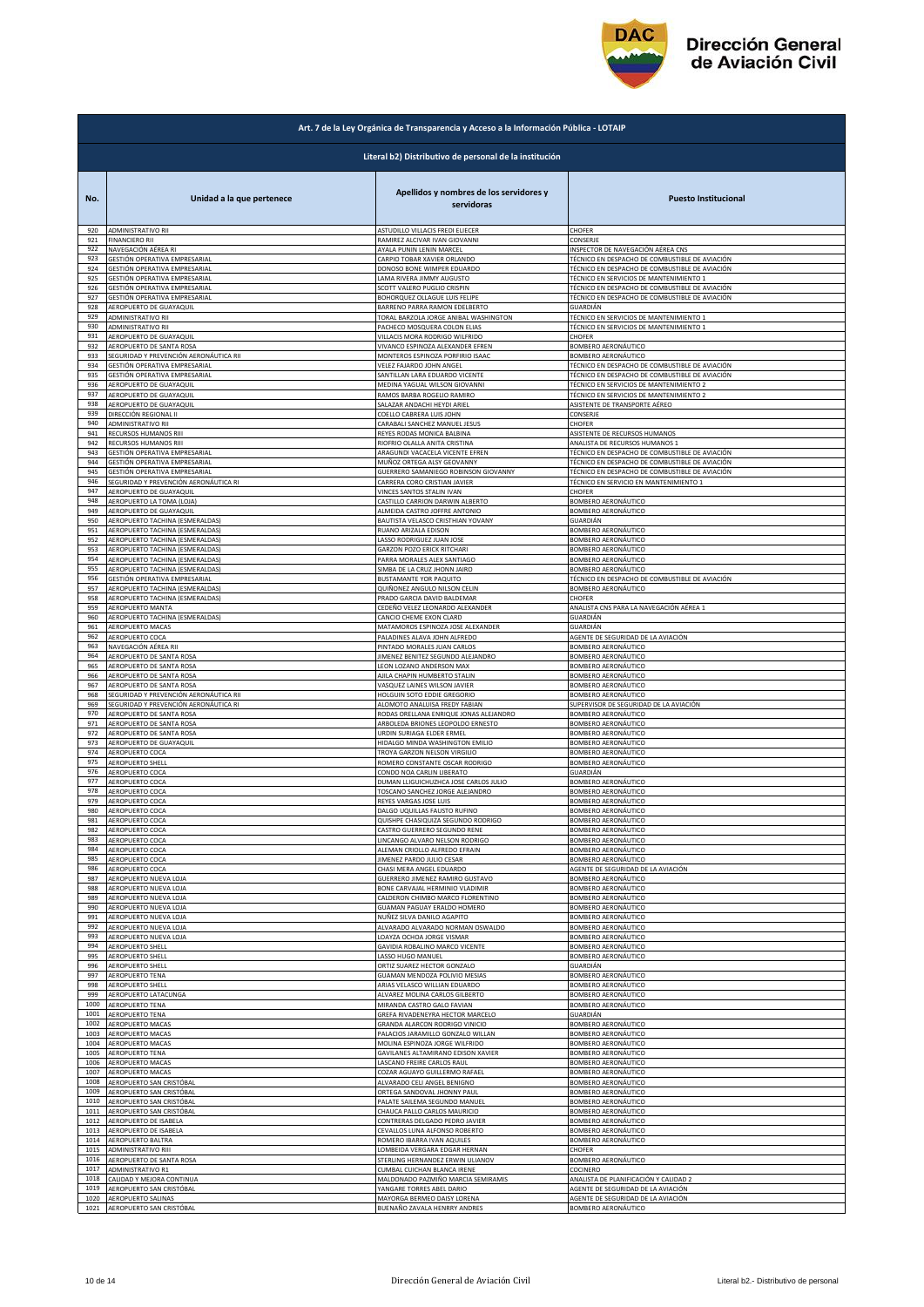

|              | Art. 7 de la Ley Orgánica de Transparencia y Acceso a la Información Pública - LOTAIP |                                                        |                                                                             |  |
|--------------|---------------------------------------------------------------------------------------|--------------------------------------------------------|-----------------------------------------------------------------------------|--|
|              |                                                                                       | Literal b2) Distributivo de personal de la institución |                                                                             |  |
| No.          | Unidad a la que pertenece                                                             | Apellidos y nombres de los servidores y<br>servidoras  | <b>Puesto Institucional</b>                                                 |  |
| 1022         | AEROPUERTO NUEVA LOJA                                                                 | TOSCANO BORJA MARCELO ANDRES                           | CONTROLADOR DE AERÓDROMO 1                                                  |  |
| 1023         | NAVEGACIÓN AÉREA RIII                                                                 | OÑATE LAZO CARLOS ALFREDO                              | ANALISTA CNS PARA LA NAVEGACIÓN AÉREA 1                                     |  |
| 1024         | AEROPUERTO COCA                                                                       | MUÑOZ CERDA CARLOS ROBERTO                             | CONTROLADOR DE AERÓDROMO 1                                                  |  |
| 1025         | AEROPUERTO COCA                                                                       | ROJAS ARAUZ ELVIS VINICIO                              | <b>CHOFER</b>                                                               |  |
| 1026         | AEROPUERTO MACAS                                                                      | ANDINO GAVIDIA KARLA SABRINA                           | CONTROLADOR DE AERÓDROMO 1                                                  |  |
| 1027         | AEROPUERTO MACAS                                                                      | CANTOS BORJA DIEGO ALBERTO                             | CONTROLADOR DE AERÓDROMO 1                                                  |  |
| 1028         | AEROPUERTO TENA                                                                       | HARO FLORES SLENDY VANESSA                             | ANALISTA CNS PARA LA NAVEGACIÓN AÉREA 1                                     |  |
| 1029         | AEROPUERTO TENA                                                                       | TOAPANTA SANTOS SHOGO XAVIER                           | ANALISTA CNS PARA LA NAVEGACIÓN AÉREA 1                                     |  |
| 1030         | <b>AEROPUERTO TENA</b>                                                                | CALUCHO LOPEZ RONALD ALEXANDER                         | CHOFER                                                                      |  |
| 1031         | AEROPUERTO TENA                                                                       | CAICEDO OLIVO FAUSTO ISRAEL                            | ABOGADO 2                                                                   |  |
| 1032         | TECNOLOGÍAS DE LA INFORMACIÓN Y COMUNICACIÓN RIII                                     | CARRILLO ROBALINO EULALIA XIMENA                       | ANALISTA DE TECNOLOGÍAS DE LA INFORMACIÓN 1                                 |  |
| 1033         | AEROPUERTO TACHINA (ESMERALDAS)                                                       | ZUÑIGA TAMAYO MARLON MAURICIO                          | ANALISTA CNS PARA LA NAVEGACIÓN AÉREA 1                                     |  |
| 1034         | COORDINACIÓN ADMINISTRATIVA                                                           | VALENCIA QUIROZ JENNY ADRIANA                          | OFICINISTA                                                                  |  |
| 1035         | AEROPUERTO QUITO                                                                      | BONILLA CUADRADO ALEX JAVIER                           | ANALISTA CNS PARA LA NAVEGACIÓN AÉREA 1                                     |  |
| 1036         | INSPECCIÓN Y CERTIFICACIÓN AERONÁUTICA RI                                             | SANCHEZ VALLEJO NELLY FERNANDA                         | <b>NSPECTOR AUXILIAR DE CABINA</b>                                          |  |
| 1037         | AEROPUERTO QUITO                                                                      | ZAPATA NARANJO SANDRA VERONICA                         | ASISTENTE DE TRANSPORTE AÉREO                                               |  |
| 1038         | AEROPUERTO QUITO                                                                      | IIMENEZ RIVAS EVELYN DAYANA                            | ASISTENTE DE TRANSPORTE AÉREO                                               |  |
| 1039         | ADMINISTRATIVO R1                                                                     | ACOSTA MONTIEL ANA LUCIA                               | ASISTENTE DE PROVEEDURÍA                                                    |  |
| 1040         | ADMINISTRATIVO R1                                                                     | TACO TAIPE JORGE ENRIQUE                               | GUARDIÁN                                                                    |  |
| 1041         | GESTIÓN OPERATIVA EMPRESARIAL                                                         | CEPEDA CELA WASHINGTON FERNANDO                        | TÉCNICO EN DESPACHO DE COMBUSTIBLE DE AVIACIÓN                              |  |
| 1042         | GESTIÓN OPERATIVA EMPRESARIAL                                                         | MERO MERA PATRICIO ROBERTO                             | TÉCNICO EN DESPACHO DE COMBUSTIBLE DE AVIACIÓN                              |  |
| 1043         | <b>FINANCIERO RII</b>                                                                 | MELENDREZ PEREZ DOLORES MERCEDES                       | ASISTENTE FINANCIERA                                                        |  |
| 1044         | AEROPUERTO DE GUAYAQUIL                                                               | SEGURA ESPINOZA JANINA JUANA                           | ANALISTA CNS PARA LA NAVEGACIÓN AÉREA 1                                     |  |
| 1045         | AEROPUERTO DE GUAYAQUII                                                               | WBRASLERS ENDARA AARON DAMIAN                          | ANALISTA CNS PARA LA NAVEGACIÓN AÉREA 1                                     |  |
| 1046         | AEROPUERTO DE GUAYAQUIL                                                               | RUGEL ANCHUNDIA MARIA MAGDALENA                        | ANALISTA CNS PARA LA NAVEGACIÓN AÉREA 1                                     |  |
| 1047         | AEROPUERTO DE GUAYAQUIL                                                               | BARAHONA VEGA PLACIDO JESUS                            |                                                                             |  |
| 1048         | AEROPUERTO SALINAS                                                                    | SALAZAR BEJEGUEN LUIS ENRIQUE                          | SUPERVISOR DE SEGURIDAD DE LA AVIACIÓN<br>TÉCNICO EN SERVICIOS AERONÁUTICOS |  |
| 1049         | AEROPUERTO SALINAS                                                                    | TIPANTIZA PATIÑO ARMANDO ALIPIO                        | TÉCNICO EN SERVICIOS AERONÁUTICOS                                           |  |
| 1050         | ADMINISTRATIVO FINANCIERO                                                             | VILLON CASTRO PATRICIO ALFREDO                         | ASISTENTE FINANCIERO                                                        |  |
| 1051         | <b>FINANCIERO RII</b>                                                                 | VILLAVICENCIO PALMA JULIA DEL CARMEN                   | ANALISTA FINANCIERO 1                                                       |  |
| 1052         | AEROPUERTO SAN CRISTÓBAL                                                              | SANTANA SANCHEZ LUIS ARMANDO                           | AGENTE DE SEGURIDAD DE LA AVIACIÓN                                          |  |
| 1053         | GESTIÓN OPERATIVA EMPRESARIAL                                                         | MONSERRATE PATIÑO DENIS OLIVER                         | TÉCNICO EN SERVICIO EN MANTENIMIENTO 1                                      |  |
| 1054         | NAVEGACIÓN AÉREA RI                                                                   | BUENAÑO OROZCO SANDRA CECILIA                          | ANALISTA EN COMUNICACIONES AFS 1                                            |  |
| 1055         | GESTIÓN OPERATIVA EMPRESARIAL                                                         | MUÑOZ ROMERO EGBERTO IGNACIO                           | TÉCNICO EN DESPACHO DE COMBUSTIBLE DE AVIACIÓN                              |  |
| 1056         | GESTIÓN OPERATIVA EMPRESARIAL                                                         | MONTERO GAVILANEZ LUIS FELIPE                          | TÉCNICO EN DESPACHO DE COMBUSTIBLE DE AVIACIÓN                              |  |
| 1057         | GESTIÓN OPERATIVA EMPRESARIAL                                                         | PIGUAVE ALVARADO RONDIS EUSEBIO                        | TÉCNICO EN DESPACHO DE COMBUSTIBLE DE AVIACIÓN                              |  |
| 1058         | <b>GESTIÓN OPERATIVA EMPRESARIAL</b>                                                  | TENE MOROCHO MARCO VINICIO                             | TÉCNICO EN DESPACHO DE COMBUSTIBLE DE AVIACIÓN                              |  |
| 1059         | GESTIÓN OPERATIVA EMPRESARIAL                                                         | SALINAS CADENA JORGE BENEDICTO                         | TÉCNICO EN DESPACHO DE COMBUSTIBLE DE AVIACIÓN                              |  |
| 1060         | GESTIÓN OPERATIVA EMPRESARIAL                                                         | CASTILLO RODRIGUEZ MIGUEL ANGEL                        | TÉCNICO EN DESPACHO DE COMBUSTIBLE DE AVIACIÓN                              |  |
| 1061         | GESTIÓN OPERATIVA EMPRESARIAL                                                         | CORDOVA BERMEO LINDON PATRICIO                         | TÉCNICO EN DESPACHO DE COMBUSTIBLE DE AVIACIÓN                              |  |
| 1062         | GESTIÓN OPERATIVA EMPRESARIAL                                                         | ZAMBRANO PEÑA GEOVANNY FABRICIO                        | FÉCNICO EN DESPACHO DE COMBUSTIBLE DE AVIACIÓN                              |  |
| 1063         | GESTIÓN OPERATIVA EMPRESARIAL                                                         | ALVARADO JURADO ANGEL ERNESTO                          | TÉCNICO EN DESPACHO DE COMBUSTIBLE DE AVIACIÓN                              |  |
| 1064         | AEROPUERTO CUENCA                                                                     | GUILLEN IGLESIAS BYRON GUSTAVO                         | SUPERVISOR DE SEGURIDAD DE LA AVIACIÓN                                      |  |
| 1065         | AEROPUERTO CUENCA                                                                     | BONILLA YUCAILLA DIEGO FERNANDO                        | CONTROLADOR DE AERÓDROMO 1                                                  |  |
| 1066         | AEROPUERTO CUENCA                                                                     | ROMERO INGA MARIA FERNANDA                             | ASISTENTE DE TRANSPORTE AÉREO                                               |  |
| 1067         | AEROPUERTO CUENCA                                                                     | BERNAL PULLA VERONICA ALEXANDRA                        | OFICINISTA                                                                  |  |
| 1068         | GESTIÓN OPERATIVA EMPRESARIAL                                                         | ZARUMA HEREDIA SEGUNDO                                 | TÉCNICO EN DESPACHO DE COMBUSTIBLE DE AVIACIÓN                              |  |
| 1069         | SEGURIDAD Y PREVENCIÓN AERONÁUTICA RI                                                 | PASTRANA PADILLA ROLANDO PAUL                          | AGENTE DE SEGURIDAD DE LA AVIACIÓN                                          |  |
| 1070         | NAVEGACIÓN AÉREA RI                                                                   | MALDONADO ORTIZ MARCO VINICIO                          | ANALISTA CNS PARA LA NAVEGACIÓN AÉREA 1                                     |  |
| 1071         | NAVEGACIÓN AÉREA RI                                                                   | PIALES BUNCI DARWIN ROLANDO                            | ANALISTA CNS PARA LA NAVEGACIÓN AÉREA 1                                     |  |
| 1072         | AEROPUERTO LATACUNGA                                                                  | VILLALVA BARRIGA JAIME MIGUEL                          | AGENTE DE SEGURIDAD DE LA AVIACIÓN                                          |  |
| 1073         | RECURSOS HUMANOS RI                                                                   | CHICAIZA CHAUCA FELIX DE JESUS                         | CHOFER                                                                      |  |
| 1074         | AEROPUERTO LATACUNGA                                                                  | CHANCUSIG CASA SEGUNDO DANIEL                          | CHOFER                                                                      |  |
| 1075         | AEROPUERTO LATACUNGA                                                                  | GUAYTA IZA EDISON FABIAN                               | CHOFER                                                                      |  |
| 1076         | AEROPUERTO LATACUNGA                                                                  | ALMEIDA PASTRANO DIEGO FRANCISCO                       | CHOFER                                                                      |  |
| 1077         | AEROPUERTO SHELL                                                                      | HIDALGO MARQUEZ JOSE RAFAEL                            | CHOFER                                                                      |  |
| 1078         | AEROPUERTO LA TOMA (LOJA)                                                             | PALADINES BRAVO CESAR AUGUSTO                          | ANALISTA CNS PARA LA NAVEGACIÓN AÉREA 1                                     |  |
| 1079         | AEROPUERTO LA TOMA (LOJA)                                                             | CORDOVA CORDOVA JOSE LUIS                              | AGENTE DE SEGURIDAD DE LA AVIACIÓN                                          |  |
| 1080         | GESTIÓN OPERATIVA EMPRESARIAL                                                         | MOSQUERA ROMERO JOEL GUILLERMO                         | TÉCNICO EN DESPACHO DE COMBUSTIBLE DE AVIACIÓN                              |  |
| 1081         | GESTIÓN OPERATIVA EMPRESARIAL                                                         | GARCIA SANCHEZ CARLOS DANIEL                           | SUPERVISOR DE OPERACIONES DE COMBUSTIBLE DE AVIACIÓN                        |  |
| 1082         | NAVECACIÓN AÉDEA DI                                                                   | STRELLA MENA JENNIFER PALILINA                         | CONTROLADOR DE AFRÓDROMO 1                                                  |  |
| 1083         | AEROPUERTO MANTA                                                                      | CHEVERRIA LUCERO CARLOS FERNANDO                       | CONTROLADOR DE AERÓDROMO 1                                                  |  |
| 1084         | AEROPUERTO MANTA                                                                      | NOLE CURIMILMA MANUEL ENRIQUE                          | CONTROLADOR DE AERÓDROMO 1                                                  |  |
| 1085         | AEROPUERTO MANTA                                                                      | ESCALANTE CODENA MIREYA ELIZABETH                      | CONTROLADOR DE AERÓDROMO 1                                                  |  |
| 1086         | AEROPUERTO MANTA                                                                      | MERA CAMACHO MARIA JOSE                                | AGENTE DE SEGURIDAD DE LA AVIACIÓN                                          |  |
| 1087         | NAVEGACIÓN AÉREA RI                                                                   | CARDENAS AULESTIA LEONARDO ANDRES                      | CONTROLADOR DE AERÓDROMO 1                                                  |  |
| 1088         | AEROPUERTO TACHINA (ESMERALDAS)                                                       | MACIAS MARIN LUIS EMILIO                               | BOMBERO AERONÁUTICO                                                         |  |
| 1089         | GESTIÓN OPERATIVA EMPRESARIAL                                                         | VANEGAS VALLE DARIO JAVIER                             | TÉCNICO EN DESPACHO DE COMBUSTIBLE DE AVIACIÓN                              |  |
| 1090         | GESTIÓN OPERATIVA EMPRESARIAL                                                         | GRANDA VALAREZO MARLON HALAIN                          | TÉCNICO EN DESPACHO DE COMBUSTIBLE DE AVIACIÓN                              |  |
| 1091         | AEROPUERTO DE SANTA ROSA                                                              | CARRION LAM ANTONY JOSUE                               | BOMBERO AERONÁUTICO                                                         |  |
| 1092         | AEROPUERTO SALINAS                                                                    | MANCHENO MUÑOZ JONATHAN OMAR                           | AGENTE DE SEGURIDAD DE LA AVIACIÓN                                          |  |
| 1093         | AEROPUERTO DE GUAYAQUIL                                                               | PADILLA MORA GEOVANNI FRANCISCO                        | TÉCNICO CNS PARA LA NAVEGACIÓN AÉREA                                        |  |
| 1094<br>1095 | AEROPUERTO SALINAS                                                                    | ORRALA PITA KAREN TATIANA                              | AGENTE DE SEGURIDAD DE LA AVIACIÓN                                          |  |
| 1096         | AEROPUERTO COCA                                                                       | CABEZAS GUAYASAMIN LUIS DAVID                          | INSPECTOR DESPACHADOR DE VUELO 1                                            |  |
|              | AEROPUERTO LA TOMA (LOJA)                                                             | CORDOVA VILLAVICENCIO IVONE MARGOHT                    | AGENTE DE SEGURIDAD DE LA AVIACIÓN                                          |  |
| 1097         | AEROPUERTO DE SANTA ROSA                                                              | CAISAGUANO USHIÑA MARCO ANTONIO                        | INSPECTOR DESPACHADOR DE VUELO 2                                            |  |
| 1098         | AEROPUERTO DE SANTA ROSA                                                              | MARCA ALEX ELADIO                                      | CONSERJE                                                                    |  |
| 1099         | AEROPUERTO COCA                                                                       | DULCE GRANDA EDMUNDO JAVIER                            | AGENTE DE SEGURIDAD DE LA AVIACIÓN                                          |  |
| 1100         | NAVEGACIÓN AÉREA RIII                                                                 | AGUIRRE ANDRADE JERVIS PATRICIO                        | <b>NTENDENTE INSPECTOR PILOTO DE CONTROL</b>                                |  |
| 1101         | AEROPUERTO MANTA                                                                      | MORA CURIPOMA EDER DANILO                              | AGENTE DE SEGURIDAD DE LA AVIACIÓN                                          |  |
| 1102         | ADMINISTRATIVO RII                                                                    | ORTIZ VILLACIS EDUARDO ALBERTO                         | <b>CONSERJE</b>                                                             |  |
| 1103         | AEROPUERTO DE SANTA ROSA                                                              | FEIJOO LOAYZA JAVIER MANRIQUE                          | BOMBERO AERONÁUTICO                                                         |  |
| 1104         | AEROPUERTO DE SANTA ROSA                                                              | SUAREZ QUIMI ALEX PAOLO                                | TÉCNICO CNS PARA LA NAVEGACIÓN AÉREA                                        |  |
| 1105         | AEROPUERTO LA TOMA (LOJA)                                                             | CORREA PARDO DARWIN DAVID                              | CHOFER                                                                      |  |
| 1106         | SEGURIDAD Y PREVENCIÓN AERONÁUTICA RIII                                               | PULLAS GUZMAN PAMELA MICHELLE                          | AGENTE DE SEGURIDAD DE LA AVIACIÓN                                          |  |
| 1107         | AEROPUERTO LA TOMA (LOJA)                                                             | VERDESOTO RODRIGUEZ MIJAIL ALEJANDRO                   | BOMBERO AERONÁUTICO                                                         |  |
| 1108         | AEROPUERTO LA TOMA (LOJA)                                                             | GRANDA OCAMPOS KLEVER FERNANDO                         | AGENTE DE SEGURIDAD DE LA AVIACIÓN                                          |  |
| 1109         | AEROPUERTO MANTA                                                                      | SANTILLAN LARA WILLIAM FERNANDO                        | CONTROLADOR DE AERÓDROMO 1                                                  |  |
| 1110         | NAVEGACIÓN AÉREA RI                                                                   | HIDALGO PROAÑO ORLANDO MARCELO                         | ANALISTA DE METEOROLOGÍA AERONÁUTICA 1                                      |  |
| 1111         | CAPACITACIÓN NACIONAL                                                                 | RUIZ CHAVEZ VERONICA ALICIA                            | INSTRUCTOR TÉCNICO DE CAPACITACIÓN AERONÁUTICA                              |  |
| 1112         | AEROPUERTO LA TOMA (LOJA)                                                             | CORDOVA LOAIZA CESAR AUGUSTO                           | BOMBERO AERONÁUTICO                                                         |  |
| 1113         | GESTIÓN OPERATIVA EMPRESARIAL                                                         | PALACIOS ZABALA SAUL                                   | TÉCNICO EN DESPACHO DE COMBUSTIBLE DE AVIACIÓN                              |  |
| 1114         | GESTIÓN OPERATIVA EMPRESARIAL                                                         | CAMPOVERDE TRIVIÑO OMAR STUGARD                        | TÉCNICO EN DESPACHO DE COMBUSTIBLE DE AVIACIÓN                              |  |
| 1115         | NAVEGACIÓN AÉREA RI                                                                   | QUINGA MEZA ANGELA ELIZABETH                           | ANALISTA CNS PARA LA NAVEGACIÓN AÉREA 1                                     |  |
| 1116         | GESTIÓN OPERATIVA EMPRESARIAL                                                         | QUIÑONEZ BRIONES JOSE MIGUEL                           | TÉCNICO EN DESPACHO DE COMBUSTIBLE DE AVIACIÓN                              |  |
| 1117         | GESTIÓN OPERATIVA EMPRESARIAL                                                         | AREVALO GUARTATANGA JUAN EZEQUIEL                      | TÉCNICO EN DESPACHO DE COMBUSTIBLE DE AVIACIÓN                              |  |
| 1118         | GESTIÓN OPERATIVA EMPRESARIAL                                                         | MENDOZA CASA LUIS WASHINGTON                           | TÉCNICO EN DESPACHO DE COMBUSTIBLE DE AVIACIÓN                              |  |
| 1119         | GESTIÓN OPERATIVA EMPRESARIAL                                                         | CHICAIZA GUAYTA WALTER LUIS                            | TÉCNICO EN DESPACHO DE COMBUSTIBLE DE AVIACIÓN                              |  |
| 1120         | AEROPUERTO MANTA                                                                      | CEVALLOS PONCE JOSE EPIMENIDES                         | AGENTE DE SEGURIDAD DE LA AVIACIÓN                                          |  |
| 1121         | AEROPUERTO MANTA                                                                      | INTRIAGO CASANOVA RODY JOSE                            | AGENTE DE SEGURIDAD DE LA AVIACIÓN                                          |  |
| 1122         | AEROPUERTO MANTA                                                                      | POMA COSTA JUAN PABLO                                  | CONTROLADOR DE AERÓDROMO 1                                                  |  |
| 1123         | GESTIÓN OPERATIVA EMPRESARIAL                                                         | BAJAÑA OLVERA JULIO RUBEN                              | TÉCNICO EN DESPACHO DE COMBUSTIBLE DE AVIACIÓN                              |  |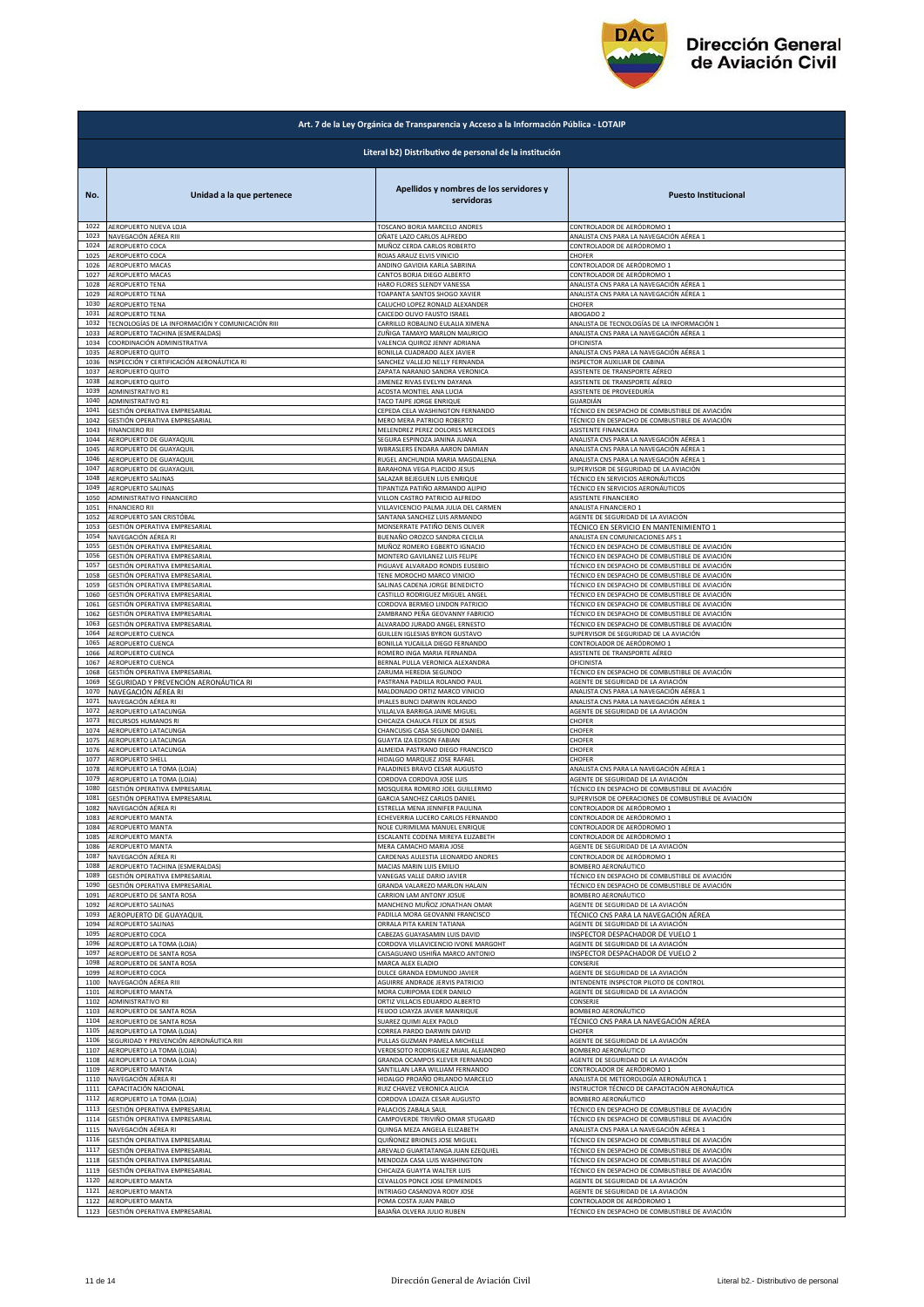

| Literal b2) Distributivo de personal de la institución<br>Apellidos y nombres de los servidores y<br>Unidad a la que pertenece<br><b>Puesto Institucional</b><br>No.<br>servidoras<br>1124<br>AEROPUERTO DE GUAYAQUIL<br>DELGADO RUGEL ABEL GERMAN<br>INSPECTOR DESPACHADOR DE VUELO 2<br>1125<br>AEROPUERTO DE GUAYAQUIL<br>AGUIRRE FREIRE OSCAR RAUL<br>CONTROLADOR DE AERÓDROMO 1<br>1126<br>AEROPUERTO DE GUAYAQUIL<br>PINO SOLEDISPA MARLON JAVIER<br>ANALISTA DE METEOROLOGÍA AERONÁUTICA 1<br>1127<br>AEROPUERTO DE SANTA ROSA<br>ZAMBRANO SILVA JUAN FABRICIO<br>CONTROLADOR DE AERÓDROMO 1<br>1128<br>AEROPUERTO BALTRA<br>DIAZ TORRES ROSA BEATRIZ<br>AGENTE DE SEGURIDAD DE LA AVIACIÓN<br>1129<br>GESTIÓN OPERATIVA EMPRESARIAL<br>ENCALADA SANCHEZ RICHARD PABLO<br>TÉCNICO EN DESPACHO DE COMBUSTIBLE DE AVIACIÓN<br>1130<br>GESTIÓN OPERATIVA EMPRESARIAL<br>TOAPANTA ALMACHI VICTOR OCTAVIO<br>TÉCNICO EN DESPACHO DE COMBUSTIBLE DE AVIACIÓN<br>1131<br>ADMINISTRATIVO RII<br>DELGADO MUÑOZ RUBEN DARIO<br>CHOFER<br>1132<br>GESTIÓN OPERATIVA EMPRESARIAL<br>MEJIA PARRA FRANKLIN JAVIER<br>TÉCNICO EN DESPACHO DE COMBUSTIBLE DE AVIACIÓN<br>1133<br>GESTIÓN OPERATIVA EMPRESARIAI<br>TÉCNICO EN SERVICIO EN MANTENIMIENTO 1<br>MEZA VERA JESUS JACINTO<br>1134<br>GESTIÓN OPERATIVA EMPRESARIAL<br>TÉCNICO EN DESPACHO DE COMBUSTIBLE DE AVIACIÓN<br>RONQUILLO VARGAS DANNY COLON<br>1135<br>GESTIÓN OPERATIVA EMPRESARIAL<br>MOREIRA GARCIA MARIO VEYROT<br>TÉCNICO EN DESPACHO DE COMBUSTIBLE DE AVIACIÓN<br>1136<br>AEROPUERTO LATACUNGA<br>AGENTE DE SEGURIDAD DE LA AVIACIÓN<br>QUIJANO ERAZO CARLOS ROBERTO<br>1137<br>ROSALES ALAÑA RONALD PATRICIO<br>CONTROLADOR DE APROXIMACIÓN NO RADAR<br>AEROPUERTO DE SANTA ROSA<br>1138<br>ADMINISTRATIVO R1<br>CATUCUAMBA NICOLALDE FAUSTO WILIAN<br>GUARDIÁN<br>1139<br><b>FINANCIERO RI</b><br>VIVAS SIMBAÑA JULIO CESAR<br>ASISTENTE FINANCIERO<br><b>FINANCIERO RI</b><br>PROAÑO VALDOSPINOS MARIA FERNANDA<br>ANALISTA FINANCIERO 1<br>1140<br>1141<br>ANALISTA FINANCIERO 2<br><b>FINANCIERO RI</b><br>QUILUMBA SAMUEZA DANIEL ESTEBAN<br>1142<br><b>FINANCIERO RI</b><br>ESTRELLA SILVA LUZ MARINA<br>SECRETARIA<br>1143<br>AEROPUERTO DE GUAYAQUIL<br>ORTIZ TAPIA ISMAEL FERNANDO<br>CONTROLADOR DE AERÓDROMO 1<br>1144<br>NAVEGACIÓN AÉREA RI<br>QUEVEDO ESPINOZA NELSON MARCELO<br>ANALISTA DE INFORMACIÓN AERONÁUTICA 1<br>1145<br>AEROPUERTO SHELL<br>ALVAREZ SOLORZANO JAIME JAVIER<br>TÉCNICO EN DESPACHO DE COMBUSTIBLE DE AVIACIÓN<br>1146<br>TÉCNICO EN DESPACHO DE COMBUSTIBLE DE AVIACIÓN<br>GESTIÓN OPERATIVA EMPRESARIAL<br>NAVEDA NARANJO FRANKLIN WLADIMIR<br>1147<br>AEROPUERTO TACHINA (ESMERALDAS)<br>CANTOS VERA CESAR AUGUSTO<br>ANALISTA CNS PARA LA NAVEGACIÓN AÉREA 1<br>1148<br>AEROPUERTO TACHINA (ESMERALDAS)<br>BRAVO INTRIAGO DARLINTON LENIN<br>BOMBERO AERONÁUTICO<br>1149<br>AEROPUERTO TACHINA (ESMERALDAS)<br>PADILLA QUIÑONEZ LUIS GERARDO<br>BOMBERO AERONÁUTICO<br>1150<br>AEROPUERTO MANTA<br>JIMENEZ YEROVI JORGE FERNANDO<br>INSPECTOR DESPACHADOR DE VUELO 1<br>1151<br>ANALISTA DE METEOROLOGÍA AERONÁUTICA :<br>AEROPUERTO DE GUAYAQUII<br>SANDOVAL PUGA DAISY MABEI<br>ANALISTA DE METEOROLOGÍA AERONÁUTICA 1<br>1152<br>AEROPUERTO DE GUAYAQUIL<br>LLIGUISACA HIDALGO JORGE RICARDO<br>1153<br>CONTROLADOR DE AERÓDROMO 1<br>NAVEGACIÓN AÉREA RII<br>ACUÑA SALAZAR MELANY VALERIA<br>1154<br>NAVEGACIÓN AÉREA RII<br>ANDRADE LEON DAVID FERNANDO<br>CONTROLADOR DE AERÓDROMO 1<br>1155<br>NAVEGACIÓN AÉREA RII<br>CARRERA BURBANO DAVID ISMAEL<br>CONTROLADOR DE AERÓDROMO 1<br>1156<br>NAVEGACIÓN AÉREA RII<br>SEGURA LAMOTA HJALMAR PAUL<br>CONTROLADOR DE AERÓDROMO 1<br>1157<br><b>ADMINISTRATIVO R1</b><br>GARZON SANDOVAL EDISON FABIAN<br>CHOFFR<br>INGENIERÍA AEROPORTUARIA RI<br>SPECIALISTA EN INGENIERÍA AEROPORTUARIA<br>1158<br><b>FERAN DE LOS REYES JORGE LUIS</b><br>1159<br>NAVEGACIÓN AÉREA RIII<br>CAZA ZAGAL ANDREA SARAHI<br>CONTROLADOR DE AERÓDROMO 1<br>1160<br>AEROPUERTO NUEVA LOJA<br>OJEDA CANO HERNAN JORGE<br>AGENTE DE SEGURIDAD DE LA AVIACIÓN<br>1161<br>NAVEGACIÓN AÉREA RI<br>PEREZ MERO JOSEPE ESTEBAN<br>CONTROLADOR DE AERÓDROMO 1<br>1162<br>NAVEGACIÓN AÉREA RI<br>PEREZ TAPIA VICTOR ANDRES<br>CONTROLADOR DE AERÓDROMO 1<br>1163<br>AEROPUERTO COCA<br>AGENTE DE SEGURIDAD DE LA AVIACIÓN<br>MOYA QUINATOA ARTURO JAVIER<br>1164<br><b>FINANCIERO RI</b><br>TAPIA LUNA TANIA LORENA<br>SECRETARIA EJECUTIVA 1<br>1165<br>AEROPUERTO SHELL<br>CAMPOS NAULA MARITZA ELIZABETH<br>ANALISTA CNS PARA LA NAVEGACIÓN AÉREA 1<br>1166<br>AEROPUERTO SHELL<br>VALLE SUAREZ ANGEL FERNANDO<br>AGENTE DE SEGURIDAD DE LA AVIACIÓN<br>1167<br>AEROPUERTO COCA<br>CABEZAS MANZANO RAUL VINICIO<br>ANALISTA CNS PARA LA NAVEGACIÓN AÉREA 1<br>1168<br>FINANCIERO RII<br>ROJAS PINCAY MARIA MAGDALENA<br>ASISTENTE FINANCIERA<br>1169<br>INSPECCIÓN Y CERTIFICACIÓN AERONÁUTICA RI<br>VILLAVICENCIO ARMIJOS ANGEL FABIAN<br>INSPECTOR DESPACHADOR DE VUELO 1<br>1170<br>INGENIERÍA AEROPORTUARIA RII<br>ANALISTA DE INGENIERÍA AEROPORTUARIA 1<br>LOZANO SANTANA EDGAR XAVIER<br>1171<br>ADMINISTRATIVO RII<br>VILLAGOMEZ ROCA FRANKLIN GERMAN<br>ASISTENTE DE PROVEEDURÍA<br>1172<br>RECURSOS HUMANOS RII<br>NUÑEZ VACA MARLIN VANESA<br>OFICINISTA<br>1173<br>COORDINACIÓN ADMINISTRATIVA<br>TOSCANO POZO PAOLA ALEJANDRA<br>ANALISTA DE RECURSOS HUMANOS 2<br>1174<br>COORDINACIÓN ADMINISTRATIVA<br>ULLOA VILLAVICENCIO MERLE LILIANA<br>SECRETARIA<br>INSPECTOR DESPACHADOR DE VUELO 1<br>1175<br>AEROPUERTO SAN CRISTÓBAL<br>ESPINOZA VERA JHOVANNY FARID<br>1176<br>AEROPUERTO QUITO<br>JARAMILLO MAFLA JAIME AUGUSTO<br>INSPECTOR DE TRANSPORTE AÉREO<br>1177<br>AEROPUERTO QUITO<br>CAICEDO MIRANDA VALERIA KATERINE<br>INSPECTOR OPERACIONES DE VUELO<br>1178<br>AEROPUERTO QUITO<br>MELENDEZ SUAREZ MERCEDES CRISTINA<br>SECRETARIA<br>1179<br>MUÑOZ CHISAGUANO WILMAN PATRICIO<br>CONSERJE<br>ADMINISTRATIVO R1<br>1180<br>BARAHONA LOPEZ STALIN GERMAN<br>ASISTENTE DE PROVEEDURÍA<br>ADMINISTRATIVO R1<br>1181<br>BARRIGA CHICAIZA LUIS PAUL<br>ANALISTA CNS PARA LA NAVEGACIÓN AÉREA 1<br>NAVEGACIÓN AÉREA RI<br>1182<br>ZAMBRANO JACOME NATHALIE GISELLA<br>AGENTE DE SEGURIDAD DE LA AVIACIÓN<br>AEROPUERTO MACAS<br>1183<br><b>ADMINISTRATIVO R1</b><br>ANDRADE CARRION CARLOS ANDRES<br>CONSERJE<br>1184<br>NAVEGACIÓN AÉREA RI<br>PAREDES ATIENCIA ROBERTO CARLOS<br>ANALISTA CNS PARA LA NAVEGACIÓN AÉREA 1<br>1185<br>ESCALANTE GOMEZ RODOLFO RICARDO<br>MÉDICO GENERAL DE ATENCIÓN INSTITUCIONAL<br>AEROPUERTO DE GUAYAQUIL<br>INSTRUCTOR TÉCNICO DE CAPACITACIÓN AERONÁUTICA<br>1186<br>CAPACITACIÓN NACIONAL<br>NOBOA MALDONADO MARIA GABRIELA<br>1187<br><b>FINANCIERO RII</b><br>VANONI SANTOS MARIA SOL<br>ANALISTA FINANCIERO 2<br>1188<br>INGENIERÍA AEROPORTUARIA RII<br>MARIN MURILLO WASHINGTON LEONARDO<br>ANALISTA DE INGENIERÍA AEROPORTUARIA 1<br>1189<br>PALACIOS OBANDO MARIA ELIZABETH<br>ANALISTA DE INGENIERÍA AEROPORTUARIA 1<br>INGENIERÍA AEROPORTUARIA RIII<br>1190<br>AEROPUERTO LATACUNGA<br>TOBAR ATIAGA MARTIN GUSTAVO DE JESUS<br>INSPECTOR DESPACHADOR DE VUELO 2<br>1191<br>VASQUEZ CASTRO DARIO XAVIER<br>ANALISTA CNS PARA LA NAVEGACIÓN AÉREA 1<br>AEROPUERTO LATACUNGA<br>1192<br><b>AEROPUERTO MANTA</b><br>VILLACRES PINCAY ANGEL MARCELO<br>ANALISTA DE INFORMACIÓN AERONÁUTICA 1<br>1193<br>LOPEZ ROMERO NELSON MAURICIO<br>ADMINISTRADOR AEROPORTUARIO 1<br>NAVEGACIÓN AÉREA RII<br>INSPECTOR DESPACHADOR DE VUELO 2<br>1194<br>LIMA TORRES DEMETRIO WLADIMIR<br>AEROPUERTO MANTA<br>1195<br>AVEIGA VERA MARIA GABRIELA<br>ASISTENTE DE TRANSPORTE AÉREO<br>AEROPUERTO MANTA<br>1196<br>AEROPUERTO DE SANTA ROSA<br>SARMIENTO CABANILLA RONALD JAVIER<br>ANALISTA DE METEOROLOGÍA AERONÁUTICA 1<br>1197<br>ANDINO GAVIDIA RICHARD PAUL<br>AGENTE DE SEGURIDAD DE LA AVIACIÓN<br>AEROPUERTO NUEVA LOJA<br>GARCIA MONTESDEOCA MARIA PILAR<br>1198<br>RECURSOS HUMANOS RII<br>PARVULARIO DE CENTRO INFANTIL<br>1199<br>ASESORÍA JURÍDICA RII<br>SAONA BUMACHAR JOSE ENRIQUE<br>ABOGADO 2<br>ALVARADO ROSADO KATHERINE ELIZABETH<br>OFICINISTA<br>1200<br>ADMINISTRATIVO FINANCIERO<br>1201<br>GUEVARA MENA JORGE FABRICIO<br>ANALISTA DE RECURSOS HUMANOS 1<br>RECURSOS HUMANOS RII<br>1202<br>AEROPUERTO TENA<br>GUZMAN GUZMAN EDWIN<br>ANALISTA DE COMERCIALIZACIÓN 1<br>1203<br>INSPECCIÓN Y CERTIFICACIÓN AERONÁUTICA RII<br>ANCHUNDIA GARCIA CARLOS LUIS<br>ASISTENTE DE TRANSPORTE AÉREO<br>1204<br>COORDINACIÓN ADMINISTRATIVA<br>SALGADO LOMAS JUANA JEANNETH<br>ASISTENTE FINANCIERO<br>1205<br>COORDINACIÓN ADMINISTRATIVA<br>ROJAS JARAMILLO IGNACIO EFRAIN<br>ANALISTA FINANCIERO 1<br>RIOS CASTRO ERIKA KATERINE<br>ASISTENTE DE ACTIVOS FIJOS<br>1206<br><b>AEROPUERTO TENA</b><br>COMERCIALIZACIÓN ESPACIOS AEROPORTUARIOS E INMUEBLES RII<br>1207<br>REINOSO GOMEZ LILIANA NARCISA<br>ANALISTA DE COMERCIALIZACIÓN 3<br>CALVOPIÑA ANDRADE ANDREA ALEJANDRA<br>ANALISTA DE RECURSOS HUMANOS 2<br>1208<br>RECURSOS HUMANOS RI<br>1209<br>RECURSOS HUMANOS RI<br>CARDOSO AVALOS MERY ELIZABETH<br>ANALISTA DE RECURSOS HUMANOS 1<br>RODRIGUEZ AMORES CARLOS FERNANDO<br>ASISTENTE DE RECURSOS HUMANOS<br>1210<br>RECURSOS HUMANOS RI<br>1211<br>ADMINISTRATIVO RIL<br>ZAMBRANO MERCHAN PAMELA MILENA<br>GUARDALMACÉN 1<br>1212<br>OSORIO CORONEL MONICA ALEXANDRA<br>ANALISTA DE RECURSOS HUMANOS 2<br>RECURSOS HUMANOS RII<br>1213<br>RECURSOS HUMANOS RII<br>MORALES MARTILLO KATIUSKA ELIZABETH<br>OFICINISTA<br>HERRERA ONTANEDA FRANCO ASDRUBAL<br>ASISTENTE DE RECURSOS HUMANOS<br>1214<br>AEROPUERTO QUITO<br>1215<br>AEROPUERTO QUITO<br>GALVEZ DELGADO ESTEFANIA ELIZABETH<br>INSPECTOR DESPACHADOR DE VUELO 2<br>1216<br><b>AEROPUERTO QUITO</b><br>ACARO LEON EDGAR PATRICIO<br>TÉCNICO EN SERVICIOS EN MANTENIMIENTO 1<br><b>ASESORIAS/NIVEL DE APOYO</b><br>ORQUERA VILLENAS EDGAR EDMUNDO<br>COORDINADOR GENERAL ADMINISTRATIVO FINANCIERO<br>COORDINACIÓN GENERAL ADMINISTRATIVA FINANCIERA<br>1217<br>DIRECCIÓN DE CERTIFICACIÓN DOCUMENTACIÓN Y ARCHIVO<br>MORA GUERRERO NELSON GUSTAVO<br>DIRECTOR DE SECRETARIA GENERAL<br>1218<br>DIRECCIÓN DE RELACIONES INTERNACIONALES OACI<br>SALAZAR CHIRIBOGA MAIDELEN DEL ROCIO<br>DIRECTOR DE RELACIONES INTERNACIONALES<br>1219<br>ROJAS JARAMILLO MONICA MARIELA<br>1220<br>DIRECCIÓN DE ASESORÍA JURÍDICA<br>DIRECTOR DE ASESORÍA JURÍDICA<br>1221<br>DIRECCIÓN DE ASUNTOS INTERNOS<br>DAVILA REYES ALFONSO XAVIER<br>DIRECTOR DE ASUNTOS INTERNOS | Art. 7 de la Ley Orgánica de Transparencia y Acceso a la Información Pública - LOTAIP |  |  |  |
|-----------------------------------------------------------------------------------------------------------------------------------------------------------------------------------------------------------------------------------------------------------------------------------------------------------------------------------------------------------------------------------------------------------------------------------------------------------------------------------------------------------------------------------------------------------------------------------------------------------------------------------------------------------------------------------------------------------------------------------------------------------------------------------------------------------------------------------------------------------------------------------------------------------------------------------------------------------------------------------------------------------------------------------------------------------------------------------------------------------------------------------------------------------------------------------------------------------------------------------------------------------------------------------------------------------------------------------------------------------------------------------------------------------------------------------------------------------------------------------------------------------------------------------------------------------------------------------------------------------------------------------------------------------------------------------------------------------------------------------------------------------------------------------------------------------------------------------------------------------------------------------------------------------------------------------------------------------------------------------------------------------------------------------------------------------------------------------------------------------------------------------------------------------------------------------------------------------------------------------------------------------------------------------------------------------------------------------------------------------------------------------------------------------------------------------------------------------------------------------------------------------------------------------------------------------------------------------------------------------------------------------------------------------------------------------------------------------------------------------------------------------------------------------------------------------------------------------------------------------------------------------------------------------------------------------------------------------------------------------------------------------------------------------------------------------------------------------------------------------------------------------------------------------------------------------------------------------------------------------------------------------------------------------------------------------------------------------------------------------------------------------------------------------------------------------------------------------------------------------------------------------------------------------------------------------------------------------------------------------------------------------------------------------------------------------------------------------------------------------------------------------------------------------------------------------------------------------------------------------------------------------------------------------------------------------------------------------------------------------------------------------------------------------------------------------------------------------------------------------------------------------------------------------------------------------------------------------------------------------------------------------------------------------------------------------------------------------------------------------------------------------------------------------------------------------------------------------------------------------------------------------------------------------------------------------------------------------------------------------------------------------------------------------------------------------------------------------------------------------------------------------------------------------------------------------------------------------------------------------------------------------------------------------------------------------------------------------------------------------------------------------------------------------------------------------------------------------------------------------------------------------------------------------------------------------------------------------------------------------------------------------------------------------------------------------------------------------------------------------------------------------------------------------------------------------------------------------------------------------------------------------------------------------------------------------------------------------------------------------------------------------------------------------------------------------------------------------------------------------------------------------------------------------------------------------------------------------------------------------------------------------------------------------------------------------------------------------------------------------------------------------------------------------------------------------------------------------------------------------------------------------------------------------------------------------------------------------------------------------------------------------------------------------------------------------------------------------------------------------------------------------------------------------------------------------------------------------------------------------------------------------------------------------------------------------------------------------------------------------------------------------------------------------------------------------------------------------------------------------------------------------------------------------------------------------------------------------------------------------------------------------------------------------------------------------------------------------------------------------------------------------------------------------------------------------------------------------------------------------------------------------------------------------------------------------------------------------------------------------------------------------------------------------------------------------------------------------------------------------------------------------------------------------------------------------------------------------------------------------------------------------------------------------------------------------------------------------------------------------------------------------------------------------------------------------------------------------------------------------------------------------------------------------------------------------------------------------------------------------------------------------------------------------------------------------------------------------------------------------------------------------------------------------------------------------------------------------------------------------------------------------------------------------------------------------------------------------------------------------------------------------------------------------------------------------------------------------------------------------------------------------------------------------------------------------------------------------------------------------------------------------------------------------------------------------------------------------------------------------------------------------------------------------------------------------------------------------------------------------------------------------------------------------------------------------------------------------------------------------------------------------------------------------------------------------------------------------------------------------------------------------------------------------------------------------------------------------------------------------------------------------------------------------------------------------------------------------------------------------------------------------------------------------------------------------------------------------------------------------------------------------------------------------------------------------------------------------------------------------------------------------------------------------------------------------------------------------------------------------------------------------------------------------------------------------------------------------------------------------------------------------------------------------------------------------------------------------------------------------------------------------------------------------------------------------------------------------------------------------------------------------------------------------------------------------------------------------------------------------------------------------------------------------------------------------------------------------------------------------------------------------------------------------------------------------------------------------------------------------------------------------------------------------------------------------------------------------------------------------------------------------------------------------------------|---------------------------------------------------------------------------------------|--|--|--|
|                                                                                                                                                                                                                                                                                                                                                                                                                                                                                                                                                                                                                                                                                                                                                                                                                                                                                                                                                                                                                                                                                                                                                                                                                                                                                                                                                                                                                                                                                                                                                                                                                                                                                                                                                                                                                                                                                                                                                                                                                                                                                                                                                                                                                                                                                                                                                                                                                                                                                                                                                                                                                                                                                                                                                                                                                                                                                                                                                                                                                                                                                                                                                                                                                                                                                                                                                                                                                                                                                                                                                                                                                                                                                                                                                                                                                                                                                                                                                                                                                                                                                                                                                                                                                                                                                                                                                                                                                                                                                                                                                                                                                                                                                                                                                                                                                                                                                                                                                                                                                                                                                                                                                                                                                                                                                                                                                                                                                                                                                                                                                                                                                                                                                                                                                                                                                                                                                                                                                                                                                                                                                                                                                                                                                                                                                                                                                                                                                                                                                                                                                                                                                                                                                                                                                                                                                                                                                                                                                                                                                                                                                                                                                                                                                                                                                                                                                                                                                                                                                                                                                                                                                                                                                                                                                                                                                                                                                                                                                                                                                                                                                                                                                                                                                                                                                                                                                                                                                                                                                                                                                                                                                                                                                                                                                                                                                                                                                                                                                                                                                                                                                                                                                                                                                                                                                                                                                                                                                                                                                                                                                                                                                                                                                                                                                                                                                                                                                                                                                                                                                                                                                                                                                                                                                                                                                                                                                                                                                                                                                                                                               |                                                                                       |  |  |  |
|                                                                                                                                                                                                                                                                                                                                                                                                                                                                                                                                                                                                                                                                                                                                                                                                                                                                                                                                                                                                                                                                                                                                                                                                                                                                                                                                                                                                                                                                                                                                                                                                                                                                                                                                                                                                                                                                                                                                                                                                                                                                                                                                                                                                                                                                                                                                                                                                                                                                                                                                                                                                                                                                                                                                                                                                                                                                                                                                                                                                                                                                                                                                                                                                                                                                                                                                                                                                                                                                                                                                                                                                                                                                                                                                                                                                                                                                                                                                                                                                                                                                                                                                                                                                                                                                                                                                                                                                                                                                                                                                                                                                                                                                                                                                                                                                                                                                                                                                                                                                                                                                                                                                                                                                                                                                                                                                                                                                                                                                                                                                                                                                                                                                                                                                                                                                                                                                                                                                                                                                                                                                                                                                                                                                                                                                                                                                                                                                                                                                                                                                                                                                                                                                                                                                                                                                                                                                                                                                                                                                                                                                                                                                                                                                                                                                                                                                                                                                                                                                                                                                                                                                                                                                                                                                                                                                                                                                                                                                                                                                                                                                                                                                                                                                                                                                                                                                                                                                                                                                                                                                                                                                                                                                                                                                                                                                                                                                                                                                                                                                                                                                                                                                                                                                                                                                                                                                                                                                                                                                                                                                                                                                                                                                                                                                                                                                                                                                                                                                                                                                                                                                                                                                                                                                                                                                                                                                                                                                                                                                                                                                               |                                                                                       |  |  |  |
|                                                                                                                                                                                                                                                                                                                                                                                                                                                                                                                                                                                                                                                                                                                                                                                                                                                                                                                                                                                                                                                                                                                                                                                                                                                                                                                                                                                                                                                                                                                                                                                                                                                                                                                                                                                                                                                                                                                                                                                                                                                                                                                                                                                                                                                                                                                                                                                                                                                                                                                                                                                                                                                                                                                                                                                                                                                                                                                                                                                                                                                                                                                                                                                                                                                                                                                                                                                                                                                                                                                                                                                                                                                                                                                                                                                                                                                                                                                                                                                                                                                                                                                                                                                                                                                                                                                                                                                                                                                                                                                                                                                                                                                                                                                                                                                                                                                                                                                                                                                                                                                                                                                                                                                                                                                                                                                                                                                                                                                                                                                                                                                                                                                                                                                                                                                                                                                                                                                                                                                                                                                                                                                                                                                                                                                                                                                                                                                                                                                                                                                                                                                                                                                                                                                                                                                                                                                                                                                                                                                                                                                                                                                                                                                                                                                                                                                                                                                                                                                                                                                                                                                                                                                                                                                                                                                                                                                                                                                                                                                                                                                                                                                                                                                                                                                                                                                                                                                                                                                                                                                                                                                                                                                                                                                                                                                                                                                                                                                                                                                                                                                                                                                                                                                                                                                                                                                                                                                                                                                                                                                                                                                                                                                                                                                                                                                                                                                                                                                                                                                                                                                                                                                                                                                                                                                                                                                                                                                                                                                                                                                                               |                                                                                       |  |  |  |
|                                                                                                                                                                                                                                                                                                                                                                                                                                                                                                                                                                                                                                                                                                                                                                                                                                                                                                                                                                                                                                                                                                                                                                                                                                                                                                                                                                                                                                                                                                                                                                                                                                                                                                                                                                                                                                                                                                                                                                                                                                                                                                                                                                                                                                                                                                                                                                                                                                                                                                                                                                                                                                                                                                                                                                                                                                                                                                                                                                                                                                                                                                                                                                                                                                                                                                                                                                                                                                                                                                                                                                                                                                                                                                                                                                                                                                                                                                                                                                                                                                                                                                                                                                                                                                                                                                                                                                                                                                                                                                                                                                                                                                                                                                                                                                                                                                                                                                                                                                                                                                                                                                                                                                                                                                                                                                                                                                                                                                                                                                                                                                                                                                                                                                                                                                                                                                                                                                                                                                                                                                                                                                                                                                                                                                                                                                                                                                                                                                                                                                                                                                                                                                                                                                                                                                                                                                                                                                                                                                                                                                                                                                                                                                                                                                                                                                                                                                                                                                                                                                                                                                                                                                                                                                                                                                                                                                                                                                                                                                                                                                                                                                                                                                                                                                                                                                                                                                                                                                                                                                                                                                                                                                                                                                                                                                                                                                                                                                                                                                                                                                                                                                                                                                                                                                                                                                                                                                                                                                                                                                                                                                                                                                                                                                                                                                                                                                                                                                                                                                                                                                                                                                                                                                                                                                                                                                                                                                                                                                                                                                                                               |                                                                                       |  |  |  |
|                                                                                                                                                                                                                                                                                                                                                                                                                                                                                                                                                                                                                                                                                                                                                                                                                                                                                                                                                                                                                                                                                                                                                                                                                                                                                                                                                                                                                                                                                                                                                                                                                                                                                                                                                                                                                                                                                                                                                                                                                                                                                                                                                                                                                                                                                                                                                                                                                                                                                                                                                                                                                                                                                                                                                                                                                                                                                                                                                                                                                                                                                                                                                                                                                                                                                                                                                                                                                                                                                                                                                                                                                                                                                                                                                                                                                                                                                                                                                                                                                                                                                                                                                                                                                                                                                                                                                                                                                                                                                                                                                                                                                                                                                                                                                                                                                                                                                                                                                                                                                                                                                                                                                                                                                                                                                                                                                                                                                                                                                                                                                                                                                                                                                                                                                                                                                                                                                                                                                                                                                                                                                                                                                                                                                                                                                                                                                                                                                                                                                                                                                                                                                                                                                                                                                                                                                                                                                                                                                                                                                                                                                                                                                                                                                                                                                                                                                                                                                                                                                                                                                                                                                                                                                                                                                                                                                                                                                                                                                                                                                                                                                                                                                                                                                                                                                                                                                                                                                                                                                                                                                                                                                                                                                                                                                                                                                                                                                                                                                                                                                                                                                                                                                                                                                                                                                                                                                                                                                                                                                                                                                                                                                                                                                                                                                                                                                                                                                                                                                                                                                                                                                                                                                                                                                                                                                                                                                                                                                                                                                                                                               |                                                                                       |  |  |  |
|                                                                                                                                                                                                                                                                                                                                                                                                                                                                                                                                                                                                                                                                                                                                                                                                                                                                                                                                                                                                                                                                                                                                                                                                                                                                                                                                                                                                                                                                                                                                                                                                                                                                                                                                                                                                                                                                                                                                                                                                                                                                                                                                                                                                                                                                                                                                                                                                                                                                                                                                                                                                                                                                                                                                                                                                                                                                                                                                                                                                                                                                                                                                                                                                                                                                                                                                                                                                                                                                                                                                                                                                                                                                                                                                                                                                                                                                                                                                                                                                                                                                                                                                                                                                                                                                                                                                                                                                                                                                                                                                                                                                                                                                                                                                                                                                                                                                                                                                                                                                                                                                                                                                                                                                                                                                                                                                                                                                                                                                                                                                                                                                                                                                                                                                                                                                                                                                                                                                                                                                                                                                                                                                                                                                                                                                                                                                                                                                                                                                                                                                                                                                                                                                                                                                                                                                                                                                                                                                                                                                                                                                                                                                                                                                                                                                                                                                                                                                                                                                                                                                                                                                                                                                                                                                                                                                                                                                                                                                                                                                                                                                                                                                                                                                                                                                                                                                                                                                                                                                                                                                                                                                                                                                                                                                                                                                                                                                                                                                                                                                                                                                                                                                                                                                                                                                                                                                                                                                                                                                                                                                                                                                                                                                                                                                                                                                                                                                                                                                                                                                                                                                                                                                                                                                                                                                                                                                                                                                                                                                                                                                               |                                                                                       |  |  |  |
|                                                                                                                                                                                                                                                                                                                                                                                                                                                                                                                                                                                                                                                                                                                                                                                                                                                                                                                                                                                                                                                                                                                                                                                                                                                                                                                                                                                                                                                                                                                                                                                                                                                                                                                                                                                                                                                                                                                                                                                                                                                                                                                                                                                                                                                                                                                                                                                                                                                                                                                                                                                                                                                                                                                                                                                                                                                                                                                                                                                                                                                                                                                                                                                                                                                                                                                                                                                                                                                                                                                                                                                                                                                                                                                                                                                                                                                                                                                                                                                                                                                                                                                                                                                                                                                                                                                                                                                                                                                                                                                                                                                                                                                                                                                                                                                                                                                                                                                                                                                                                                                                                                                                                                                                                                                                                                                                                                                                                                                                                                                                                                                                                                                                                                                                                                                                                                                                                                                                                                                                                                                                                                                                                                                                                                                                                                                                                                                                                                                                                                                                                                                                                                                                                                                                                                                                                                                                                                                                                                                                                                                                                                                                                                                                                                                                                                                                                                                                                                                                                                                                                                                                                                                                                                                                                                                                                                                                                                                                                                                                                                                                                                                                                                                                                                                                                                                                                                                                                                                                                                                                                                                                                                                                                                                                                                                                                                                                                                                                                                                                                                                                                                                                                                                                                                                                                                                                                                                                                                                                                                                                                                                                                                                                                                                                                                                                                                                                                                                                                                                                                                                                                                                                                                                                                                                                                                                                                                                                                                                                                                                                               |                                                                                       |  |  |  |
|                                                                                                                                                                                                                                                                                                                                                                                                                                                                                                                                                                                                                                                                                                                                                                                                                                                                                                                                                                                                                                                                                                                                                                                                                                                                                                                                                                                                                                                                                                                                                                                                                                                                                                                                                                                                                                                                                                                                                                                                                                                                                                                                                                                                                                                                                                                                                                                                                                                                                                                                                                                                                                                                                                                                                                                                                                                                                                                                                                                                                                                                                                                                                                                                                                                                                                                                                                                                                                                                                                                                                                                                                                                                                                                                                                                                                                                                                                                                                                                                                                                                                                                                                                                                                                                                                                                                                                                                                                                                                                                                                                                                                                                                                                                                                                                                                                                                                                                                                                                                                                                                                                                                                                                                                                                                                                                                                                                                                                                                                                                                                                                                                                                                                                                                                                                                                                                                                                                                                                                                                                                                                                                                                                                                                                                                                                                                                                                                                                                                                                                                                                                                                                                                                                                                                                                                                                                                                                                                                                                                                                                                                                                                                                                                                                                                                                                                                                                                                                                                                                                                                                                                                                                                                                                                                                                                                                                                                                                                                                                                                                                                                                                                                                                                                                                                                                                                                                                                                                                                                                                                                                                                                                                                                                                                                                                                                                                                                                                                                                                                                                                                                                                                                                                                                                                                                                                                                                                                                                                                                                                                                                                                                                                                                                                                                                                                                                                                                                                                                                                                                                                                                                                                                                                                                                                                                                                                                                                                                                                                                                                                               |                                                                                       |  |  |  |
|                                                                                                                                                                                                                                                                                                                                                                                                                                                                                                                                                                                                                                                                                                                                                                                                                                                                                                                                                                                                                                                                                                                                                                                                                                                                                                                                                                                                                                                                                                                                                                                                                                                                                                                                                                                                                                                                                                                                                                                                                                                                                                                                                                                                                                                                                                                                                                                                                                                                                                                                                                                                                                                                                                                                                                                                                                                                                                                                                                                                                                                                                                                                                                                                                                                                                                                                                                                                                                                                                                                                                                                                                                                                                                                                                                                                                                                                                                                                                                                                                                                                                                                                                                                                                                                                                                                                                                                                                                                                                                                                                                                                                                                                                                                                                                                                                                                                                                                                                                                                                                                                                                                                                                                                                                                                                                                                                                                                                                                                                                                                                                                                                                                                                                                                                                                                                                                                                                                                                                                                                                                                                                                                                                                                                                                                                                                                                                                                                                                                                                                                                                                                                                                                                                                                                                                                                                                                                                                                                                                                                                                                                                                                                                                                                                                                                                                                                                                                                                                                                                                                                                                                                                                                                                                                                                                                                                                                                                                                                                                                                                                                                                                                                                                                                                                                                                                                                                                                                                                                                                                                                                                                                                                                                                                                                                                                                                                                                                                                                                                                                                                                                                                                                                                                                                                                                                                                                                                                                                                                                                                                                                                                                                                                                                                                                                                                                                                                                                                                                                                                                                                                                                                                                                                                                                                                                                                                                                                                                                                                                                                                               |                                                                                       |  |  |  |
|                                                                                                                                                                                                                                                                                                                                                                                                                                                                                                                                                                                                                                                                                                                                                                                                                                                                                                                                                                                                                                                                                                                                                                                                                                                                                                                                                                                                                                                                                                                                                                                                                                                                                                                                                                                                                                                                                                                                                                                                                                                                                                                                                                                                                                                                                                                                                                                                                                                                                                                                                                                                                                                                                                                                                                                                                                                                                                                                                                                                                                                                                                                                                                                                                                                                                                                                                                                                                                                                                                                                                                                                                                                                                                                                                                                                                                                                                                                                                                                                                                                                                                                                                                                                                                                                                                                                                                                                                                                                                                                                                                                                                                                                                                                                                                                                                                                                                                                                                                                                                                                                                                                                                                                                                                                                                                                                                                                                                                                                                                                                                                                                                                                                                                                                                                                                                                                                                                                                                                                                                                                                                                                                                                                                                                                                                                                                                                                                                                                                                                                                                                                                                                                                                                                                                                                                                                                                                                                                                                                                                                                                                                                                                                                                                                                                                                                                                                                                                                                                                                                                                                                                                                                                                                                                                                                                                                                                                                                                                                                                                                                                                                                                                                                                                                                                                                                                                                                                                                                                                                                                                                                                                                                                                                                                                                                                                                                                                                                                                                                                                                                                                                                                                                                                                                                                                                                                                                                                                                                                                                                                                                                                                                                                                                                                                                                                                                                                                                                                                                                                                                                                                                                                                                                                                                                                                                                                                                                                                                                                                                                                               |                                                                                       |  |  |  |
|                                                                                                                                                                                                                                                                                                                                                                                                                                                                                                                                                                                                                                                                                                                                                                                                                                                                                                                                                                                                                                                                                                                                                                                                                                                                                                                                                                                                                                                                                                                                                                                                                                                                                                                                                                                                                                                                                                                                                                                                                                                                                                                                                                                                                                                                                                                                                                                                                                                                                                                                                                                                                                                                                                                                                                                                                                                                                                                                                                                                                                                                                                                                                                                                                                                                                                                                                                                                                                                                                                                                                                                                                                                                                                                                                                                                                                                                                                                                                                                                                                                                                                                                                                                                                                                                                                                                                                                                                                                                                                                                                                                                                                                                                                                                                                                                                                                                                                                                                                                                                                                                                                                                                                                                                                                                                                                                                                                                                                                                                                                                                                                                                                                                                                                                                                                                                                                                                                                                                                                                                                                                                                                                                                                                                                                                                                                                                                                                                                                                                                                                                                                                                                                                                                                                                                                                                                                                                                                                                                                                                                                                                                                                                                                                                                                                                                                                                                                                                                                                                                                                                                                                                                                                                                                                                                                                                                                                                                                                                                                                                                                                                                                                                                                                                                                                                                                                                                                                                                                                                                                                                                                                                                                                                                                                                                                                                                                                                                                                                                                                                                                                                                                                                                                                                                                                                                                                                                                                                                                                                                                                                                                                                                                                                                                                                                                                                                                                                                                                                                                                                                                                                                                                                                                                                                                                                                                                                                                                                                                                                                                                               |                                                                                       |  |  |  |
|                                                                                                                                                                                                                                                                                                                                                                                                                                                                                                                                                                                                                                                                                                                                                                                                                                                                                                                                                                                                                                                                                                                                                                                                                                                                                                                                                                                                                                                                                                                                                                                                                                                                                                                                                                                                                                                                                                                                                                                                                                                                                                                                                                                                                                                                                                                                                                                                                                                                                                                                                                                                                                                                                                                                                                                                                                                                                                                                                                                                                                                                                                                                                                                                                                                                                                                                                                                                                                                                                                                                                                                                                                                                                                                                                                                                                                                                                                                                                                                                                                                                                                                                                                                                                                                                                                                                                                                                                                                                                                                                                                                                                                                                                                                                                                                                                                                                                                                                                                                                                                                                                                                                                                                                                                                                                                                                                                                                                                                                                                                                                                                                                                                                                                                                                                                                                                                                                                                                                                                                                                                                                                                                                                                                                                                                                                                                                                                                                                                                                                                                                                                                                                                                                                                                                                                                                                                                                                                                                                                                                                                                                                                                                                                                                                                                                                                                                                                                                                                                                                                                                                                                                                                                                                                                                                                                                                                                                                                                                                                                                                                                                                                                                                                                                                                                                                                                                                                                                                                                                                                                                                                                                                                                                                                                                                                                                                                                                                                                                                                                                                                                                                                                                                                                                                                                                                                                                                                                                                                                                                                                                                                                                                                                                                                                                                                                                                                                                                                                                                                                                                                                                                                                                                                                                                                                                                                                                                                                                                                                                                                                               |                                                                                       |  |  |  |
|                                                                                                                                                                                                                                                                                                                                                                                                                                                                                                                                                                                                                                                                                                                                                                                                                                                                                                                                                                                                                                                                                                                                                                                                                                                                                                                                                                                                                                                                                                                                                                                                                                                                                                                                                                                                                                                                                                                                                                                                                                                                                                                                                                                                                                                                                                                                                                                                                                                                                                                                                                                                                                                                                                                                                                                                                                                                                                                                                                                                                                                                                                                                                                                                                                                                                                                                                                                                                                                                                                                                                                                                                                                                                                                                                                                                                                                                                                                                                                                                                                                                                                                                                                                                                                                                                                                                                                                                                                                                                                                                                                                                                                                                                                                                                                                                                                                                                                                                                                                                                                                                                                                                                                                                                                                                                                                                                                                                                                                                                                                                                                                                                                                                                                                                                                                                                                                                                                                                                                                                                                                                                                                                                                                                                                                                                                                                                                                                                                                                                                                                                                                                                                                                                                                                                                                                                                                                                                                                                                                                                                                                                                                                                                                                                                                                                                                                                                                                                                                                                                                                                                                                                                                                                                                                                                                                                                                                                                                                                                                                                                                                                                                                                                                                                                                                                                                                                                                                                                                                                                                                                                                                                                                                                                                                                                                                                                                                                                                                                                                                                                                                                                                                                                                                                                                                                                                                                                                                                                                                                                                                                                                                                                                                                                                                                                                                                                                                                                                                                                                                                                                                                                                                                                                                                                                                                                                                                                                                                                                                                                                                               |                                                                                       |  |  |  |
|                                                                                                                                                                                                                                                                                                                                                                                                                                                                                                                                                                                                                                                                                                                                                                                                                                                                                                                                                                                                                                                                                                                                                                                                                                                                                                                                                                                                                                                                                                                                                                                                                                                                                                                                                                                                                                                                                                                                                                                                                                                                                                                                                                                                                                                                                                                                                                                                                                                                                                                                                                                                                                                                                                                                                                                                                                                                                                                                                                                                                                                                                                                                                                                                                                                                                                                                                                                                                                                                                                                                                                                                                                                                                                                                                                                                                                                                                                                                                                                                                                                                                                                                                                                                                                                                                                                                                                                                                                                                                                                                                                                                                                                                                                                                                                                                                                                                                                                                                                                                                                                                                                                                                                                                                                                                                                                                                                                                                                                                                                                                                                                                                                                                                                                                                                                                                                                                                                                                                                                                                                                                                                                                                                                                                                                                                                                                                                                                                                                                                                                                                                                                                                                                                                                                                                                                                                                                                                                                                                                                                                                                                                                                                                                                                                                                                                                                                                                                                                                                                                                                                                                                                                                                                                                                                                                                                                                                                                                                                                                                                                                                                                                                                                                                                                                                                                                                                                                                                                                                                                                                                                                                                                                                                                                                                                                                                                                                                                                                                                                                                                                                                                                                                                                                                                                                                                                                                                                                                                                                                                                                                                                                                                                                                                                                                                                                                                                                                                                                                                                                                                                                                                                                                                                                                                                                                                                                                                                                                                                                                                                                               |                                                                                       |  |  |  |
|                                                                                                                                                                                                                                                                                                                                                                                                                                                                                                                                                                                                                                                                                                                                                                                                                                                                                                                                                                                                                                                                                                                                                                                                                                                                                                                                                                                                                                                                                                                                                                                                                                                                                                                                                                                                                                                                                                                                                                                                                                                                                                                                                                                                                                                                                                                                                                                                                                                                                                                                                                                                                                                                                                                                                                                                                                                                                                                                                                                                                                                                                                                                                                                                                                                                                                                                                                                                                                                                                                                                                                                                                                                                                                                                                                                                                                                                                                                                                                                                                                                                                                                                                                                                                                                                                                                                                                                                                                                                                                                                                                                                                                                                                                                                                                                                                                                                                                                                                                                                                                                                                                                                                                                                                                                                                                                                                                                                                                                                                                                                                                                                                                                                                                                                                                                                                                                                                                                                                                                                                                                                                                                                                                                                                                                                                                                                                                                                                                                                                                                                                                                                                                                                                                                                                                                                                                                                                                                                                                                                                                                                                                                                                                                                                                                                                                                                                                                                                                                                                                                                                                                                                                                                                                                                                                                                                                                                                                                                                                                                                                                                                                                                                                                                                                                                                                                                                                                                                                                                                                                                                                                                                                                                                                                                                                                                                                                                                                                                                                                                                                                                                                                                                                                                                                                                                                                                                                                                                                                                                                                                                                                                                                                                                                                                                                                                                                                                                                                                                                                                                                                                                                                                                                                                                                                                                                                                                                                                                                                                                                                                               |                                                                                       |  |  |  |
|                                                                                                                                                                                                                                                                                                                                                                                                                                                                                                                                                                                                                                                                                                                                                                                                                                                                                                                                                                                                                                                                                                                                                                                                                                                                                                                                                                                                                                                                                                                                                                                                                                                                                                                                                                                                                                                                                                                                                                                                                                                                                                                                                                                                                                                                                                                                                                                                                                                                                                                                                                                                                                                                                                                                                                                                                                                                                                                                                                                                                                                                                                                                                                                                                                                                                                                                                                                                                                                                                                                                                                                                                                                                                                                                                                                                                                                                                                                                                                                                                                                                                                                                                                                                                                                                                                                                                                                                                                                                                                                                                                                                                                                                                                                                                                                                                                                                                                                                                                                                                                                                                                                                                                                                                                                                                                                                                                                                                                                                                                                                                                                                                                                                                                                                                                                                                                                                                                                                                                                                                                                                                                                                                                                                                                                                                                                                                                                                                                                                                                                                                                                                                                                                                                                                                                                                                                                                                                                                                                                                                                                                                                                                                                                                                                                                                                                                                                                                                                                                                                                                                                                                                                                                                                                                                                                                                                                                                                                                                                                                                                                                                                                                                                                                                                                                                                                                                                                                                                                                                                                                                                                                                                                                                                                                                                                                                                                                                                                                                                                                                                                                                                                                                                                                                                                                                                                                                                                                                                                                                                                                                                                                                                                                                                                                                                                                                                                                                                                                                                                                                                                                                                                                                                                                                                                                                                                                                                                                                                                                                                                                               |                                                                                       |  |  |  |
|                                                                                                                                                                                                                                                                                                                                                                                                                                                                                                                                                                                                                                                                                                                                                                                                                                                                                                                                                                                                                                                                                                                                                                                                                                                                                                                                                                                                                                                                                                                                                                                                                                                                                                                                                                                                                                                                                                                                                                                                                                                                                                                                                                                                                                                                                                                                                                                                                                                                                                                                                                                                                                                                                                                                                                                                                                                                                                                                                                                                                                                                                                                                                                                                                                                                                                                                                                                                                                                                                                                                                                                                                                                                                                                                                                                                                                                                                                                                                                                                                                                                                                                                                                                                                                                                                                                                                                                                                                                                                                                                                                                                                                                                                                                                                                                                                                                                                                                                                                                                                                                                                                                                                                                                                                                                                                                                                                                                                                                                                                                                                                                                                                                                                                                                                                                                                                                                                                                                                                                                                                                                                                                                                                                                                                                                                                                                                                                                                                                                                                                                                                                                                                                                                                                                                                                                                                                                                                                                                                                                                                                                                                                                                                                                                                                                                                                                                                                                                                                                                                                                                                                                                                                                                                                                                                                                                                                                                                                                                                                                                                                                                                                                                                                                                                                                                                                                                                                                                                                                                                                                                                                                                                                                                                                                                                                                                                                                                                                                                                                                                                                                                                                                                                                                                                                                                                                                                                                                                                                                                                                                                                                                                                                                                                                                                                                                                                                                                                                                                                                                                                                                                                                                                                                                                                                                                                                                                                                                                                                                                                                                               |                                                                                       |  |  |  |
|                                                                                                                                                                                                                                                                                                                                                                                                                                                                                                                                                                                                                                                                                                                                                                                                                                                                                                                                                                                                                                                                                                                                                                                                                                                                                                                                                                                                                                                                                                                                                                                                                                                                                                                                                                                                                                                                                                                                                                                                                                                                                                                                                                                                                                                                                                                                                                                                                                                                                                                                                                                                                                                                                                                                                                                                                                                                                                                                                                                                                                                                                                                                                                                                                                                                                                                                                                                                                                                                                                                                                                                                                                                                                                                                                                                                                                                                                                                                                                                                                                                                                                                                                                                                                                                                                                                                                                                                                                                                                                                                                                                                                                                                                                                                                                                                                                                                                                                                                                                                                                                                                                                                                                                                                                                                                                                                                                                                                                                                                                                                                                                                                                                                                                                                                                                                                                                                                                                                                                                                                                                                                                                                                                                                                                                                                                                                                                                                                                                                                                                                                                                                                                                                                                                                                                                                                                                                                                                                                                                                                                                                                                                                                                                                                                                                                                                                                                                                                                                                                                                                                                                                                                                                                                                                                                                                                                                                                                                                                                                                                                                                                                                                                                                                                                                                                                                                                                                                                                                                                                                                                                                                                                                                                                                                                                                                                                                                                                                                                                                                                                                                                                                                                                                                                                                                                                                                                                                                                                                                                                                                                                                                                                                                                                                                                                                                                                                                                                                                                                                                                                                                                                                                                                                                                                                                                                                                                                                                                                                                                                                                               |                                                                                       |  |  |  |
|                                                                                                                                                                                                                                                                                                                                                                                                                                                                                                                                                                                                                                                                                                                                                                                                                                                                                                                                                                                                                                                                                                                                                                                                                                                                                                                                                                                                                                                                                                                                                                                                                                                                                                                                                                                                                                                                                                                                                                                                                                                                                                                                                                                                                                                                                                                                                                                                                                                                                                                                                                                                                                                                                                                                                                                                                                                                                                                                                                                                                                                                                                                                                                                                                                                                                                                                                                                                                                                                                                                                                                                                                                                                                                                                                                                                                                                                                                                                                                                                                                                                                                                                                                                                                                                                                                                                                                                                                                                                                                                                                                                                                                                                                                                                                                                                                                                                                                                                                                                                                                                                                                                                                                                                                                                                                                                                                                                                                                                                                                                                                                                                                                                                                                                                                                                                                                                                                                                                                                                                                                                                                                                                                                                                                                                                                                                                                                                                                                                                                                                                                                                                                                                                                                                                                                                                                                                                                                                                                                                                                                                                                                                                                                                                                                                                                                                                                                                                                                                                                                                                                                                                                                                                                                                                                                                                                                                                                                                                                                                                                                                                                                                                                                                                                                                                                                                                                                                                                                                                                                                                                                                                                                                                                                                                                                                                                                                                                                                                                                                                                                                                                                                                                                                                                                                                                                                                                                                                                                                                                                                                                                                                                                                                                                                                                                                                                                                                                                                                                                                                                                                                                                                                                                                                                                                                                                                                                                                                                                                                                                                                               |                                                                                       |  |  |  |
|                                                                                                                                                                                                                                                                                                                                                                                                                                                                                                                                                                                                                                                                                                                                                                                                                                                                                                                                                                                                                                                                                                                                                                                                                                                                                                                                                                                                                                                                                                                                                                                                                                                                                                                                                                                                                                                                                                                                                                                                                                                                                                                                                                                                                                                                                                                                                                                                                                                                                                                                                                                                                                                                                                                                                                                                                                                                                                                                                                                                                                                                                                                                                                                                                                                                                                                                                                                                                                                                                                                                                                                                                                                                                                                                                                                                                                                                                                                                                                                                                                                                                                                                                                                                                                                                                                                                                                                                                                                                                                                                                                                                                                                                                                                                                                                                                                                                                                                                                                                                                                                                                                                                                                                                                                                                                                                                                                                                                                                                                                                                                                                                                                                                                                                                                                                                                                                                                                                                                                                                                                                                                                                                                                                                                                                                                                                                                                                                                                                                                                                                                                                                                                                                                                                                                                                                                                                                                                                                                                                                                                                                                                                                                                                                                                                                                                                                                                                                                                                                                                                                                                                                                                                                                                                                                                                                                                                                                                                                                                                                                                                                                                                                                                                                                                                                                                                                                                                                                                                                                                                                                                                                                                                                                                                                                                                                                                                                                                                                                                                                                                                                                                                                                                                                                                                                                                                                                                                                                                                                                                                                                                                                                                                                                                                                                                                                                                                                                                                                                                                                                                                                                                                                                                                                                                                                                                                                                                                                                                                                                                                                               |                                                                                       |  |  |  |
|                                                                                                                                                                                                                                                                                                                                                                                                                                                                                                                                                                                                                                                                                                                                                                                                                                                                                                                                                                                                                                                                                                                                                                                                                                                                                                                                                                                                                                                                                                                                                                                                                                                                                                                                                                                                                                                                                                                                                                                                                                                                                                                                                                                                                                                                                                                                                                                                                                                                                                                                                                                                                                                                                                                                                                                                                                                                                                                                                                                                                                                                                                                                                                                                                                                                                                                                                                                                                                                                                                                                                                                                                                                                                                                                                                                                                                                                                                                                                                                                                                                                                                                                                                                                                                                                                                                                                                                                                                                                                                                                                                                                                                                                                                                                                                                                                                                                                                                                                                                                                                                                                                                                                                                                                                                                                                                                                                                                                                                                                                                                                                                                                                                                                                                                                                                                                                                                                                                                                                                                                                                                                                                                                                                                                                                                                                                                                                                                                                                                                                                                                                                                                                                                                                                                                                                                                                                                                                                                                                                                                                                                                                                                                                                                                                                                                                                                                                                                                                                                                                                                                                                                                                                                                                                                                                                                                                                                                                                                                                                                                                                                                                                                                                                                                                                                                                                                                                                                                                                                                                                                                                                                                                                                                                                                                                                                                                                                                                                                                                                                                                                                                                                                                                                                                                                                                                                                                                                                                                                                                                                                                                                                                                                                                                                                                                                                                                                                                                                                                                                                                                                                                                                                                                                                                                                                                                                                                                                                                                                                                                                                               |                                                                                       |  |  |  |
|                                                                                                                                                                                                                                                                                                                                                                                                                                                                                                                                                                                                                                                                                                                                                                                                                                                                                                                                                                                                                                                                                                                                                                                                                                                                                                                                                                                                                                                                                                                                                                                                                                                                                                                                                                                                                                                                                                                                                                                                                                                                                                                                                                                                                                                                                                                                                                                                                                                                                                                                                                                                                                                                                                                                                                                                                                                                                                                                                                                                                                                                                                                                                                                                                                                                                                                                                                                                                                                                                                                                                                                                                                                                                                                                                                                                                                                                                                                                                                                                                                                                                                                                                                                                                                                                                                                                                                                                                                                                                                                                                                                                                                                                                                                                                                                                                                                                                                                                                                                                                                                                                                                                                                                                                                                                                                                                                                                                                                                                                                                                                                                                                                                                                                                                                                                                                                                                                                                                                                                                                                                                                                                                                                                                                                                                                                                                                                                                                                                                                                                                                                                                                                                                                                                                                                                                                                                                                                                                                                                                                                                                                                                                                                                                                                                                                                                                                                                                                                                                                                                                                                                                                                                                                                                                                                                                                                                                                                                                                                                                                                                                                                                                                                                                                                                                                                                                                                                                                                                                                                                                                                                                                                                                                                                                                                                                                                                                                                                                                                                                                                                                                                                                                                                                                                                                                                                                                                                                                                                                                                                                                                                                                                                                                                                                                                                                                                                                                                                                                                                                                                                                                                                                                                                                                                                                                                                                                                                                                                                                                                                                               |                                                                                       |  |  |  |
|                                                                                                                                                                                                                                                                                                                                                                                                                                                                                                                                                                                                                                                                                                                                                                                                                                                                                                                                                                                                                                                                                                                                                                                                                                                                                                                                                                                                                                                                                                                                                                                                                                                                                                                                                                                                                                                                                                                                                                                                                                                                                                                                                                                                                                                                                                                                                                                                                                                                                                                                                                                                                                                                                                                                                                                                                                                                                                                                                                                                                                                                                                                                                                                                                                                                                                                                                                                                                                                                                                                                                                                                                                                                                                                                                                                                                                                                                                                                                                                                                                                                                                                                                                                                                                                                                                                                                                                                                                                                                                                                                                                                                                                                                                                                                                                                                                                                                                                                                                                                                                                                                                                                                                                                                                                                                                                                                                                                                                                                                                                                                                                                                                                                                                                                                                                                                                                                                                                                                                                                                                                                                                                                                                                                                                                                                                                                                                                                                                                                                                                                                                                                                                                                                                                                                                                                                                                                                                                                                                                                                                                                                                                                                                                                                                                                                                                                                                                                                                                                                                                                                                                                                                                                                                                                                                                                                                                                                                                                                                                                                                                                                                                                                                                                                                                                                                                                                                                                                                                                                                                                                                                                                                                                                                                                                                                                                                                                                                                                                                                                                                                                                                                                                                                                                                                                                                                                                                                                                                                                                                                                                                                                                                                                                                                                                                                                                                                                                                                                                                                                                                                                                                                                                                                                                                                                                                                                                                                                                                                                                                                                               |                                                                                       |  |  |  |
|                                                                                                                                                                                                                                                                                                                                                                                                                                                                                                                                                                                                                                                                                                                                                                                                                                                                                                                                                                                                                                                                                                                                                                                                                                                                                                                                                                                                                                                                                                                                                                                                                                                                                                                                                                                                                                                                                                                                                                                                                                                                                                                                                                                                                                                                                                                                                                                                                                                                                                                                                                                                                                                                                                                                                                                                                                                                                                                                                                                                                                                                                                                                                                                                                                                                                                                                                                                                                                                                                                                                                                                                                                                                                                                                                                                                                                                                                                                                                                                                                                                                                                                                                                                                                                                                                                                                                                                                                                                                                                                                                                                                                                                                                                                                                                                                                                                                                                                                                                                                                                                                                                                                                                                                                                                                                                                                                                                                                                                                                                                                                                                                                                                                                                                                                                                                                                                                                                                                                                                                                                                                                                                                                                                                                                                                                                                                                                                                                                                                                                                                                                                                                                                                                                                                                                                                                                                                                                                                                                                                                                                                                                                                                                                                                                                                                                                                                                                                                                                                                                                                                                                                                                                                                                                                                                                                                                                                                                                                                                                                                                                                                                                                                                                                                                                                                                                                                                                                                                                                                                                                                                                                                                                                                                                                                                                                                                                                                                                                                                                                                                                                                                                                                                                                                                                                                                                                                                                                                                                                                                                                                                                                                                                                                                                                                                                                                                                                                                                                                                                                                                                                                                                                                                                                                                                                                                                                                                                                                                                                                                                                               |                                                                                       |  |  |  |
|                                                                                                                                                                                                                                                                                                                                                                                                                                                                                                                                                                                                                                                                                                                                                                                                                                                                                                                                                                                                                                                                                                                                                                                                                                                                                                                                                                                                                                                                                                                                                                                                                                                                                                                                                                                                                                                                                                                                                                                                                                                                                                                                                                                                                                                                                                                                                                                                                                                                                                                                                                                                                                                                                                                                                                                                                                                                                                                                                                                                                                                                                                                                                                                                                                                                                                                                                                                                                                                                                                                                                                                                                                                                                                                                                                                                                                                                                                                                                                                                                                                                                                                                                                                                                                                                                                                                                                                                                                                                                                                                                                                                                                                                                                                                                                                                                                                                                                                                                                                                                                                                                                                                                                                                                                                                                                                                                                                                                                                                                                                                                                                                                                                                                                                                                                                                                                                                                                                                                                                                                                                                                                                                                                                                                                                                                                                                                                                                                                                                                                                                                                                                                                                                                                                                                                                                                                                                                                                                                                                                                                                                                                                                                                                                                                                                                                                                                                                                                                                                                                                                                                                                                                                                                                                                                                                                                                                                                                                                                                                                                                                                                                                                                                                                                                                                                                                                                                                                                                                                                                                                                                                                                                                                                                                                                                                                                                                                                                                                                                                                                                                                                                                                                                                                                                                                                                                                                                                                                                                                                                                                                                                                                                                                                                                                                                                                                                                                                                                                                                                                                                                                                                                                                                                                                                                                                                                                                                                                                                                                                                                                               |                                                                                       |  |  |  |
|                                                                                                                                                                                                                                                                                                                                                                                                                                                                                                                                                                                                                                                                                                                                                                                                                                                                                                                                                                                                                                                                                                                                                                                                                                                                                                                                                                                                                                                                                                                                                                                                                                                                                                                                                                                                                                                                                                                                                                                                                                                                                                                                                                                                                                                                                                                                                                                                                                                                                                                                                                                                                                                                                                                                                                                                                                                                                                                                                                                                                                                                                                                                                                                                                                                                                                                                                                                                                                                                                                                                                                                                                                                                                                                                                                                                                                                                                                                                                                                                                                                                                                                                                                                                                                                                                                                                                                                                                                                                                                                                                                                                                                                                                                                                                                                                                                                                                                                                                                                                                                                                                                                                                                                                                                                                                                                                                                                                                                                                                                                                                                                                                                                                                                                                                                                                                                                                                                                                                                                                                                                                                                                                                                                                                                                                                                                                                                                                                                                                                                                                                                                                                                                                                                                                                                                                                                                                                                                                                                                                                                                                                                                                                                                                                                                                                                                                                                                                                                                                                                                                                                                                                                                                                                                                                                                                                                                                                                                                                                                                                                                                                                                                                                                                                                                                                                                                                                                                                                                                                                                                                                                                                                                                                                                                                                                                                                                                                                                                                                                                                                                                                                                                                                                                                                                                                                                                                                                                                                                                                                                                                                                                                                                                                                                                                                                                                                                                                                                                                                                                                                                                                                                                                                                                                                                                                                                                                                                                                                                                                                                                               |                                                                                       |  |  |  |
|                                                                                                                                                                                                                                                                                                                                                                                                                                                                                                                                                                                                                                                                                                                                                                                                                                                                                                                                                                                                                                                                                                                                                                                                                                                                                                                                                                                                                                                                                                                                                                                                                                                                                                                                                                                                                                                                                                                                                                                                                                                                                                                                                                                                                                                                                                                                                                                                                                                                                                                                                                                                                                                                                                                                                                                                                                                                                                                                                                                                                                                                                                                                                                                                                                                                                                                                                                                                                                                                                                                                                                                                                                                                                                                                                                                                                                                                                                                                                                                                                                                                                                                                                                                                                                                                                                                                                                                                                                                                                                                                                                                                                                                                                                                                                                                                                                                                                                                                                                                                                                                                                                                                                                                                                                                                                                                                                                                                                                                                                                                                                                                                                                                                                                                                                                                                                                                                                                                                                                                                                                                                                                                                                                                                                                                                                                                                                                                                                                                                                                                                                                                                                                                                                                                                                                                                                                                                                                                                                                                                                                                                                                                                                                                                                                                                                                                                                                                                                                                                                                                                                                                                                                                                                                                                                                                                                                                                                                                                                                                                                                                                                                                                                                                                                                                                                                                                                                                                                                                                                                                                                                                                                                                                                                                                                                                                                                                                                                                                                                                                                                                                                                                                                                                                                                                                                                                                                                                                                                                                                                                                                                                                                                                                                                                                                                                                                                                                                                                                                                                                                                                                                                                                                                                                                                                                                                                                                                                                                                                                                                                                               |                                                                                       |  |  |  |
|                                                                                                                                                                                                                                                                                                                                                                                                                                                                                                                                                                                                                                                                                                                                                                                                                                                                                                                                                                                                                                                                                                                                                                                                                                                                                                                                                                                                                                                                                                                                                                                                                                                                                                                                                                                                                                                                                                                                                                                                                                                                                                                                                                                                                                                                                                                                                                                                                                                                                                                                                                                                                                                                                                                                                                                                                                                                                                                                                                                                                                                                                                                                                                                                                                                                                                                                                                                                                                                                                                                                                                                                                                                                                                                                                                                                                                                                                                                                                                                                                                                                                                                                                                                                                                                                                                                                                                                                                                                                                                                                                                                                                                                                                                                                                                                                                                                                                                                                                                                                                                                                                                                                                                                                                                                                                                                                                                                                                                                                                                                                                                                                                                                                                                                                                                                                                                                                                                                                                                                                                                                                                                                                                                                                                                                                                                                                                                                                                                                                                                                                                                                                                                                                                                                                                                                                                                                                                                                                                                                                                                                                                                                                                                                                                                                                                                                                                                                                                                                                                                                                                                                                                                                                                                                                                                                                                                                                                                                                                                                                                                                                                                                                                                                                                                                                                                                                                                                                                                                                                                                                                                                                                                                                                                                                                                                                                                                                                                                                                                                                                                                                                                                                                                                                                                                                                                                                                                                                                                                                                                                                                                                                                                                                                                                                                                                                                                                                                                                                                                                                                                                                                                                                                                                                                                                                                                                                                                                                                                                                                                                                               |                                                                                       |  |  |  |
|                                                                                                                                                                                                                                                                                                                                                                                                                                                                                                                                                                                                                                                                                                                                                                                                                                                                                                                                                                                                                                                                                                                                                                                                                                                                                                                                                                                                                                                                                                                                                                                                                                                                                                                                                                                                                                                                                                                                                                                                                                                                                                                                                                                                                                                                                                                                                                                                                                                                                                                                                                                                                                                                                                                                                                                                                                                                                                                                                                                                                                                                                                                                                                                                                                                                                                                                                                                                                                                                                                                                                                                                                                                                                                                                                                                                                                                                                                                                                                                                                                                                                                                                                                                                                                                                                                                                                                                                                                                                                                                                                                                                                                                                                                                                                                                                                                                                                                                                                                                                                                                                                                                                                                                                                                                                                                                                                                                                                                                                                                                                                                                                                                                                                                                                                                                                                                                                                                                                                                                                                                                                                                                                                                                                                                                                                                                                                                                                                                                                                                                                                                                                                                                                                                                                                                                                                                                                                                                                                                                                                                                                                                                                                                                                                                                                                                                                                                                                                                                                                                                                                                                                                                                                                                                                                                                                                                                                                                                                                                                                                                                                                                                                                                                                                                                                                                                                                                                                                                                                                                                                                                                                                                                                                                                                                                                                                                                                                                                                                                                                                                                                                                                                                                                                                                                                                                                                                                                                                                                                                                                                                                                                                                                                                                                                                                                                                                                                                                                                                                                                                                                                                                                                                                                                                                                                                                                                                                                                                                                                                                                                               |                                                                                       |  |  |  |
|                                                                                                                                                                                                                                                                                                                                                                                                                                                                                                                                                                                                                                                                                                                                                                                                                                                                                                                                                                                                                                                                                                                                                                                                                                                                                                                                                                                                                                                                                                                                                                                                                                                                                                                                                                                                                                                                                                                                                                                                                                                                                                                                                                                                                                                                                                                                                                                                                                                                                                                                                                                                                                                                                                                                                                                                                                                                                                                                                                                                                                                                                                                                                                                                                                                                                                                                                                                                                                                                                                                                                                                                                                                                                                                                                                                                                                                                                                                                                                                                                                                                                                                                                                                                                                                                                                                                                                                                                                                                                                                                                                                                                                                                                                                                                                                                                                                                                                                                                                                                                                                                                                                                                                                                                                                                                                                                                                                                                                                                                                                                                                                                                                                                                                                                                                                                                                                                                                                                                                                                                                                                                                                                                                                                                                                                                                                                                                                                                                                                                                                                                                                                                                                                                                                                                                                                                                                                                                                                                                                                                                                                                                                                                                                                                                                                                                                                                                                                                                                                                                                                                                                                                                                                                                                                                                                                                                                                                                                                                                                                                                                                                                                                                                                                                                                                                                                                                                                                                                                                                                                                                                                                                                                                                                                                                                                                                                                                                                                                                                                                                                                                                                                                                                                                                                                                                                                                                                                                                                                                                                                                                                                                                                                                                                                                                                                                                                                                                                                                                                                                                                                                                                                                                                                                                                                                                                                                                                                                                                                                                                                                               |                                                                                       |  |  |  |
|                                                                                                                                                                                                                                                                                                                                                                                                                                                                                                                                                                                                                                                                                                                                                                                                                                                                                                                                                                                                                                                                                                                                                                                                                                                                                                                                                                                                                                                                                                                                                                                                                                                                                                                                                                                                                                                                                                                                                                                                                                                                                                                                                                                                                                                                                                                                                                                                                                                                                                                                                                                                                                                                                                                                                                                                                                                                                                                                                                                                                                                                                                                                                                                                                                                                                                                                                                                                                                                                                                                                                                                                                                                                                                                                                                                                                                                                                                                                                                                                                                                                                                                                                                                                                                                                                                                                                                                                                                                                                                                                                                                                                                                                                                                                                                                                                                                                                                                                                                                                                                                                                                                                                                                                                                                                                                                                                                                                                                                                                                                                                                                                                                                                                                                                                                                                                                                                                                                                                                                                                                                                                                                                                                                                                                                                                                                                                                                                                                                                                                                                                                                                                                                                                                                                                                                                                                                                                                                                                                                                                                                                                                                                                                                                                                                                                                                                                                                                                                                                                                                                                                                                                                                                                                                                                                                                                                                                                                                                                                                                                                                                                                                                                                                                                                                                                                                                                                                                                                                                                                                                                                                                                                                                                                                                                                                                                                                                                                                                                                                                                                                                                                                                                                                                                                                                                                                                                                                                                                                                                                                                                                                                                                                                                                                                                                                                                                                                                                                                                                                                                                                                                                                                                                                                                                                                                                                                                                                                                                                                                                                                               |                                                                                       |  |  |  |
|                                                                                                                                                                                                                                                                                                                                                                                                                                                                                                                                                                                                                                                                                                                                                                                                                                                                                                                                                                                                                                                                                                                                                                                                                                                                                                                                                                                                                                                                                                                                                                                                                                                                                                                                                                                                                                                                                                                                                                                                                                                                                                                                                                                                                                                                                                                                                                                                                                                                                                                                                                                                                                                                                                                                                                                                                                                                                                                                                                                                                                                                                                                                                                                                                                                                                                                                                                                                                                                                                                                                                                                                                                                                                                                                                                                                                                                                                                                                                                                                                                                                                                                                                                                                                                                                                                                                                                                                                                                                                                                                                                                                                                                                                                                                                                                                                                                                                                                                                                                                                                                                                                                                                                                                                                                                                                                                                                                                                                                                                                                                                                                                                                                                                                                                                                                                                                                                                                                                                                                                                                                                                                                                                                                                                                                                                                                                                                                                                                                                                                                                                                                                                                                                                                                                                                                                                                                                                                                                                                                                                                                                                                                                                                                                                                                                                                                                                                                                                                                                                                                                                                                                                                                                                                                                                                                                                                                                                                                                                                                                                                                                                                                                                                                                                                                                                                                                                                                                                                                                                                                                                                                                                                                                                                                                                                                                                                                                                                                                                                                                                                                                                                                                                                                                                                                                                                                                                                                                                                                                                                                                                                                                                                                                                                                                                                                                                                                                                                                                                                                                                                                                                                                                                                                                                                                                                                                                                                                                                                                                                                                                               |                                                                                       |  |  |  |
|                                                                                                                                                                                                                                                                                                                                                                                                                                                                                                                                                                                                                                                                                                                                                                                                                                                                                                                                                                                                                                                                                                                                                                                                                                                                                                                                                                                                                                                                                                                                                                                                                                                                                                                                                                                                                                                                                                                                                                                                                                                                                                                                                                                                                                                                                                                                                                                                                                                                                                                                                                                                                                                                                                                                                                                                                                                                                                                                                                                                                                                                                                                                                                                                                                                                                                                                                                                                                                                                                                                                                                                                                                                                                                                                                                                                                                                                                                                                                                                                                                                                                                                                                                                                                                                                                                                                                                                                                                                                                                                                                                                                                                                                                                                                                                                                                                                                                                                                                                                                                                                                                                                                                                                                                                                                                                                                                                                                                                                                                                                                                                                                                                                                                                                                                                                                                                                                                                                                                                                                                                                                                                                                                                                                                                                                                                                                                                                                                                                                                                                                                                                                                                                                                                                                                                                                                                                                                                                                                                                                                                                                                                                                                                                                                                                                                                                                                                                                                                                                                                                                                                                                                                                                                                                                                                                                                                                                                                                                                                                                                                                                                                                                                                                                                                                                                                                                                                                                                                                                                                                                                                                                                                                                                                                                                                                                                                                                                                                                                                                                                                                                                                                                                                                                                                                                                                                                                                                                                                                                                                                                                                                                                                                                                                                                                                                                                                                                                                                                                                                                                                                                                                                                                                                                                                                                                                                                                                                                                                                                                                                                               |                                                                                       |  |  |  |
|                                                                                                                                                                                                                                                                                                                                                                                                                                                                                                                                                                                                                                                                                                                                                                                                                                                                                                                                                                                                                                                                                                                                                                                                                                                                                                                                                                                                                                                                                                                                                                                                                                                                                                                                                                                                                                                                                                                                                                                                                                                                                                                                                                                                                                                                                                                                                                                                                                                                                                                                                                                                                                                                                                                                                                                                                                                                                                                                                                                                                                                                                                                                                                                                                                                                                                                                                                                                                                                                                                                                                                                                                                                                                                                                                                                                                                                                                                                                                                                                                                                                                                                                                                                                                                                                                                                                                                                                                                                                                                                                                                                                                                                                                                                                                                                                                                                                                                                                                                                                                                                                                                                                                                                                                                                                                                                                                                                                                                                                                                                                                                                                                                                                                                                                                                                                                                                                                                                                                                                                                                                                                                                                                                                                                                                                                                                                                                                                                                                                                                                                                                                                                                                                                                                                                                                                                                                                                                                                                                                                                                                                                                                                                                                                                                                                                                                                                                                                                                                                                                                                                                                                                                                                                                                                                                                                                                                                                                                                                                                                                                                                                                                                                                                                                                                                                                                                                                                                                                                                                                                                                                                                                                                                                                                                                                                                                                                                                                                                                                                                                                                                                                                                                                                                                                                                                                                                                                                                                                                                                                                                                                                                                                                                                                                                                                                                                                                                                                                                                                                                                                                                                                                                                                                                                                                                                                                                                                                                                                                                                                                                               |                                                                                       |  |  |  |
|                                                                                                                                                                                                                                                                                                                                                                                                                                                                                                                                                                                                                                                                                                                                                                                                                                                                                                                                                                                                                                                                                                                                                                                                                                                                                                                                                                                                                                                                                                                                                                                                                                                                                                                                                                                                                                                                                                                                                                                                                                                                                                                                                                                                                                                                                                                                                                                                                                                                                                                                                                                                                                                                                                                                                                                                                                                                                                                                                                                                                                                                                                                                                                                                                                                                                                                                                                                                                                                                                                                                                                                                                                                                                                                                                                                                                                                                                                                                                                                                                                                                                                                                                                                                                                                                                                                                                                                                                                                                                                                                                                                                                                                                                                                                                                                                                                                                                                                                                                                                                                                                                                                                                                                                                                                                                                                                                                                                                                                                                                                                                                                                                                                                                                                                                                                                                                                                                                                                                                                                                                                                                                                                                                                                                                                                                                                                                                                                                                                                                                                                                                                                                                                                                                                                                                                                                                                                                                                                                                                                                                                                                                                                                                                                                                                                                                                                                                                                                                                                                                                                                                                                                                                                                                                                                                                                                                                                                                                                                                                                                                                                                                                                                                                                                                                                                                                                                                                                                                                                                                                                                                                                                                                                                                                                                                                                                                                                                                                                                                                                                                                                                                                                                                                                                                                                                                                                                                                                                                                                                                                                                                                                                                                                                                                                                                                                                                                                                                                                                                                                                                                                                                                                                                                                                                                                                                                                                                                                                                                                                                                                               |                                                                                       |  |  |  |
|                                                                                                                                                                                                                                                                                                                                                                                                                                                                                                                                                                                                                                                                                                                                                                                                                                                                                                                                                                                                                                                                                                                                                                                                                                                                                                                                                                                                                                                                                                                                                                                                                                                                                                                                                                                                                                                                                                                                                                                                                                                                                                                                                                                                                                                                                                                                                                                                                                                                                                                                                                                                                                                                                                                                                                                                                                                                                                                                                                                                                                                                                                                                                                                                                                                                                                                                                                                                                                                                                                                                                                                                                                                                                                                                                                                                                                                                                                                                                                                                                                                                                                                                                                                                                                                                                                                                                                                                                                                                                                                                                                                                                                                                                                                                                                                                                                                                                                                                                                                                                                                                                                                                                                                                                                                                                                                                                                                                                                                                                                                                                                                                                                                                                                                                                                                                                                                                                                                                                                                                                                                                                                                                                                                                                                                                                                                                                                                                                                                                                                                                                                                                                                                                                                                                                                                                                                                                                                                                                                                                                                                                                                                                                                                                                                                                                                                                                                                                                                                                                                                                                                                                                                                                                                                                                                                                                                                                                                                                                                                                                                                                                                                                                                                                                                                                                                                                                                                                                                                                                                                                                                                                                                                                                                                                                                                                                                                                                                                                                                                                                                                                                                                                                                                                                                                                                                                                                                                                                                                                                                                                                                                                                                                                                                                                                                                                                                                                                                                                                                                                                                                                                                                                                                                                                                                                                                                                                                                                                                                                                                                                               |                                                                                       |  |  |  |
|                                                                                                                                                                                                                                                                                                                                                                                                                                                                                                                                                                                                                                                                                                                                                                                                                                                                                                                                                                                                                                                                                                                                                                                                                                                                                                                                                                                                                                                                                                                                                                                                                                                                                                                                                                                                                                                                                                                                                                                                                                                                                                                                                                                                                                                                                                                                                                                                                                                                                                                                                                                                                                                                                                                                                                                                                                                                                                                                                                                                                                                                                                                                                                                                                                                                                                                                                                                                                                                                                                                                                                                                                                                                                                                                                                                                                                                                                                                                                                                                                                                                                                                                                                                                                                                                                                                                                                                                                                                                                                                                                                                                                                                                                                                                                                                                                                                                                                                                                                                                                                                                                                                                                                                                                                                                                                                                                                                                                                                                                                                                                                                                                                                                                                                                                                                                                                                                                                                                                                                                                                                                                                                                                                                                                                                                                                                                                                                                                                                                                                                                                                                                                                                                                                                                                                                                                                                                                                                                                                                                                                                                                                                                                                                                                                                                                                                                                                                                                                                                                                                                                                                                                                                                                                                                                                                                                                                                                                                                                                                                                                                                                                                                                                                                                                                                                                                                                                                                                                                                                                                                                                                                                                                                                                                                                                                                                                                                                                                                                                                                                                                                                                                                                                                                                                                                                                                                                                                                                                                                                                                                                                                                                                                                                                                                                                                                                                                                                                                                                                                                                                                                                                                                                                                                                                                                                                                                                                                                                                                                                                                                               |                                                                                       |  |  |  |
|                                                                                                                                                                                                                                                                                                                                                                                                                                                                                                                                                                                                                                                                                                                                                                                                                                                                                                                                                                                                                                                                                                                                                                                                                                                                                                                                                                                                                                                                                                                                                                                                                                                                                                                                                                                                                                                                                                                                                                                                                                                                                                                                                                                                                                                                                                                                                                                                                                                                                                                                                                                                                                                                                                                                                                                                                                                                                                                                                                                                                                                                                                                                                                                                                                                                                                                                                                                                                                                                                                                                                                                                                                                                                                                                                                                                                                                                                                                                                                                                                                                                                                                                                                                                                                                                                                                                                                                                                                                                                                                                                                                                                                                                                                                                                                                                                                                                                                                                                                                                                                                                                                                                                                                                                                                                                                                                                                                                                                                                                                                                                                                                                                                                                                                                                                                                                                                                                                                                                                                                                                                                                                                                                                                                                                                                                                                                                                                                                                                                                                                                                                                                                                                                                                                                                                                                                                                                                                                                                                                                                                                                                                                                                                                                                                                                                                                                                                                                                                                                                                                                                                                                                                                                                                                                                                                                                                                                                                                                                                                                                                                                                                                                                                                                                                                                                                                                                                                                                                                                                                                                                                                                                                                                                                                                                                                                                                                                                                                                                                                                                                                                                                                                                                                                                                                                                                                                                                                                                                                                                                                                                                                                                                                                                                                                                                                                                                                                                                                                                                                                                                                                                                                                                                                                                                                                                                                                                                                                                                                                                                                                               |                                                                                       |  |  |  |
|                                                                                                                                                                                                                                                                                                                                                                                                                                                                                                                                                                                                                                                                                                                                                                                                                                                                                                                                                                                                                                                                                                                                                                                                                                                                                                                                                                                                                                                                                                                                                                                                                                                                                                                                                                                                                                                                                                                                                                                                                                                                                                                                                                                                                                                                                                                                                                                                                                                                                                                                                                                                                                                                                                                                                                                                                                                                                                                                                                                                                                                                                                                                                                                                                                                                                                                                                                                                                                                                                                                                                                                                                                                                                                                                                                                                                                                                                                                                                                                                                                                                                                                                                                                                                                                                                                                                                                                                                                                                                                                                                                                                                                                                                                                                                                                                                                                                                                                                                                                                                                                                                                                                                                                                                                                                                                                                                                                                                                                                                                                                                                                                                                                                                                                                                                                                                                                                                                                                                                                                                                                                                                                                                                                                                                                                                                                                                                                                                                                                                                                                                                                                                                                                                                                                                                                                                                                                                                                                                                                                                                                                                                                                                                                                                                                                                                                                                                                                                                                                                                                                                                                                                                                                                                                                                                                                                                                                                                                                                                                                                                                                                                                                                                                                                                                                                                                                                                                                                                                                                                                                                                                                                                                                                                                                                                                                                                                                                                                                                                                                                                                                                                                                                                                                                                                                                                                                                                                                                                                                                                                                                                                                                                                                                                                                                                                                                                                                                                                                                                                                                                                                                                                                                                                                                                                                                                                                                                                                                                                                                                                                               |                                                                                       |  |  |  |
|                                                                                                                                                                                                                                                                                                                                                                                                                                                                                                                                                                                                                                                                                                                                                                                                                                                                                                                                                                                                                                                                                                                                                                                                                                                                                                                                                                                                                                                                                                                                                                                                                                                                                                                                                                                                                                                                                                                                                                                                                                                                                                                                                                                                                                                                                                                                                                                                                                                                                                                                                                                                                                                                                                                                                                                                                                                                                                                                                                                                                                                                                                                                                                                                                                                                                                                                                                                                                                                                                                                                                                                                                                                                                                                                                                                                                                                                                                                                                                                                                                                                                                                                                                                                                                                                                                                                                                                                                                                                                                                                                                                                                                                                                                                                                                                                                                                                                                                                                                                                                                                                                                                                                                                                                                                                                                                                                                                                                                                                                                                                                                                                                                                                                                                                                                                                                                                                                                                                                                                                                                                                                                                                                                                                                                                                                                                                                                                                                                                                                                                                                                                                                                                                                                                                                                                                                                                                                                                                                                                                                                                                                                                                                                                                                                                                                                                                                                                                                                                                                                                                                                                                                                                                                                                                                                                                                                                                                                                                                                                                                                                                                                                                                                                                                                                                                                                                                                                                                                                                                                                                                                                                                                                                                                                                                                                                                                                                                                                                                                                                                                                                                                                                                                                                                                                                                                                                                                                                                                                                                                                                                                                                                                                                                                                                                                                                                                                                                                                                                                                                                                                                                                                                                                                                                                                                                                                                                                                                                                                                                                                                               |                                                                                       |  |  |  |
|                                                                                                                                                                                                                                                                                                                                                                                                                                                                                                                                                                                                                                                                                                                                                                                                                                                                                                                                                                                                                                                                                                                                                                                                                                                                                                                                                                                                                                                                                                                                                                                                                                                                                                                                                                                                                                                                                                                                                                                                                                                                                                                                                                                                                                                                                                                                                                                                                                                                                                                                                                                                                                                                                                                                                                                                                                                                                                                                                                                                                                                                                                                                                                                                                                                                                                                                                                                                                                                                                                                                                                                                                                                                                                                                                                                                                                                                                                                                                                                                                                                                                                                                                                                                                                                                                                                                                                                                                                                                                                                                                                                                                                                                                                                                                                                                                                                                                                                                                                                                                                                                                                                                                                                                                                                                                                                                                                                                                                                                                                                                                                                                                                                                                                                                                                                                                                                                                                                                                                                                                                                                                                                                                                                                                                                                                                                                                                                                                                                                                                                                                                                                                                                                                                                                                                                                                                                                                                                                                                                                                                                                                                                                                                                                                                                                                                                                                                                                                                                                                                                                                                                                                                                                                                                                                                                                                                                                                                                                                                                                                                                                                                                                                                                                                                                                                                                                                                                                                                                                                                                                                                                                                                                                                                                                                                                                                                                                                                                                                                                                                                                                                                                                                                                                                                                                                                                                                                                                                                                                                                                                                                                                                                                                                                                                                                                                                                                                                                                                                                                                                                                                                                                                                                                                                                                                                                                                                                                                                                                                                                                                               |                                                                                       |  |  |  |
|                                                                                                                                                                                                                                                                                                                                                                                                                                                                                                                                                                                                                                                                                                                                                                                                                                                                                                                                                                                                                                                                                                                                                                                                                                                                                                                                                                                                                                                                                                                                                                                                                                                                                                                                                                                                                                                                                                                                                                                                                                                                                                                                                                                                                                                                                                                                                                                                                                                                                                                                                                                                                                                                                                                                                                                                                                                                                                                                                                                                                                                                                                                                                                                                                                                                                                                                                                                                                                                                                                                                                                                                                                                                                                                                                                                                                                                                                                                                                                                                                                                                                                                                                                                                                                                                                                                                                                                                                                                                                                                                                                                                                                                                                                                                                                                                                                                                                                                                                                                                                                                                                                                                                                                                                                                                                                                                                                                                                                                                                                                                                                                                                                                                                                                                                                                                                                                                                                                                                                                                                                                                                                                                                                                                                                                                                                                                                                                                                                                                                                                                                                                                                                                                                                                                                                                                                                                                                                                                                                                                                                                                                                                                                                                                                                                                                                                                                                                                                                                                                                                                                                                                                                                                                                                                                                                                                                                                                                                                                                                                                                                                                                                                                                                                                                                                                                                                                                                                                                                                                                                                                                                                                                                                                                                                                                                                                                                                                                                                                                                                                                                                                                                                                                                                                                                                                                                                                                                                                                                                                                                                                                                                                                                                                                                                                                                                                                                                                                                                                                                                                                                                                                                                                                                                                                                                                                                                                                                                                                                                                                                                               |                                                                                       |  |  |  |
|                                                                                                                                                                                                                                                                                                                                                                                                                                                                                                                                                                                                                                                                                                                                                                                                                                                                                                                                                                                                                                                                                                                                                                                                                                                                                                                                                                                                                                                                                                                                                                                                                                                                                                                                                                                                                                                                                                                                                                                                                                                                                                                                                                                                                                                                                                                                                                                                                                                                                                                                                                                                                                                                                                                                                                                                                                                                                                                                                                                                                                                                                                                                                                                                                                                                                                                                                                                                                                                                                                                                                                                                                                                                                                                                                                                                                                                                                                                                                                                                                                                                                                                                                                                                                                                                                                                                                                                                                                                                                                                                                                                                                                                                                                                                                                                                                                                                                                                                                                                                                                                                                                                                                                                                                                                                                                                                                                                                                                                                                                                                                                                                                                                                                                                                                                                                                                                                                                                                                                                                                                                                                                                                                                                                                                                                                                                                                                                                                                                                                                                                                                                                                                                                                                                                                                                                                                                                                                                                                                                                                                                                                                                                                                                                                                                                                                                                                                                                                                                                                                                                                                                                                                                                                                                                                                                                                                                                                                                                                                                                                                                                                                                                                                                                                                                                                                                                                                                                                                                                                                                                                                                                                                                                                                                                                                                                                                                                                                                                                                                                                                                                                                                                                                                                                                                                                                                                                                                                                                                                                                                                                                                                                                                                                                                                                                                                                                                                                                                                                                                                                                                                                                                                                                                                                                                                                                                                                                                                                                                                                                                                               |                                                                                       |  |  |  |
|                                                                                                                                                                                                                                                                                                                                                                                                                                                                                                                                                                                                                                                                                                                                                                                                                                                                                                                                                                                                                                                                                                                                                                                                                                                                                                                                                                                                                                                                                                                                                                                                                                                                                                                                                                                                                                                                                                                                                                                                                                                                                                                                                                                                                                                                                                                                                                                                                                                                                                                                                                                                                                                                                                                                                                                                                                                                                                                                                                                                                                                                                                                                                                                                                                                                                                                                                                                                                                                                                                                                                                                                                                                                                                                                                                                                                                                                                                                                                                                                                                                                                                                                                                                                                                                                                                                                                                                                                                                                                                                                                                                                                                                                                                                                                                                                                                                                                                                                                                                                                                                                                                                                                                                                                                                                                                                                                                                                                                                                                                                                                                                                                                                                                                                                                                                                                                                                                                                                                                                                                                                                                                                                                                                                                                                                                                                                                                                                                                                                                                                                                                                                                                                                                                                                                                                                                                                                                                                                                                                                                                                                                                                                                                                                                                                                                                                                                                                                                                                                                                                                                                                                                                                                                                                                                                                                                                                                                                                                                                                                                                                                                                                                                                                                                                                                                                                                                                                                                                                                                                                                                                                                                                                                                                                                                                                                                                                                                                                                                                                                                                                                                                                                                                                                                                                                                                                                                                                                                                                                                                                                                                                                                                                                                                                                                                                                                                                                                                                                                                                                                                                                                                                                                                                                                                                                                                                                                                                                                                                                                                                                               |                                                                                       |  |  |  |
|                                                                                                                                                                                                                                                                                                                                                                                                                                                                                                                                                                                                                                                                                                                                                                                                                                                                                                                                                                                                                                                                                                                                                                                                                                                                                                                                                                                                                                                                                                                                                                                                                                                                                                                                                                                                                                                                                                                                                                                                                                                                                                                                                                                                                                                                                                                                                                                                                                                                                                                                                                                                                                                                                                                                                                                                                                                                                                                                                                                                                                                                                                                                                                                                                                                                                                                                                                                                                                                                                                                                                                                                                                                                                                                                                                                                                                                                                                                                                                                                                                                                                                                                                                                                                                                                                                                                                                                                                                                                                                                                                                                                                                                                                                                                                                                                                                                                                                                                                                                                                                                                                                                                                                                                                                                                                                                                                                                                                                                                                                                                                                                                                                                                                                                                                                                                                                                                                                                                                                                                                                                                                                                                                                                                                                                                                                                                                                                                                                                                                                                                                                                                                                                                                                                                                                                                                                                                                                                                                                                                                                                                                                                                                                                                                                                                                                                                                                                                                                                                                                                                                                                                                                                                                                                                                                                                                                                                                                                                                                                                                                                                                                                                                                                                                                                                                                                                                                                                                                                                                                                                                                                                                                                                                                                                                                                                                                                                                                                                                                                                                                                                                                                                                                                                                                                                                                                                                                                                                                                                                                                                                                                                                                                                                                                                                                                                                                                                                                                                                                                                                                                                                                                                                                                                                                                                                                                                                                                                                                                                                                                                               |                                                                                       |  |  |  |
|                                                                                                                                                                                                                                                                                                                                                                                                                                                                                                                                                                                                                                                                                                                                                                                                                                                                                                                                                                                                                                                                                                                                                                                                                                                                                                                                                                                                                                                                                                                                                                                                                                                                                                                                                                                                                                                                                                                                                                                                                                                                                                                                                                                                                                                                                                                                                                                                                                                                                                                                                                                                                                                                                                                                                                                                                                                                                                                                                                                                                                                                                                                                                                                                                                                                                                                                                                                                                                                                                                                                                                                                                                                                                                                                                                                                                                                                                                                                                                                                                                                                                                                                                                                                                                                                                                                                                                                                                                                                                                                                                                                                                                                                                                                                                                                                                                                                                                                                                                                                                                                                                                                                                                                                                                                                                                                                                                                                                                                                                                                                                                                                                                                                                                                                                                                                                                                                                                                                                                                                                                                                                                                                                                                                                                                                                                                                                                                                                                                                                                                                                                                                                                                                                                                                                                                                                                                                                                                                                                                                                                                                                                                                                                                                                                                                                                                                                                                                                                                                                                                                                                                                                                                                                                                                                                                                                                                                                                                                                                                                                                                                                                                                                                                                                                                                                                                                                                                                                                                                                                                                                                                                                                                                                                                                                                                                                                                                                                                                                                                                                                                                                                                                                                                                                                                                                                                                                                                                                                                                                                                                                                                                                                                                                                                                                                                                                                                                                                                                                                                                                                                                                                                                                                                                                                                                                                                                                                                                                                                                                                                                               |                                                                                       |  |  |  |
|                                                                                                                                                                                                                                                                                                                                                                                                                                                                                                                                                                                                                                                                                                                                                                                                                                                                                                                                                                                                                                                                                                                                                                                                                                                                                                                                                                                                                                                                                                                                                                                                                                                                                                                                                                                                                                                                                                                                                                                                                                                                                                                                                                                                                                                                                                                                                                                                                                                                                                                                                                                                                                                                                                                                                                                                                                                                                                                                                                                                                                                                                                                                                                                                                                                                                                                                                                                                                                                                                                                                                                                                                                                                                                                                                                                                                                                                                                                                                                                                                                                                                                                                                                                                                                                                                                                                                                                                                                                                                                                                                                                                                                                                                                                                                                                                                                                                                                                                                                                                                                                                                                                                                                                                                                                                                                                                                                                                                                                                                                                                                                                                                                                                                                                                                                                                                                                                                                                                                                                                                                                                                                                                                                                                                                                                                                                                                                                                                                                                                                                                                                                                                                                                                                                                                                                                                                                                                                                                                                                                                                                                                                                                                                                                                                                                                                                                                                                                                                                                                                                                                                                                                                                                                                                                                                                                                                                                                                                                                                                                                                                                                                                                                                                                                                                                                                                                                                                                                                                                                                                                                                                                                                                                                                                                                                                                                                                                                                                                                                                                                                                                                                                                                                                                                                                                                                                                                                                                                                                                                                                                                                                                                                                                                                                                                                                                                                                                                                                                                                                                                                                                                                                                                                                                                                                                                                                                                                                                                                                                                                                                               |                                                                                       |  |  |  |
|                                                                                                                                                                                                                                                                                                                                                                                                                                                                                                                                                                                                                                                                                                                                                                                                                                                                                                                                                                                                                                                                                                                                                                                                                                                                                                                                                                                                                                                                                                                                                                                                                                                                                                                                                                                                                                                                                                                                                                                                                                                                                                                                                                                                                                                                                                                                                                                                                                                                                                                                                                                                                                                                                                                                                                                                                                                                                                                                                                                                                                                                                                                                                                                                                                                                                                                                                                                                                                                                                                                                                                                                                                                                                                                                                                                                                                                                                                                                                                                                                                                                                                                                                                                                                                                                                                                                                                                                                                                                                                                                                                                                                                                                                                                                                                                                                                                                                                                                                                                                                                                                                                                                                                                                                                                                                                                                                                                                                                                                                                                                                                                                                                                                                                                                                                                                                                                                                                                                                                                                                                                                                                                                                                                                                                                                                                                                                                                                                                                                                                                                                                                                                                                                                                                                                                                                                                                                                                                                                                                                                                                                                                                                                                                                                                                                                                                                                                                                                                                                                                                                                                                                                                                                                                                                                                                                                                                                                                                                                                                                                                                                                                                                                                                                                                                                                                                                                                                                                                                                                                                                                                                                                                                                                                                                                                                                                                                                                                                                                                                                                                                                                                                                                                                                                                                                                                                                                                                                                                                                                                                                                                                                                                                                                                                                                                                                                                                                                                                                                                                                                                                                                                                                                                                                                                                                                                                                                                                                                                                                                                                                               |                                                                                       |  |  |  |
|                                                                                                                                                                                                                                                                                                                                                                                                                                                                                                                                                                                                                                                                                                                                                                                                                                                                                                                                                                                                                                                                                                                                                                                                                                                                                                                                                                                                                                                                                                                                                                                                                                                                                                                                                                                                                                                                                                                                                                                                                                                                                                                                                                                                                                                                                                                                                                                                                                                                                                                                                                                                                                                                                                                                                                                                                                                                                                                                                                                                                                                                                                                                                                                                                                                                                                                                                                                                                                                                                                                                                                                                                                                                                                                                                                                                                                                                                                                                                                                                                                                                                                                                                                                                                                                                                                                                                                                                                                                                                                                                                                                                                                                                                                                                                                                                                                                                                                                                                                                                                                                                                                                                                                                                                                                                                                                                                                                                                                                                                                                                                                                                                                                                                                                                                                                                                                                                                                                                                                                                                                                                                                                                                                                                                                                                                                                                                                                                                                                                                                                                                                                                                                                                                                                                                                                                                                                                                                                                                                                                                                                                                                                                                                                                                                                                                                                                                                                                                                                                                                                                                                                                                                                                                                                                                                                                                                                                                                                                                                                                                                                                                                                                                                                                                                                                                                                                                                                                                                                                                                                                                                                                                                                                                                                                                                                                                                                                                                                                                                                                                                                                                                                                                                                                                                                                                                                                                                                                                                                                                                                                                                                                                                                                                                                                                                                                                                                                                                                                                                                                                                                                                                                                                                                                                                                                                                                                                                                                                                                                                                                                               |                                                                                       |  |  |  |
|                                                                                                                                                                                                                                                                                                                                                                                                                                                                                                                                                                                                                                                                                                                                                                                                                                                                                                                                                                                                                                                                                                                                                                                                                                                                                                                                                                                                                                                                                                                                                                                                                                                                                                                                                                                                                                                                                                                                                                                                                                                                                                                                                                                                                                                                                                                                                                                                                                                                                                                                                                                                                                                                                                                                                                                                                                                                                                                                                                                                                                                                                                                                                                                                                                                                                                                                                                                                                                                                                                                                                                                                                                                                                                                                                                                                                                                                                                                                                                                                                                                                                                                                                                                                                                                                                                                                                                                                                                                                                                                                                                                                                                                                                                                                                                                                                                                                                                                                                                                                                                                                                                                                                                                                                                                                                                                                                                                                                                                                                                                                                                                                                                                                                                                                                                                                                                                                                                                                                                                                                                                                                                                                                                                                                                                                                                                                                                                                                                                                                                                                                                                                                                                                                                                                                                                                                                                                                                                                                                                                                                                                                                                                                                                                                                                                                                                                                                                                                                                                                                                                                                                                                                                                                                                                                                                                                                                                                                                                                                                                                                                                                                                                                                                                                                                                                                                                                                                                                                                                                                                                                                                                                                                                                                                                                                                                                                                                                                                                                                                                                                                                                                                                                                                                                                                                                                                                                                                                                                                                                                                                                                                                                                                                                                                                                                                                                                                                                                                                                                                                                                                                                                                                                                                                                                                                                                                                                                                                                                                                                                                                               |                                                                                       |  |  |  |
|                                                                                                                                                                                                                                                                                                                                                                                                                                                                                                                                                                                                                                                                                                                                                                                                                                                                                                                                                                                                                                                                                                                                                                                                                                                                                                                                                                                                                                                                                                                                                                                                                                                                                                                                                                                                                                                                                                                                                                                                                                                                                                                                                                                                                                                                                                                                                                                                                                                                                                                                                                                                                                                                                                                                                                                                                                                                                                                                                                                                                                                                                                                                                                                                                                                                                                                                                                                                                                                                                                                                                                                                                                                                                                                                                                                                                                                                                                                                                                                                                                                                                                                                                                                                                                                                                                                                                                                                                                                                                                                                                                                                                                                                                                                                                                                                                                                                                                                                                                                                                                                                                                                                                                                                                                                                                                                                                                                                                                                                                                                                                                                                                                                                                                                                                                                                                                                                                                                                                                                                                                                                                                                                                                                                                                                                                                                                                                                                                                                                                                                                                                                                                                                                                                                                                                                                                                                                                                                                                                                                                                                                                                                                                                                                                                                                                                                                                                                                                                                                                                                                                                                                                                                                                                                                                                                                                                                                                                                                                                                                                                                                                                                                                                                                                                                                                                                                                                                                                                                                                                                                                                                                                                                                                                                                                                                                                                                                                                                                                                                                                                                                                                                                                                                                                                                                                                                                                                                                                                                                                                                                                                                                                                                                                                                                                                                                                                                                                                                                                                                                                                                                                                                                                                                                                                                                                                                                                                                                                                                                                                                                               |                                                                                       |  |  |  |
|                                                                                                                                                                                                                                                                                                                                                                                                                                                                                                                                                                                                                                                                                                                                                                                                                                                                                                                                                                                                                                                                                                                                                                                                                                                                                                                                                                                                                                                                                                                                                                                                                                                                                                                                                                                                                                                                                                                                                                                                                                                                                                                                                                                                                                                                                                                                                                                                                                                                                                                                                                                                                                                                                                                                                                                                                                                                                                                                                                                                                                                                                                                                                                                                                                                                                                                                                                                                                                                                                                                                                                                                                                                                                                                                                                                                                                                                                                                                                                                                                                                                                                                                                                                                                                                                                                                                                                                                                                                                                                                                                                                                                                                                                                                                                                                                                                                                                                                                                                                                                                                                                                                                                                                                                                                                                                                                                                                                                                                                                                                                                                                                                                                                                                                                                                                                                                                                                                                                                                                                                                                                                                                                                                                                                                                                                                                                                                                                                                                                                                                                                                                                                                                                                                                                                                                                                                                                                                                                                                                                                                                                                                                                                                                                                                                                                                                                                                                                                                                                                                                                                                                                                                                                                                                                                                                                                                                                                                                                                                                                                                                                                                                                                                                                                                                                                                                                                                                                                                                                                                                                                                                                                                                                                                                                                                                                                                                                                                                                                                                                                                                                                                                                                                                                                                                                                                                                                                                                                                                                                                                                                                                                                                                                                                                                                                                                                                                                                                                                                                                                                                                                                                                                                                                                                                                                                                                                                                                                                                                                                                                                               |                                                                                       |  |  |  |
|                                                                                                                                                                                                                                                                                                                                                                                                                                                                                                                                                                                                                                                                                                                                                                                                                                                                                                                                                                                                                                                                                                                                                                                                                                                                                                                                                                                                                                                                                                                                                                                                                                                                                                                                                                                                                                                                                                                                                                                                                                                                                                                                                                                                                                                                                                                                                                                                                                                                                                                                                                                                                                                                                                                                                                                                                                                                                                                                                                                                                                                                                                                                                                                                                                                                                                                                                                                                                                                                                                                                                                                                                                                                                                                                                                                                                                                                                                                                                                                                                                                                                                                                                                                                                                                                                                                                                                                                                                                                                                                                                                                                                                                                                                                                                                                                                                                                                                                                                                                                                                                                                                                                                                                                                                                                                                                                                                                                                                                                                                                                                                                                                                                                                                                                                                                                                                                                                                                                                                                                                                                                                                                                                                                                                                                                                                                                                                                                                                                                                                                                                                                                                                                                                                                                                                                                                                                                                                                                                                                                                                                                                                                                                                                                                                                                                                                                                                                                                                                                                                                                                                                                                                                                                                                                                                                                                                                                                                                                                                                                                                                                                                                                                                                                                                                                                                                                                                                                                                                                                                                                                                                                                                                                                                                                                                                                                                                                                                                                                                                                                                                                                                                                                                                                                                                                                                                                                                                                                                                                                                                                                                                                                                                                                                                                                                                                                                                                                                                                                                                                                                                                                                                                                                                                                                                                                                                                                                                                                                                                                                                                               |                                                                                       |  |  |  |
|                                                                                                                                                                                                                                                                                                                                                                                                                                                                                                                                                                                                                                                                                                                                                                                                                                                                                                                                                                                                                                                                                                                                                                                                                                                                                                                                                                                                                                                                                                                                                                                                                                                                                                                                                                                                                                                                                                                                                                                                                                                                                                                                                                                                                                                                                                                                                                                                                                                                                                                                                                                                                                                                                                                                                                                                                                                                                                                                                                                                                                                                                                                                                                                                                                                                                                                                                                                                                                                                                                                                                                                                                                                                                                                                                                                                                                                                                                                                                                                                                                                                                                                                                                                                                                                                                                                                                                                                                                                                                                                                                                                                                                                                                                                                                                                                                                                                                                                                                                                                                                                                                                                                                                                                                                                                                                                                                                                                                                                                                                                                                                                                                                                                                                                                                                                                                                                                                                                                                                                                                                                                                                                                                                                                                                                                                                                                                                                                                                                                                                                                                                                                                                                                                                                                                                                                                                                                                                                                                                                                                                                                                                                                                                                                                                                                                                                                                                                                                                                                                                                                                                                                                                                                                                                                                                                                                                                                                                                                                                                                                                                                                                                                                                                                                                                                                                                                                                                                                                                                                                                                                                                                                                                                                                                                                                                                                                                                                                                                                                                                                                                                                                                                                                                                                                                                                                                                                                                                                                                                                                                                                                                                                                                                                                                                                                                                                                                                                                                                                                                                                                                                                                                                                                                                                                                                                                                                                                                                                                                                                                                                               |                                                                                       |  |  |  |
|                                                                                                                                                                                                                                                                                                                                                                                                                                                                                                                                                                                                                                                                                                                                                                                                                                                                                                                                                                                                                                                                                                                                                                                                                                                                                                                                                                                                                                                                                                                                                                                                                                                                                                                                                                                                                                                                                                                                                                                                                                                                                                                                                                                                                                                                                                                                                                                                                                                                                                                                                                                                                                                                                                                                                                                                                                                                                                                                                                                                                                                                                                                                                                                                                                                                                                                                                                                                                                                                                                                                                                                                                                                                                                                                                                                                                                                                                                                                                                                                                                                                                                                                                                                                                                                                                                                                                                                                                                                                                                                                                                                                                                                                                                                                                                                                                                                                                                                                                                                                                                                                                                                                                                                                                                                                                                                                                                                                                                                                                                                                                                                                                                                                                                                                                                                                                                                                                                                                                                                                                                                                                                                                                                                                                                                                                                                                                                                                                                                                                                                                                                                                                                                                                                                                                                                                                                                                                                                                                                                                                                                                                                                                                                                                                                                                                                                                                                                                                                                                                                                                                                                                                                                                                                                                                                                                                                                                                                                                                                                                                                                                                                                                                                                                                                                                                                                                                                                                                                                                                                                                                                                                                                                                                                                                                                                                                                                                                                                                                                                                                                                                                                                                                                                                                                                                                                                                                                                                                                                                                                                                                                                                                                                                                                                                                                                                                                                                                                                                                                                                                                                                                                                                                                                                                                                                                                                                                                                                                                                                                                                                               |                                                                                       |  |  |  |
|                                                                                                                                                                                                                                                                                                                                                                                                                                                                                                                                                                                                                                                                                                                                                                                                                                                                                                                                                                                                                                                                                                                                                                                                                                                                                                                                                                                                                                                                                                                                                                                                                                                                                                                                                                                                                                                                                                                                                                                                                                                                                                                                                                                                                                                                                                                                                                                                                                                                                                                                                                                                                                                                                                                                                                                                                                                                                                                                                                                                                                                                                                                                                                                                                                                                                                                                                                                                                                                                                                                                                                                                                                                                                                                                                                                                                                                                                                                                                                                                                                                                                                                                                                                                                                                                                                                                                                                                                                                                                                                                                                                                                                                                                                                                                                                                                                                                                                                                                                                                                                                                                                                                                                                                                                                                                                                                                                                                                                                                                                                                                                                                                                                                                                                                                                                                                                                                                                                                                                                                                                                                                                                                                                                                                                                                                                                                                                                                                                                                                                                                                                                                                                                                                                                                                                                                                                                                                                                                                                                                                                                                                                                                                                                                                                                                                                                                                                                                                                                                                                                                                                                                                                                                                                                                                                                                                                                                                                                                                                                                                                                                                                                                                                                                                                                                                                                                                                                                                                                                                                                                                                                                                                                                                                                                                                                                                                                                                                                                                                                                                                                                                                                                                                                                                                                                                                                                                                                                                                                                                                                                                                                                                                                                                                                                                                                                                                                                                                                                                                                                                                                                                                                                                                                                                                                                                                                                                                                                                                                                                                                                               |                                                                                       |  |  |  |
|                                                                                                                                                                                                                                                                                                                                                                                                                                                                                                                                                                                                                                                                                                                                                                                                                                                                                                                                                                                                                                                                                                                                                                                                                                                                                                                                                                                                                                                                                                                                                                                                                                                                                                                                                                                                                                                                                                                                                                                                                                                                                                                                                                                                                                                                                                                                                                                                                                                                                                                                                                                                                                                                                                                                                                                                                                                                                                                                                                                                                                                                                                                                                                                                                                                                                                                                                                                                                                                                                                                                                                                                                                                                                                                                                                                                                                                                                                                                                                                                                                                                                                                                                                                                                                                                                                                                                                                                                                                                                                                                                                                                                                                                                                                                                                                                                                                                                                                                                                                                                                                                                                                                                                                                                                                                                                                                                                                                                                                                                                                                                                                                                                                                                                                                                                                                                                                                                                                                                                                                                                                                                                                                                                                                                                                                                                                                                                                                                                                                                                                                                                                                                                                                                                                                                                                                                                                                                                                                                                                                                                                                                                                                                                                                                                                                                                                                                                                                                                                                                                                                                                                                                                                                                                                                                                                                                                                                                                                                                                                                                                                                                                                                                                                                                                                                                                                                                                                                                                                                                                                                                                                                                                                                                                                                                                                                                                                                                                                                                                                                                                                                                                                                                                                                                                                                                                                                                                                                                                                                                                                                                                                                                                                                                                                                                                                                                                                                                                                                                                                                                                                                                                                                                                                                                                                                                                                                                                                                                                                                                                                                               |                                                                                       |  |  |  |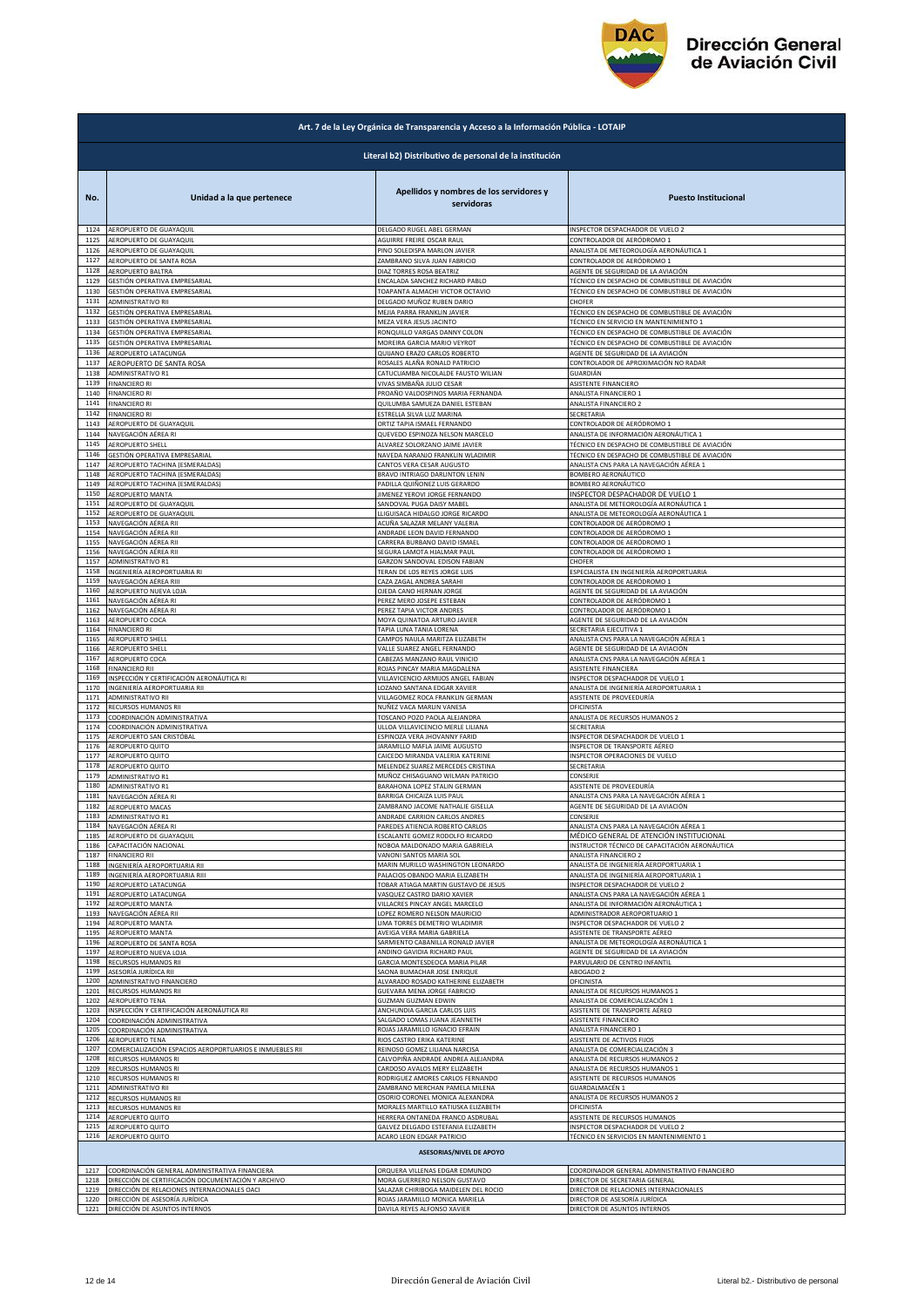

| Art. 7 de la Ley Orgánica de Transparencia y Acceso a la Información Pública - LOTAIP |                                                            |                                                       |                                                       |  |  |
|---------------------------------------------------------------------------------------|------------------------------------------------------------|-------------------------------------------------------|-------------------------------------------------------|--|--|
| Literal b2) Distributivo de personal de la institución                                |                                                            |                                                       |                                                       |  |  |
| No.                                                                                   | Unidad a la que pertenece                                  | Apellidos y nombres de los servidores y<br>servidoras | <b>Puesto Institucional</b>                           |  |  |
| 1222                                                                                  | DIRECCIÓN FINANCIERA                                       | PERALTA CHAVEZ FREDDY HERNAN                          | DIRECTOR FINANCIERO                                   |  |  |
| 1223                                                                                  | DIRECCIÓN DE PLANIFICACIÓN Y CALIDAD                       | SANCHEZ SANCHEZ BETY MARIBEL                          | DIRECTOR DE PLANIFICACIÓN Y CALIDAD                   |  |  |
| 1224                                                                                  | DIRECCIÓN DE RECURSOS HUMANOS                              | AGUILAR ESPINOSA MARIA GABRIELA                       | DIRECTOR DE RECURSOS HUMANOS                          |  |  |
| 1225                                                                                  | DIRECCIÓN ADMINISTRATIVA                                   | GARCIA ACUÑA MALENKOV RAYMUNDO                        | DIRECTOR ADMINISTRATIVO                               |  |  |
| 1226                                                                                  | DIRECCIÓN DE COMUNICACIÓN SOCIAL                           | SANDOVAL JACOME MARIA AUGUSTA                         | DIRECTOR DE COMUNICACIÓN SOCIAL                       |  |  |
| 1227                                                                                  | DIRECCIÓN DE TECNOLOGÍAS DE LA INFORMACIÓN Y COMUNICACIÓN  | CASTRO QUINDE CARLOS OSWALDO                          | DIRECTOR DE TECNOLOGÍAS DE INFORMACIÓN Y COMUNICACIÓN |  |  |
| 1228                                                                                  | DIRECCIÓN DE ASESORÍA JURÍDICA                             | HUILCA COBOS RITA MILA                                | ABOGADO 2                                             |  |  |
| 1229                                                                                  | DIRECCIÓN DE ASESORÍA JURÍDICA                             | VALLE TORO RUTH ELIZABETH                             | ABOGADO 2                                             |  |  |
| 1230                                                                                  | DIRECCIÓN DE ASESORÍA JURÍDICA                             | QUIMBITA PELAEZ MAYRA ALEJANDRA                       | ABOGADO 2                                             |  |  |
| 1231                                                                                  | DIRECCIÓN DE ASESORÍA JURÍDICA                             | AGUILA BARRAGAN TELMO ITALO                           | ABOGADO 2                                             |  |  |
| 1232<br>1233                                                                          | DIRECCIÓN DE ASESORÍA JURÍDICA                             | CARRION HARO LAURA MARGARITA                          | SECRETARIA                                            |  |  |
| 1234                                                                                  | DIRECCIÓN DE ASESORÍA JURÍDICA                             | OÑATE CUNALATA DORIS ARIANA                           | ABOGADO 3                                             |  |  |
|                                                                                       | DIRECCIÓN DE ASESORÍA JURÍDICA                             | VINUEZA ARMIJOS MARLON ROBERTO                        | ABOGADO 3                                             |  |  |
| 1235                                                                                  | DIRECCIÓN DE ASESORÍA JURÍDICA                             | LARREA VERGARA MELINA NATHALIA                        | ABOGADO 2                                             |  |  |
| 1236                                                                                  | DIRECCIÓN DE ASESORÍA JURÍDICA                             | LANDAZURI MORALES GUILLERMO XAVIER                    | ABOGADO 2                                             |  |  |
| 1237                                                                                  | DIRECCIÓN DE ASESORÍA JURÍDICA                             | NIETO PALACIOS JIMENA LUCIA                           | SECRETARIA                                            |  |  |
| 1238                                                                                  | DIRECCIÓN DE ASESORÍA JURÍDICA                             | HIDALGO BARQUET PRISCILLA FRANCHESKA                  | ABOGADO 3                                             |  |  |
| 1239                                                                                  | REGISTRO AERONÁUTICO                                       | VELOZ JIMENEZ JAIME OSWALDO                           | REGISTRADOR AERONÁUTICO                               |  |  |
| 1240                                                                                  | REGISTRO AERONÁUTICO                                       | VALENCIA GONZALEZ CECILIA JANNETH                     | ABOGADO 2                                             |  |  |
| 1241                                                                                  | DIRECCIÓN DE COMUNICACIÓN SOCIAL                           | ROMERO PINOS MERCY MARIA                              | PERIODISTA                                            |  |  |
| 1242                                                                                  | DIRECCIÓN DE COMUNICACIÓN SOCIAL                           | PALACIOS GUEVARA JOHANNA MALENA                       | PERIODISTA 2                                          |  |  |
| 1243                                                                                  | DIRECCIÓN DE COMUNICACIÓN SOCIAL                           | JURADO VEGA JAVIER ALEJANDRO                          | ASISTENTE DE PERIODISMO                               |  |  |
| 1244                                                                                  | DIRECCIÓN DE COMUNICACIÓN SOCIAL                           | TOAPANTA TAPIA LIDIA MARGOT                           | SECRETARIA                                            |  |  |
| 1245                                                                                  | DIRECCIÓN DE COMUNICACIÓN SOCIAL                           | PABON GORDON ALEJANDRO FITZGERALD                     | PERIODISTA 2                                          |  |  |
| 1246                                                                                  | GESTIÓN DE TRÁNSITO AÉREO                                  | QUIJANO GUERRERO GINA JUDITH                          | SECRETARIA EJECUTIVA 2                                |  |  |
| 1247                                                                                  | PRESUPUESTO                                                | SANDOVAL HILER JORGE HERNAN                           | ANALISTA DE PRESUPUESTO 3                             |  |  |
| 1248                                                                                  | DIRECCIÓN FINANCIERA                                       | ANDRADE MENA XAVIER WALTER                            | <b>TESORERO GENERAL</b>                               |  |  |
| 1249                                                                                  | SEGURIDAD, BIENESTAR Y SALUD OCUPACIONAL                   | VALLEJO CABADIANA YOLANDA DEL ROCIO                   | TRABAJADORA SOCIAL                                    |  |  |
| 1250                                                                                  | DIRECCIÓN DE TECNOLOGÍAS DE LA INFORMACIÓN Y COMUNICACIÓN  | BASANTES MEJIA ALDO FABIO                             | ANALISTA DE TECNOLOGÍAS DE LA INFORMACIÓN 3           |  |  |
| 1251                                                                                  | DIRECCIÓN DE TECNOLOGÍAS DE LA INFORMACIÓN Y COMUNICACIÓN  | CARDENAS QUENGUAN JUAN CARLOS                         | ANALISTA DE TECNOLOGÍAS DE LA INFORMACIÓN 1           |  |  |
| 1252                                                                                  | DIRECCIÓN ADMINISTRATIVA                                   | VILLARRUEL PONCE EDISON DANILO                        | ANALISTA ADMINISTRATIVO 3                             |  |  |
| 1253                                                                                  | DIRECCIÓN ADMINISTRATIVA                                   | RUBIO MERIZALDE SANDRA DEL CARMEN                     | ANALISTA DE ACTIVOS FIJOS 2                           |  |  |
| 1254                                                                                  | ABASTECIMIENTOS                                            | MORENO MACIAS RENZO MARCELO                           | GUARDALMACÉN 1                                        |  |  |
| 1255                                                                                  | DIRECCIÓN DE CERTIFICACIÓN DOCUMENTACIÓN Y ARCHIVO         | GONZALEZ ACOSTA CAROL ESTEFANIA                       | DFICINISTA                                            |  |  |
| 1256                                                                                  | DIRECCIÓN DE CERTIFICACIÓN DOCUMENTACIÓN Y ARCHIVO         | ALMACHE SOLIS ANGELICA DEL ROCIO                      | DFICINISTA                                            |  |  |
| 1257                                                                                  | DIRECCIÓN DE CERTIFICACIÓN DOCUMENTACIÓN Y ARCHIVO         | BORJA ARAUJO ANDREA ESTEFANIA                         | SECRETARIA                                            |  |  |
| 1258                                                                                  | DIRECCIÓN DE ASESORÍA JURÍDICA                             | ZAMBRANO CAMPOVERDE VICENTE YOBANI                    | ABOGADO 2                                             |  |  |
| 1259                                                                                  | <b>EGURIDAD, BIENESTAR Y SALUD OCUPACIONAL</b>             | VARGAS JARAMILLO FREDDY ALEJANDRO                     | ANALISTA DE RECURSOS HUMANOS 2                        |  |  |
| 1260                                                                                  | SEGURIDAD, BIENESTAR Y SALUD OCUPACIONAL                   | DUARTE CEDEÑO DORA PATRICIA FERNANDA                  | DDONTÓLOGO DE ATENCIÓN INSTITUCIONAL                  |  |  |
| 1261                                                                                  | SEGURIDAD, BIENESTAR Y SALUD OCUPACIONAL                   | SALAZAR CERDA GERMAN ALBERTO                          | MÉDICO ESPECIALISTA DE ATENCIÓN INSTITUCIONAL         |  |  |
| 1262                                                                                  | DIRECCIÓN DE CERTIFICACIÓN DOCUMENTACIÓN Y ARCHIVO         | BENALCAZAR VIZCAINO KARLA STEFANIA                    | OFICINISTA                                            |  |  |
| 1263                                                                                  | ADMINISTRACIÓN DEL TALENTO HUMANO                          | TORRES PIEDRA KATY PATRICIA                           | ANALISTA DE RECURSOS HUMANOS 3                        |  |  |
| 1264                                                                                  | ADMINISTRACIÓN DEL TALENTO HUMANO                          | ALMEIDA HERRERA TANIA ALEJANDRA                       | ANALISTA DE RECURSOS HUMANOS 2                        |  |  |
| 1265                                                                                  | DIRECCIÓN DE TECNOLOGÍAS DE LA INFORMACIÓN Y COMUNICACIÓN  | CHICAIZA CHAUCA EDISON XAVIER                         | ANALISTA DE TECNOLOGÍAS DE LA INFORMACIÓN 2           |  |  |
| 1266                                                                                  | ADMINISTRACIÓN DEL TALENTO HUMANO                          | JIJON SANCHEZ HUGO ERNESTO                            | ANALISTA DE RECURSOS HUMANOS 3                        |  |  |
| 1267                                                                                  | DIRECCIÓN DE ASESORÍA JURÍDICA                             | DAVALOS MOSCOSO ISABEL DE LOURDES                     | ABOGADO 3                                             |  |  |
| 1268                                                                                  | ADMINISTRACIÓN DEL TALENTO HUMANO                          | ESPINOZA ROMAN CARLOS MARCELO                         | ASISTENTE DE RECURSOS HUMANOS                         |  |  |
| 1269                                                                                  | DIRECCIÓN DE ASESORÍA JURÍDICA                             | FUENTES LUCERO JAIME ERNESTO                          | ABOGADO 1                                             |  |  |
| 1270                                                                                  | DIRECCIÓN DE PLANIFICACIÓN Y CALIDAD                       | PADILLA JIMENEZ SILVIA ELIZABETH                      | ANALISTA DE PLANIFICACIÓN Y CALIDAD 2                 |  |  |
| 1271                                                                                  | DIRECCIÓN DE PLANIFICACIÓN Y CALIDAD                       | EGAS ANDRADE STEPHANIE CAROLINA                       | ASISTENTE DE PLANIFICACIÓN Y CALIDAD                  |  |  |
| 1272                                                                                  | COORDINACIÓN ADMINISTRATIVA                                | MARTINEZ LEON CARLOS RODRIGO                          | ANALISTA FINANCIERO 1                                 |  |  |
| 1273                                                                                  | DIRECCIÓN DE ASESORÍA JURÍDICA                             | RODRIGUEZ BERMEO MIRIAM PATRICIA                      | ABOGADO 2                                             |  |  |
| 1274                                                                                  | DIRECCIÓN DE ASESORÍA JURÍDICA                             | SALVADOR JARAMILLO MARGIE IVONNE                      | ASISTENTE DE ABOGACÍA                                 |  |  |
| 1275                                                                                  | DIRECCIÓN DE ASESORÍA JURÍDICA                             | MUÑOZ PAREDES FRANKS DAVID                            | <b><i>DEICINISTA</i></b>                              |  |  |
| 1276                                                                                  | DIRECCIÓN DE ASESORÍA JURÍDICA                             | EGAS DE LA TORRE MONICA ELIZABETH                     | ASISTENTE                                             |  |  |
| 1277                                                                                  | ADMINISTRACIÓN DEL TALENTO HUMANO                          | DELGADO GUDIÑO FERNANDO XAVIER                        | ANALISTA DE RECURSOS HUMANOS 3                        |  |  |
| 1278                                                                                  | DIRECCIÓN DE CERTIFICACIÓN DOCUMENTACIÓN Y ARCHIVO         | RODRIGUEZ EGUEZ PABLO HERNANDO                        | ANALISTA DOCUMENTACIÓN Y ARCHIVO 2                    |  |  |
| 1279                                                                                  | DIRECCIÓN DE CERTIFICACIÓN DOCUMENTACIÓN Y ARCHIVO         | LEON SALAZAR SILVIA VERONICA                          | ANALISTA DOCUMENTACIÓN Y ARCHIVO 2                    |  |  |
| 1280                                                                                  | DIRECCIÓN DE PLANIFICACIÓN Y CALIDAD                       | ALBUJA DELGADO HELENA ALEXANDRA                       | ANALISTA DE PLANIFICACIÓN Y CALIDAD 2                 |  |  |
| 1281                                                                                  | DIRECCIÓN DE TECNOLOGÍAS DE LA INFORMACIÓN Y COMUNICACIÓN  | VASCONEZ GRANJA LUIS IVAN                             | ASISTENTE DE TECNOLOGÍAS DE LA INFORMACIÓN            |  |  |
| 1282                                                                                  | <u>DIRECCIÓN DE INSPECCIÓN Y CERTIFICACIÓN AERONÁUTICA</u> | VALENCIA GUERRON MIREYA CECIBEL                       | OFICINISTA                                            |  |  |
| 1283                                                                                  | DESARROLLO TÉCNICO DE RECURSOS HUMANOS                     | TAPIA GALEAS MARCELA SOLEDAD                          | ANALISTA DE PLANIFICACIÓN Y CALIDAD 2                 |  |  |
| 1284                                                                                  | ADMINISTRACIÓN DEL TALENTO HUMANO                          | BASTIDAS MORALES YUSETH DE LOS ANGELES                | SECRETARIA                                            |  |  |
| 1285                                                                                  | DIRECCIÓN DE RECURSOS HUMANOS                              | MORALES CEVALLOS JUAN CARLOS                          | ASISTENTE DE RECURSOS HUMANOS                         |  |  |
|                                                                                       | SEGURIDAD, BIENESTAR Y SALUD OCUPACIONAL                   | CASTILLO BALDEON STELLA DEL ROCIO                     | ENFERMERA DE ATENCIÓN INSTITUCIONAL                   |  |  |
| 1286<br>1287                                                                          | DIRECCIÓN FINANCIERA                                       | CORREA LOPEZ MISHEL VERONICA                          | ASISTENTE FINANCIERO                                  |  |  |
| 1288                                                                                  | DIRECCIÓN FINANCIERA                                       | COLOMA GALLO JOHANA ROSALIA                           | OFICINISTA                                            |  |  |
| 1289                                                                                  | DIRECCIÓN DE RECURSOS HUMANOS                              | MONTEROS VIZCAINO ERIKA ELIZABETH                     | ANALISTA FINANCIERO 2                                 |  |  |
| 1290                                                                                  | PRESUPUESTO                                                | CORTEZ CORTEZ NANCY PATRICIA                          | ESPECIALISTA DE TRANSPORTE AÉREO 1                    |  |  |
| 1291                                                                                  | <b>RESUPUESTO</b>                                          | PABON ANDRADE JOHANA GABRIELA                         | ASISTENTE FINANCIERO                                  |  |  |
| 1292                                                                                  | TESORERÍA                                                  | ESTRELLA CAMPAÑA CRISTOBAL PATRICIO                   | RECAUDADOR                                            |  |  |
| 1293                                                                                  | <b><i>TESORERÍA</i></b>                                    | MENDOZA NIETO NORMA ELENA                             | NSPECTOR DE TRANSPORTE AÉREO                          |  |  |
| 1294                                                                                  | TESORERÍA                                                  | ORTIZ MOSQUERA MONICA CATALINA                        | ANALISTA FINANCIERO 2                                 |  |  |
| 1295                                                                                  | DIRECCIÓN DE ASESORÍA JURÍDICA                             | PALACIOS ZUMBA LUZ MARINA                             | ASISTENTE DE ABOGACÍA                                 |  |  |
| 1296                                                                                  | DIRECCIÓN FINANCIERA                                       | MARTINEZ BARONA XIMENA MARIA                          | ASISTENTE FINANCIERO                                  |  |  |
| 1297                                                                                  | DIRECCIÓN DE PLANIFICACIÓN Y CALIDAD                       | FONSECA VILLACIS FAUSTO PATRICIO                      | ANALISTA DE PLANIFICACIÓN Y CALIDAD 2                 |  |  |
| 1298                                                                                  | DIRECCIÓN FINANCIERA                                       | BALAREZO POZO TARSICIO RAFAEL                         | ASISTENTE DE ACTIVOS FIJOS                            |  |  |
| 1299                                                                                  | DIRECCIÓN DE RECURSOS HUMANOS                              | MEDRANO EZEQUIAS HERMOGENES                           | TÉCNICO EN ARCHIVO                                    |  |  |
| 1300                                                                                  | DIRECCIÓN DE CERTIFICACIÓN DOCUMENTACIÓN Y ARCHIVO         | SANCHEZ SANCHEZ MARY ALEXANDRA                        | SECRETARIA                                            |  |  |
| 1301                                                                                  | DIRECCIÓN DE CERTIFICACIÓN DOCUMENTACIÓN Y ARCHIVO         | AYALA CORONEL MARIANELA DEL ROSARIO                   | OFICINISTA                                            |  |  |
| 1302                                                                                  | DIRECCIÓN FINANCIERA                                       | RAMIREZ MINCHALA LAURA LORENA                         | SECRETARIA                                            |  |  |
| 1303                                                                                  | DIRECCIÓN AUDITORIA INTERNA                                | CHAVES ULLOA VERONICA ELIZABETH                       | SECRETARIA                                            |  |  |
| 1304                                                                                  | DIRECCIÓN DE RELACIONES INTERNACIONALES OACI               | HIDALGO AZANZA GIOVANNA DEL CARMEN                    | SECRETARIA                                            |  |  |
| 1305                                                                                  | DIRECCIÓN DE RELACIONES INTERNACIONALES OACI               | AGUIRRE CHAVEZ VERONICA ALEXANDRA                     | ANALISTA DE RELACIONES INTERNACIONALES 3              |  |  |
| 1306                                                                                  | DESARROLLO TÉCNICO DE RECURSOS HUMANOS                     | SALME PAREDES EMMA CECILIA                            | CONSERJE                                              |  |  |
| 1307                                                                                  | DIRECCIÓN DE RECURSOS HUMANOS                              | EGUIGUREN BURNEO MARIA PAULINA                        | SECRETARIA                                            |  |  |
| 1308                                                                                  | DIRECCIÓN DE RECURSOS HUMANOS                              | GRANJA LANAS JIMENA DEL ROCIO                         | OFICINISTA                                            |  |  |
| 1309                                                                                  | ADMINISTRACIÓN DEL TALENTO HUMANO                          | MANOSALVAS NARVAEZ ADEMAR AUGUSTO                     | ANALISTA DE RECURSOS HUMANOS 3                        |  |  |
| 1310                                                                                  | DIRECCIÓN DE RECURSOS HUMANOS                              | CHAVEZ MEDINA ARMANDO MAURICIO                        | ANALISTA DE RECURSOS HUMANOS 2                        |  |  |
| 1311                                                                                  | DIRECCIÓN DE RECURSOS HUMANOS                              | CARVAJAL CEVALLOS DANIEL ALEJANDRO                    | ASISTENTE DE RECURSOS HUMANOS                         |  |  |
| 1312                                                                                  | ADMINISTRACIÓN DEL TALENTO HUMANO                          | MACHAY LOPEZ EDISON GIOVANNY                          | ANALISTA DE RECURSOS HUMANOS 2                        |  |  |
| 1313                                                                                  | ADMINISTRACIÓN DEL TALENTO HUMANO                          | SOLANO GALLEGOS KARINA ISABEL                         | ANALISTA DE RECURSOS HUMANOS 2                        |  |  |
| 1314                                                                                  | ADMINISTRACIÓN DEL TALENTO HUMANO                          | FLORES ALMACHE NATHALY CRISTINA                       | ANALISTA DE RECURSOS HUMANOS 1                        |  |  |
| 1315                                                                                  | DIRECCIÓN DE PLANIFICACIÓN Y CALIDAD                       | GALVEZ VERA NELLY SUSANA                              | SECRETARIA                                            |  |  |
| 1316                                                                                  | DIRECCIÓN DE ASESORÍA JURÍDICA                             | PAREDES MARQUEZ MONICA PATRICIA                       | ABOGADO 2                                             |  |  |
| 1317                                                                                  | DIRECCIÓN DE ASESORÍA JURÍDICA                             | MARURI ROSERO ROCIO DEL CARMEN                        | DFICINISTA                                            |  |  |
| 1318                                                                                  | DIRECCIÓN DE CERTIFICACIÓN DOCUMENTACIÓN Y ARCHIVO         | RENTERIA ESTRELLA ROSA ELENA                          | SECRETARIA                                            |  |  |
| 1319                                                                                  | COORDINACIÓN ADMINISTRATIVA                                | FONSECA VILLACIS KLEVER RODOLFO                       | CHOFER                                                |  |  |
| 1320                                                                                  | DIRECCIÓN DE CERTIFICACIÓN DOCUMENTACIÓN Y ARCHIVO         | CORELLA RODRIGUEZ RODDNY RUFFO                        | CONSERJE                                              |  |  |
| 1321                                                                                  | DIRECCIÓN DE CERTIFICACIÓN DOCUMENTACIÓN Y ARCHIVO         | IÑIGUEZ ORELLANA ROCIO LORENA                         | SECRETARIA EJECUTIVA 1                                |  |  |
| 1322                                                                                  | DIRECCIÓN DE CERTIFICACIÓN DOCUMENTACIÓN Y ARCHIVO         | ESPINOSA LOPEZ DIEGO ALEJANDRO                        | DFICINISTA                                            |  |  |
| 1323                                                                                  | DIRECCIÓN DE CERTIFICACIÓN DOCUMENTACIÓN Y ARCHIVO         | ABAD CORREA ELVIA ISABEL                              | CONSERJE                                              |  |  |
| 1324                                                                                  | DIRECCIÓN AUDITORIA INTERNA                                | JARRIN JURADO GALO FERNANDO                           | CONSERJE                                              |  |  |